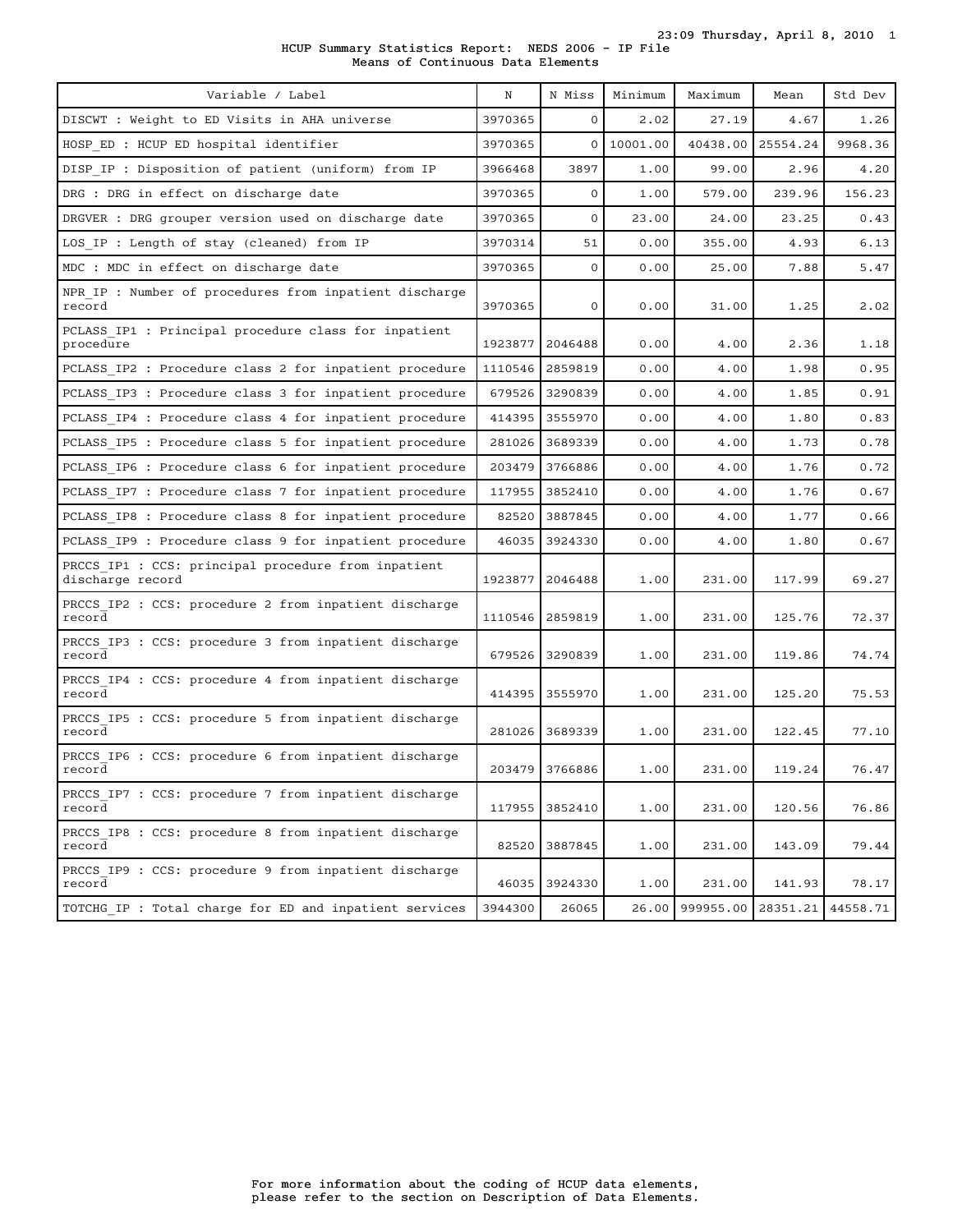HCUP Summary Statistics Report: NEDS 2006 - IP File Frequency Distribution for DISP\_IP

| DISP IP                                                          | Frequency | Percent<br>of<br>Total |
|------------------------------------------------------------------|-----------|------------------------|
| .: Missing                                                       | 2642      | 0.07                   |
| .A: Invalid                                                      | 1255      | 0.03                   |
| 1: Routine                                                       | 2556283   | 64.38                  |
| 2: Short-term hospital                                           | 111507    | 2.81                   |
| 5: Another type of health care institution not defined elsewhere | 730446    | 18.40                  |
| 6: Home health care                                              | 388004    | 9.77                   |
| 7: Against medical advice                                        | 58293     | 1.47                   |
| 20: Died in hospital                                             | 120019    | 3.02                   |
| 99: Discharged alive, destination unknown                        | 1916      | 0.05                   |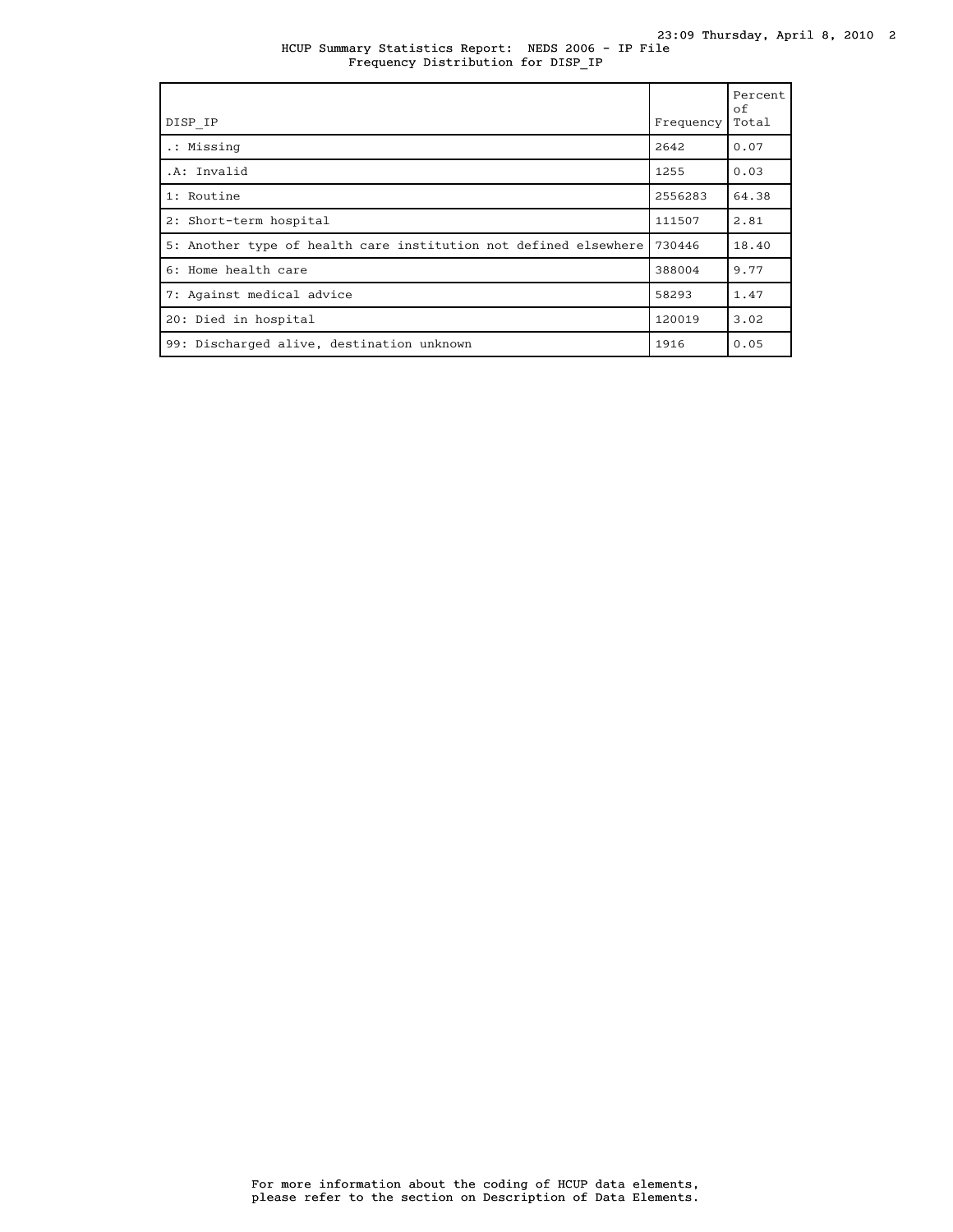|                                                         |           | Percent     |
|---------------------------------------------------------|-----------|-------------|
| DRG                                                     | Frequency | оf<br>Total |
| 1: CRANIOTOMY AGE >17 W CC                              | 6027      | 0.15        |
| 2: CRANIOTOMY AGE >17 W/O CC                            | 1702      | 0.04        |
| 3: CRANIOTOMY AGE 0-17                                  | 1831      | 0.05        |
| 6: CARPAL TUNNEL RELEASE                                | 34        | 0.00        |
| 7: PERIPH & CRANIAL NERVE & OTHER NERV SYST PROC W CC   | 3677      | 0.09        |
| 8: PERIPH & CRANIAL NERVE & OTHER NERV SYST PROC W/O CC | 527       | 0.01        |
| 9: SPINAL DISORDERS & INJURIES                          | 979       | 0.02        |
| 10: NERVOUS SYSTEM NEOPLASMS W CC                       | 7083      | 0.18        |
| 11: NERVOUS SYSTEM NEOPLASMS W/O CC                     | 1144      | 0.03        |
| 12: DEGENERATIVE NERVOUS SYSTEM DISORDERS               | 18129     | 0.46        |
| 13: MULTIPLE SCLEROSIS & CEREBELLAR ATAXIA              | 3214      | 0.08        |
| 14: INTRACRANIAL HEMORRHAGE OR CEREBRAL INFARCTION      | 86475     | 2.18        |
| 15: NONSPECIFIC CVA & PRECEREBRAL OCCLUSION W/O INFARCT | 3302      | 0.08        |
| 16: NONSPECIFIC CEREBROVASCULAR DISORDERS W CC          | 6494      | 0.16        |
| 17: NONSPECIFIC CEREBROVASCULAR DISORDERS W/O CC        | 1524      | 0.04        |
| 18: CRANIAL & PERIPHERAL NERVE DISORDERS W CC           | 11973     | 0.30        |
| 19: CRANIAL & PERIPHERAL NERVE DISORDERS W/O CC         | 4148      | 0.10        |
| 20: NERVOUS SYSTEM INFECTION EXCEPT VIRAL MENINGITIS    | 3131      | 0.08        |
| 21: VIRAL MENINGITIS                                    | 6178      | 0.16        |
| 22: HYPERTENSIVE ENCEPHALOPATHY                         | 1282      | 0.03        |
| 23: NONTRAUMATIC STUPOR & COMA                          | 3807      | 0.10        |
| 24: SEIZURE & HEADACHE AGE >17 W CC                     | 21472     | 0.54        |
| 25: SEIZURE & HEADACHE AGE >17 W/O CC                   | 13868     | 0.35        |
| 26: SEIZURE & HEADACHE AGE 0-17                         | 8401      | 0.21        |
| 27: TRAUMATIC STUPOR & COMA, COMA >1 HR                 | 4760      | 0.12        |
| 28: TRAUMATIC STUPOR & COMA, COMA <1 HR AGE >17 W CC    | 8342      | 0.21        |
| 29: TRAUMATIC STUPOR & COMA, COMA <1 HR AGE >17 W/O CC  | 4081      | 0.10        |
| 30: TRAUMATIC STUPOR & COMA, COMA <1 HR AGE 0-17        | 2235      | 0.06        |
| 31: CONCUSSION AGE >17 W CC                             | 3783      | 0.10        |
| 32: CONCUSSION AGE >17 W/O CC                           | 2562      | 0.06        |
| 33: CONCUSSION AGE 0-17                                 | 1296      | 0.03        |
| 34: OTHER DISORDERS OF NERVOUS SYSTEM W CC              | 10281     | 0.26        |
| 35: OTHER DISORDERS OF NERVOUS SYSTEM W/O CC            | 4521      | 0.11        |
| 36: RETINAL PROCEDURES                                  | 56        | 0.00        |
| 37: ORBITAL PROCEDURES                                  | 740       | 0.02        |
| 38: PRIMARY IRIS PROCEDURES                             | 12        | 0.00        |
| 39: LENS PROCEDURES WITH OR WITHOUT VITRECTOMY          | 21        | 0.00        |
| 40: EXTRAOCULAR PROCEDURES EXCEPT ORBIT AGE >17         | 292       | 0.01        |
| 41: EXTRAOCULAR PROCEDURES EXCEPT ORBIT AGE 0-17        | 92        | 0.00        |
| 42: INTRAOCULAR PROCEDURES EXCEPT RETINA, IRIS & LENS   | 435       | 0.01        |
| 43: HYPHEMA                                             | 153       | 0.00        |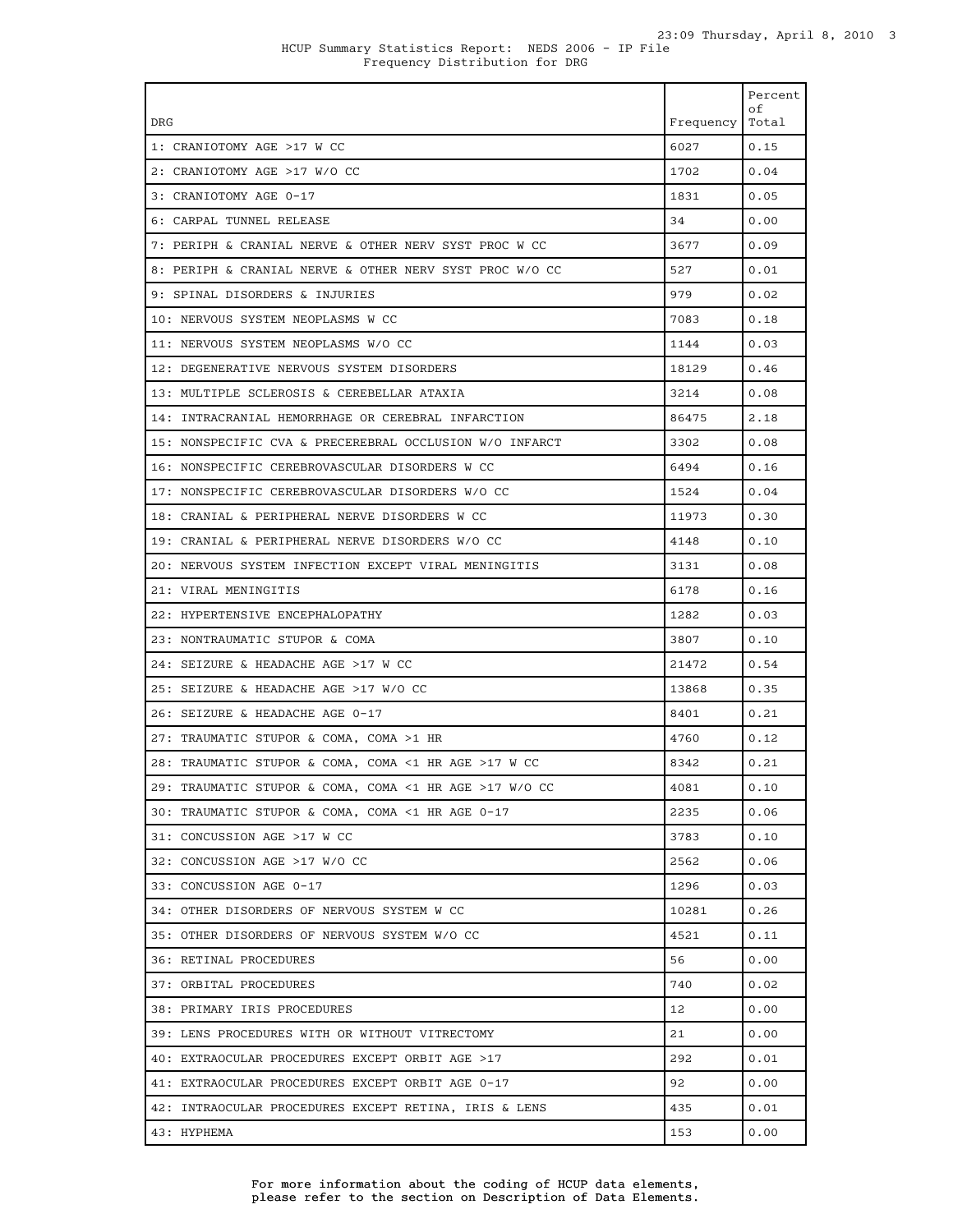| DRG                                                                  | Frequency   Total | Percent<br>οf |
|----------------------------------------------------------------------|-------------------|---------------|
| 44: ACUTE MAJOR EYE INFECTIONS                                       | 1131              | 0.03          |
| 45: NEUROLOGICAL EYE DISORDERS                                       | 1453              | 0.04          |
| 46: OTHER DISORDERS OF THE EYE AGE >17 W CC                          | 1614              | 0.04          |
| 47: OTHER DISORDERS OF THE EYE AGE >17 W/O CC                        | 726               | 0.02          |
| 48: OTHER DISORDERS OF THE EYE AGE 0-17                              | 481               | 0.01          |
| 49: MAJOR HEAD & NECK PROCEDURES                                     | 25                | 0.00          |
| 50: SIALOADENECTOMY                                                  | 21                | 0.00          |
| 51: SALIVARY GLAND PROCEDURES EXCEPT SIALOADENECTOMY                 | 16                | 0.00          |
| 52: CLEFT LIP & PALATE REPAIR                                        | $\leq$ 10         | $*$ $**$      |
| 53: SINUS & MASTOID PROCEDURES AGE >17                               | 216               | 0.01          |
| 54: SINUS & MASTOID PROCEDURES AGE 0-17                              | 48                | 0.00          |
| 55: MISCELLANEOUS EAR, NOSE, MOUTH & THROAT PROCEDURES               | 357               | 0.01          |
| 56: RHINOPLASTY                                                      | 66                | 0.00          |
| 57: T&A PROC, EXCEPT TONSILLECTOMY &/OR ADENOIDECTOMY ONLY, AGE >17  | 1051              | 0.03          |
| 58: T&A PROC, EXCEPT TONSILLECTOMY &/OR ADENOIDECTOMY ONLY, AGE 0-17 | 559               | 0.01          |
| 59: TONSILLECTOMY &/OR ADENOIDECTOMY ONLY, AGE >17                   | 111               | 0.00          |
| 60: TONSILLECTOMY &/OR ADENOIDECTOMY ONLY, AGE 0-17                  | 141               | 0.00          |
| 61: MYRINGOTOMY W TUBE INSERTION AGE >17                             | 58                | 0.00          |
| 62: MYRINGOTOMY W TUBE INSERTION AGE 0-17                            | 145               | 0.00          |
| 63: OTHER EAR, NOSE, MOUTH & THROAT O.R. PROCEDURES                  | 2654              | 0.07          |
| 64: EAR, NOSE, MOUTH & THROAT MALIGNANCY                             | 914               | 0.02          |
| 65: DYSEQUILIBRIUM                                                   | 14978             | 0.38          |
| 66: EPISTAXIS                                                        | 2791              | 0.07          |
| 67: EPIGLOTTITIS                                                     | 412               | 0.01          |
| 68: OTITIS MEDIA & URI AGE >17 W CC                                  | 5782              | 0.15          |
| 69: OTITIS MEDIA & URI AGE >17 W/O CC                                | 3254              | 0.08          |
| 70: OTITIS MEDIA & URI AGE 0-17                                      | 5246              | 0.13          |
| 71: LARYNGOTRACHEITIS                                                | 1623              | 0.04          |
| 72: NASAL TRAUMA & DEFORMITY                                         | 890               | 0.02          |
| 73: OTHER EAR, NOSE, MOUTH & THROAT DIAGNOSES AGE >17                | 4006              | 0.10          |
| 74: OTHER EAR, NOSE, MOUTH & THROAT DIAGNOSES AGE 0-17               | 875               | 0.02          |
| 75: MAJOR CHEST PROCEDURES                                           | 5672              | 0.14          |
| 76: OTHER RESP SYSTEM O.R. PROCEDURES W CC                           | 12652             | 0.32          |
| 77: OTHER RESP SYSTEM O.R. PROCEDURES W/O CC                         | 566               | 0.01          |
| 78: PULMONARY EMBOLISM                                               | 21773             | 0.55          |
| 79: RESPIRATORY INFECTIONS & INFLAMMATIONS AGE >17 W CC              | 40629             | 1.02          |
| 80: RESPIRATORY INFECTIONS & INFLAMMATIONS AGE >17 W/O CC            | 1997              | 0.05          |
| 81: RESPIRATORY INFECTIONS & INFLAMMATIONS AGE 0-17                  | 1281              | 0.03          |
| 82: RESPIRATORY NEOPLASMS                                            | 17417             | 0.44          |
| 83: MAJOR CHEST TRAUMA W CC                                          | 3302              | 0.08          |
| 84: MAJOR CHEST TRAUMA W/O CC                                        | 879               | 0.02          |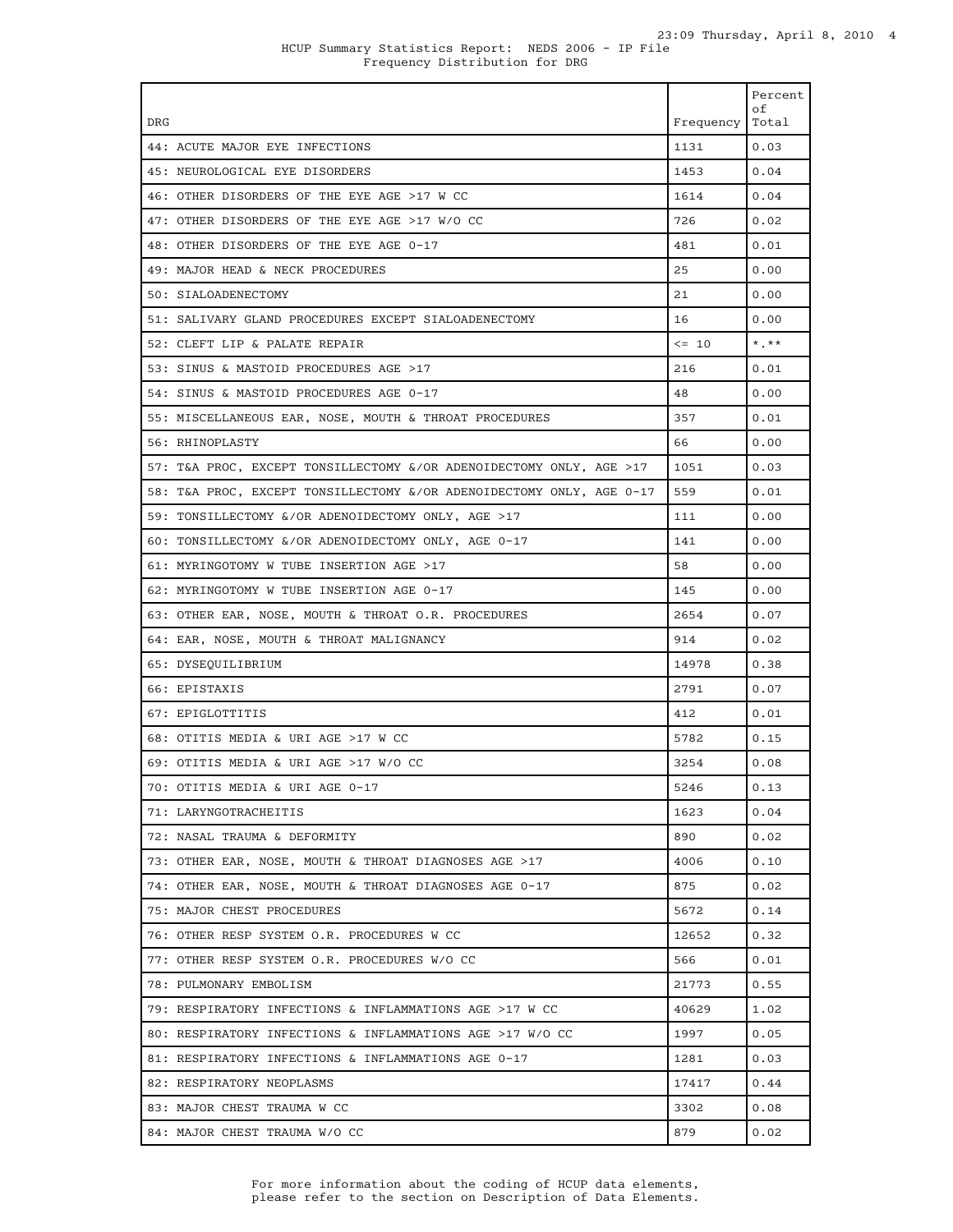| DRG                                                                   | Frequency | Percent<br>оf<br>Total |
|-----------------------------------------------------------------------|-----------|------------------------|
| 85: PLEURAL EFFUSION W CC                                             | 6121      | 0.15                   |
| 86: PLEURAL EFFUSION W/O CC                                           | 516       | 0.01                   |
| 87: PULMONARY EDEMA & RESPIRATORY FAILURE                             | 33835     | 0.85                   |
| 88: CHRONIC OBSTRUCTIVE PULMONARY DISEASE                             | 116430    | 2.93                   |
| 89: SIMPLE PNEUMONIA & PLEURISY AGE >17 W CC                          | 143636    | 3.62                   |
| 90: SIMPLE PNEUMONIA & PLEURISY AGE >17 W/O CC                        | 15364     | 0.39                   |
| 91: SIMPLE PNEUMONIA & PLEURISY AGE 0-17                              | 18731     | 0.47                   |
| 92: INTERSTITIAL LUNG DISEASE W CC                                    | 4983      | 0.13                   |
| 93: INTERSTITIAL LUNG DISEASE W/O CC                                  | 439       | 0.01                   |
| 94: PNEUMOTHORAX W CC                                                 | 6460      | 0.16                   |
| 95: PNEUMOTHORAX W/O CC                                               | 3265      | 0.08                   |
| 96: BRONCHITIS & ASTHMA AGE >17 W CC                                  | 20098     | 0.51                   |
| 97: BRONCHITIS & ASTHMA AGE >17 W/O CC                                | 16118     | 0.41                   |
| 98: BRONCHITIS & ASTHMA AGE 0-17                                      | 33027     | 0.83                   |
| 99: RESPIRATORY SIGNS & SYMPTOMS W CC                                 | 7819      | 0.20                   |
| 100: RESPIRATORY SIGNS & SYMPTOMS W/O CC                              | 3813      | 0.10                   |
| 101: OTHER RESPIRATORY SYSTEM DIAGNOSES W CC                          | 9163      | 0.23                   |
| 102: OTHER RESPIRATORY SYSTEM DIAGNOSES W/O CC                        | 3298      | 0.08                   |
| 103: HEART TRANSPLANT OR IMPLANT OF HEART ASSIST SYSTEM               | 122       | 0.00                   |
| 104: CARDIAC VALVE & OTHER MAJOR CARDIOTHORACIC PROC W CARDIAC CATH   | 2312      | 0.06                   |
| 105: CARDIAC VALVE & OTHER MAJOR CARDIOTHORACIC PROC W/O CARDIAC CATH | 825       | 0.02                   |
| 106: CORONARY BYPASS W PTCA                                           | 939       | 0.02                   |
| 108: OTHER CARDIOTHORACIC PROCEDURES                                  | 994       | 0.03                   |
| 110: MAJOR CARDIOVASCULAR PROCEDURES W CC                             | 7406      | 0.19                   |
| 111: MAJOR CARDIOVASCULAR PROCEDURES W/O CC                           | 568       | 0.01                   |
| 113: AMPUTATION FOR CIRC SYSTEM DISORDERS EXCEPT UPPER LIMB & TOE     | 3796      | 0.10                   |
| 114: UPPER LIMB & TOE AMPUTATION FOR CIRC SYSTEM DISORDERS            | 1133      | 0.03                   |
| 117: CARDIAC PACEMAKER REVISION EXCEPT DEVICE REPLACEMENT             | 775       | 0.02                   |
| 118: CARDIAC PACEMAKER DEVICE REPLACEMENT                             | 703       | 0.02                   |
| 119: VEIN LIGATION & STRIPPING                                        | 105       | 0.00                   |
| 120: OTHER CIRCULATORY SYSTEM O.R. PROCEDURES                         | 5266      | 0.13                   |
| 121: CIRCULATORY DISORDERS W AMI & MAJOR COMP, DISCHARGED ALIVE       | 36574     | 0.92                   |
| 122: CIRCULATORY DISORDERS W AMI W/O MAJOR COMP, DISCHARGED ALIVE     | 19401     | 0.49                   |
| 123: CIRCULATORY DISORDERS W AMI, EXPIRED                             | 5969      | 0.15                   |
| 124: CIRCULATORY DISORDERS EXCEPT AMI, W CARD CATH & COMPLEX DIAG     | 32154     | 0.81                   |
| 125: CIRCULATORY DISORDERS EXCEPT AMI, W CARD CATH W/O COMPLEX DIAG   | 32476     | 0.82                   |
| 126: ACUTE & SUBACUTE ENDOCARDITIS                                    | 1798      | 0.05                   |
| 127: HEART FAILURE & SHOCK                                            | 171940    | 4.33                   |
| 128: DEEP VEIN THROMBOPHLEBITIS                                       | 699       | 0.02                   |
| 129: CARDIAC ARREST, UNEXPLAINED                                      | 1147      | 0.03                   |
| 130: PERIPHERAL VASCULAR DISORDERS W CC                               | 20227     | 0.51                   |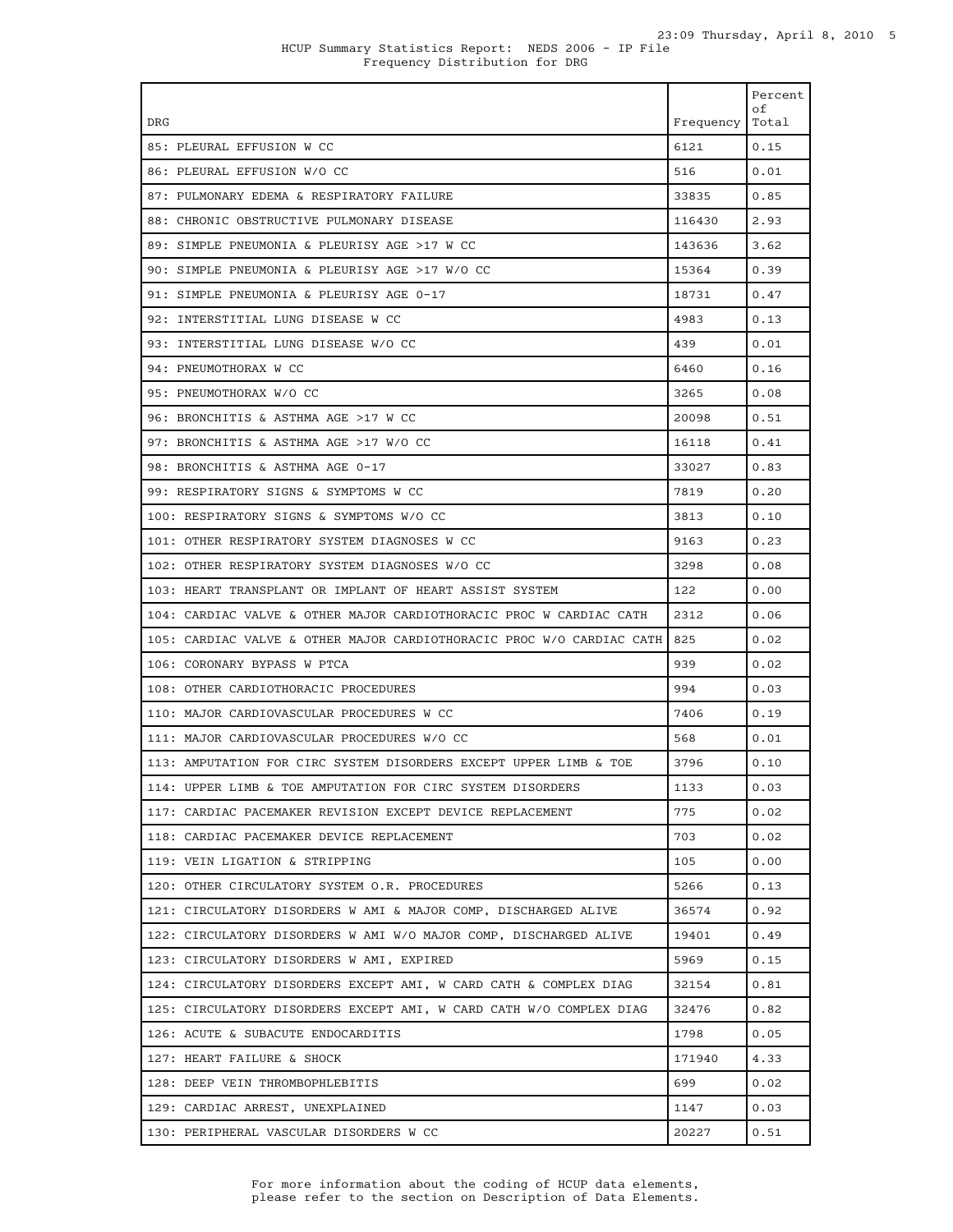| DRG                                                             | Frequency   Total | Percent<br>оf |
|-----------------------------------------------------------------|-------------------|---------------|
| 131: PERIPHERAL VASCULAR DISORDERS W/O CC                       | 6492              | 0.16          |
| 132: ATHEROSCLEROSIS W CC                                       | 26762             | 0.67          |
| 133: ATHEROSCLEROSIS W/O CC                                     | 2092              | 0.05          |
| 134: HYPERTENSION                                               | 17942             | 0.45          |
| 135: CARDIAC CONGENITAL & VALVULAR DISORDERS AGE >17 W CC       | 1829              | 0.05          |
| 136: CARDIAC CONGENITAL & VALVULAR DISORDERS AGE >17 W/O CC     | 365               | 0.01          |
| 137: CARDIAC CONGENITAL & VALVULAR DISORDERS AGE 0-17           | 153               | 0.00          |
| 138: CARDIAC ARRHYTHMIA & CONDUCTION DISORDERS W CC             | 59587             | 1.50          |
| 139: CARDIAC ARRHYTHMIA & CONDUCTION DISORDERS W/O CC           | 26832             | 0.68          |
| 140: ANGINA PECTORIS                                            | 10962             | 0.28          |
| 141: SYNCOPE & COLLAPSE W CC                                    | 41635             | 1.05          |
| 142: SYNCOPE & COLLAPSE W/O CC                                  | 18863             | 0.48          |
| 143: CHEST PAIN                                                 | 132971            | 3.35          |
| 144: OTHER CIRCULATORY SYSTEM DIAGNOSES W CC                    | 30956             | 0.78          |
| 145: OTHER CIRCULATORY SYSTEM DIAGNOSES W/O CC                  | 2935              | 0.07          |
| 146: RECTAL RESECTION W CC                                      | 530               | 0.01          |
| 147: RECTAL RESECTION W/O CC                                    | 36                | 0.00          |
| 148: MAJOR SMALL & LARGE BOWEL PROCEDURES W CC                  | 19671             | 0.50          |
| 149: MAJOR SMALL & LARGE BOWEL PROCEDURES W/O CC                | 2527              | 0.06          |
| 150: PERITONEAL ADHESIOLYSIS W CC                               | 7093              | 0.18          |
| 151: PERITONEAL ADHESIOLYSIS W/O CC                             | 2407              | 0.06          |
| 152: MINOR SMALL & LARGE BOWEL PROCEDURES W CC                  | 442               | 0.01          |
| 153: MINOR SMALL & LARGE BOWEL PROCEDURES W/O CC                | 175               | 0.00          |
| 154: STOMACH, ESOPHAGEAL & DUODENAL PROCEDURES AGE >17 W CC     | 3974              | 0.10          |
| 155: STOMACH, ESOPHAGEAL & DUODENAL PROCEDURES AGE >17 W/O CC   | 576               | 0.01          |
| 156: STOMACH, ESOPHAGEAL & DUODENAL PROCEDURES AGE 0-17         | 1496              | 0.04          |
| 157: ANAL & STOMAL PROCEDURES W CC                              | 2535              | 0.06          |
| 158: ANAL & STOMAL PROCEDURES W/O CC                            | 2198              | 0.06          |
| 159: HERNIA PROCEDURES EXCEPT INGUINAL & FEMORAL AGE >17 W CC   | 2703              | 0.07          |
| 160: HERNIA PROCEDURES EXCEPT INGUINAL & FEMORAL AGE >17 W/O CC | 1880              | 0.05          |
| 161: INGUINAL & FEMORAL HERNIA PROCEDURES AGE >17 W CC          | 1837              | 0.05          |
| 162: INGUINAL & FEMORAL HERNIA PROCEDURES AGE >17 W/O CC        | 1382              | 0.03          |
| 163: HERNIA PROCEDURES AGE 0-17                                 | 264               | 0.01          |
| 164: APPENDECTOMY W COMPLICATED PRINCIPAL DIAG W CC             | 5543              | 0.14          |
| 165: APPENDECTOMY W COMPLICATED PRINCIPAL DIAG W/O CC           | 7945              | 0.20          |
| 166: APPENDECTOMY W/O COMPLICATED PRINCIPAL DIAG W CC           | 6601              | 0.17          |
| 167: APPENDECTOMY W/O COMPLICATED PRINCIPAL DIAG W/O CC         | 31651             | 0.80          |
| 168: MOUTH PROCEDURES W CC                                      | 678               | 0.02          |
| 169: MOUTH PROCEDURES W/O CC                                    | 349               | 0.01          |
| 170: OTHER DIGESTIVE SYSTEM O.R. PROCEDURES W CC                | 4961              | 0.12          |
| 171: OTHER DIGESTIVE SYSTEM O.R. PROCEDURES W/O CC              | 856               | 0.02          |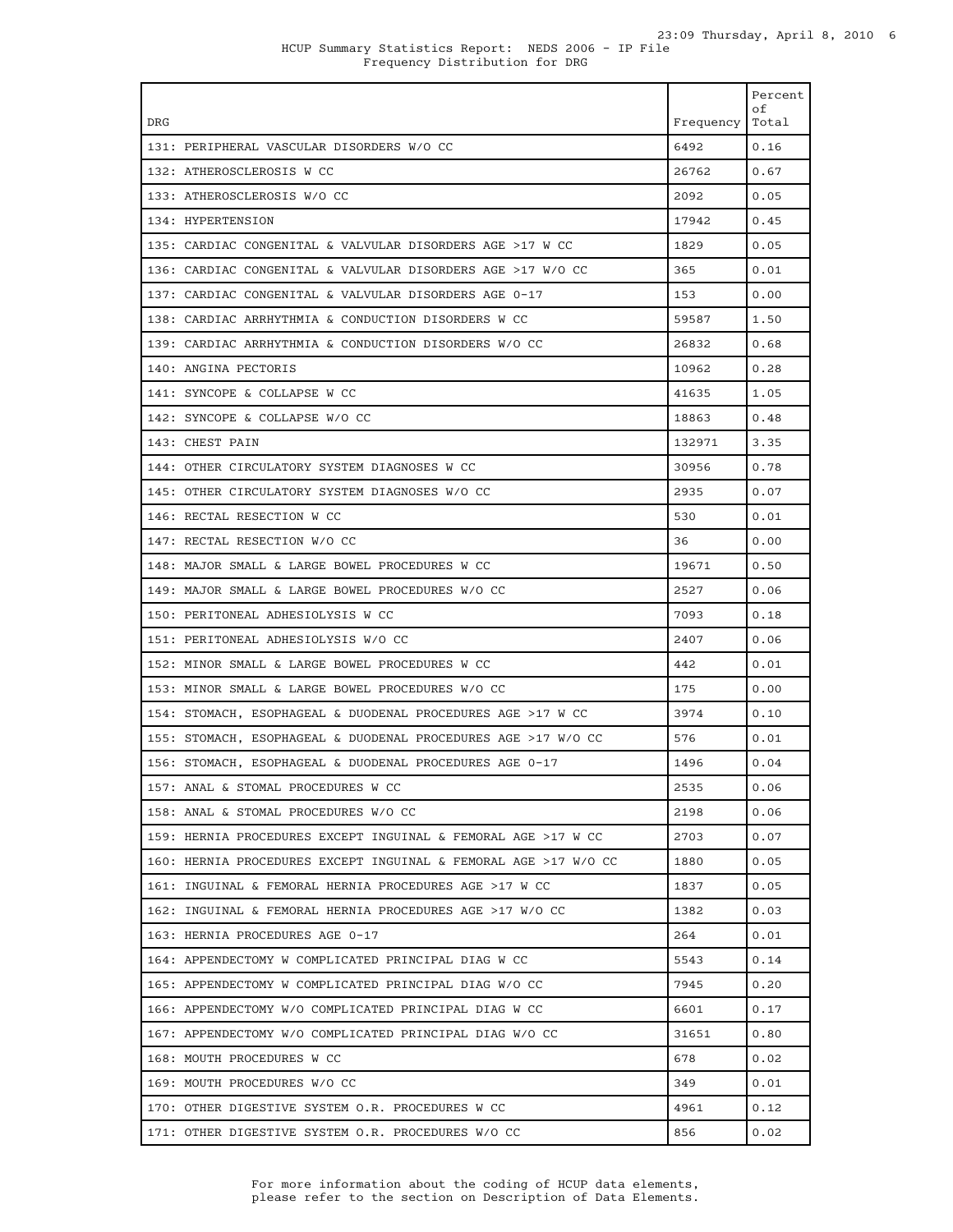| DRG                                                                  | Frequency   Total | Percent<br>оf |
|----------------------------------------------------------------------|-------------------|---------------|
| 172: DIGESTIVE MALIGNANCY W CC                                       | 9212              | 0.23          |
| 173: DIGESTIVE MALIGNANCY W/O CC                                     | 502               | 0.01          |
| 174: G.I. HEMORRHAGE W CC                                            | 75588             | 1.90          |
| 175: G.I. HEMORRHAGE W/O CC                                          | 11086             | 0.28          |
| 176: COMPLICATED PEPTIC ULCER                                        | 4680              | 0.12          |
| 177: UNCOMPLICATED PEPTIC ULCER W CC                                 | 2925              | 0.07          |
| 178: UNCOMPLICATED PEPTIC ULCER W/O CC                               | 1512              | 0.04          |
| 179: INFLAMMATORY BOWEL DISEASE                                      | 11583             | 0.29          |
| 180: G.I. OBSTRUCTION W CC                                           | 29422             | 0.74          |
| 181: G.I. OBSTRUCTION W/O CC                                         | 13015             | 0.33          |
| 182: ESOPHAGITIS, GASTROENT & MISC DIGEST DISORDERS AGE >17 W CC     | 117743            | 2.97          |
| 183: ESOPHAGITIS, GASTROENT & MISC DIGEST DISORDERS AGE >17 W/O CC   | 54375             | 1.37          |
| 184: ESOPHAGITIS, GASTROENT & MISC DIGEST DISORDERS AGE 0-17         | 16368             | 0.41          |
| 185: DENTAL & ORAL DIS EXCEPT EXTRACTIONS & RESTORATIONS, AGE >17    | 4023              | 0.10          |
| 186: DENTAL & ORAL DIS EXCEPT EXTRACTIONS & RESTORATIONS, AGE 0-17   | 720               | 0.02          |
| 187: DENTAL EXTRACTIONS & RESTORATIONS                               | 366               | 0.01          |
| 188: OTHER DIGESTIVE SYSTEM DIAGNOSES AGE >17 W CC                   | 29721             | 0.75          |
| 189: OTHER DIGESTIVE SYSTEM DIAGNOSES AGE >17 W/O CC                 | 6970              | 0.18          |
| 190: OTHER DIGESTIVE SYSTEM DIAGNOSES AGE 0-17                       | 2010              | 0.05          |
| 191: PANCREAS, LIVER & SHUNT PROCEDURES W CC                         | 1395              | 0.04          |
| 192: PANCREAS, LIVER & SHUNT PROCEDURES W/O CC                       | 124               | 0.00          |
| 193: BILIARY TRACT PROC EXCEPT ONLY CHOLECYST W OR W/O C.D.E. W CC   | 711               | 0.02          |
| 194: BILIARY TRACT PROC EXCEPT ONLY CHOLECYST W OR W/O C.D.E. W/O CC | 74                | 0.00          |
| 195: CHOLECYSTECTOMY W C.D.E. W CC                                   | 699               | 0.02          |
| 196: CHOLECYSTECTOMY W C.D.E. W/O CC                                 | 239               | 0.01          |
| 197: CHOLECYSTECTOMY EXCEPT BY LAPAROSCOPE W/O C.D.E. W CC           | 4103              | 0.10          |
| 198: CHOLECYSTECTOMY EXCEPT BY LAPAROSCOPE W/O C.D.E. W/O CC         | 1264              | 0.03          |
| 199: HEPATOBILIARY DIAGNOSTIC PROCEDURE FOR MALIGNANCY               | 173               | 0.00          |
| 200: HEPATOBILIARY DIAGNOSTIC PROCEDURE FOR NON-MALIGNANCY           | 312               | 0.01          |
| 201: OTHER HEPATOBILIARY OR PANCREAS O.R. PROCEDURES                 | 720               | 0.02          |
| 202: CIRRHOSIS & ALCOHOLIC HEPATITIS                                 | 16350             | 0.41          |
| 203: MALIGNANCY OF HEPATOBILIARY SYSTEM OR PANCREAS                  | 8244              | 0.21          |
| 204: DISORDERS OF PANCREAS EXCEPT MALIGNANCY                         | 46462             | 1.17          |
| 205: DISORDERS OF LIVER EXCEPT MALIG, CIRR, ALC HEPA W CC            | 15121             | 0.38          |
| 206: DISORDERS OF LIVER EXCEPT MALIG, CIRR, ALC HEPA W/O CC          | 1887              | 0.05          |
| 207: DISORDERS OF THE BILIARY TRACT W CC                             | 12192             | 0.31          |
| 208: DISORDERS OF THE BILIARY TRACT W/O CC                           | 5820              | 0.15          |
| 210: HIP & FEMUR PROCEDURES EXCEPT MAJOR JOINT AGE >17 W CC          | 33787             | 0.85          |
| 211: HIP & FEMUR PROCEDURES EXCEPT MAJOR JOINT AGE >17 W/O CC        | 7902              | 0.20          |
| 212: HIP & FEMUR PROCEDURES EXCEPT MAJOR JOINT AGE 0-17              | 1686              | 0.04          |
| 213: AMPUTATION FOR MUSCULOSKELETAL SYSTEM & CONN TISSUE DISORDERS   | 899               | 0.02          |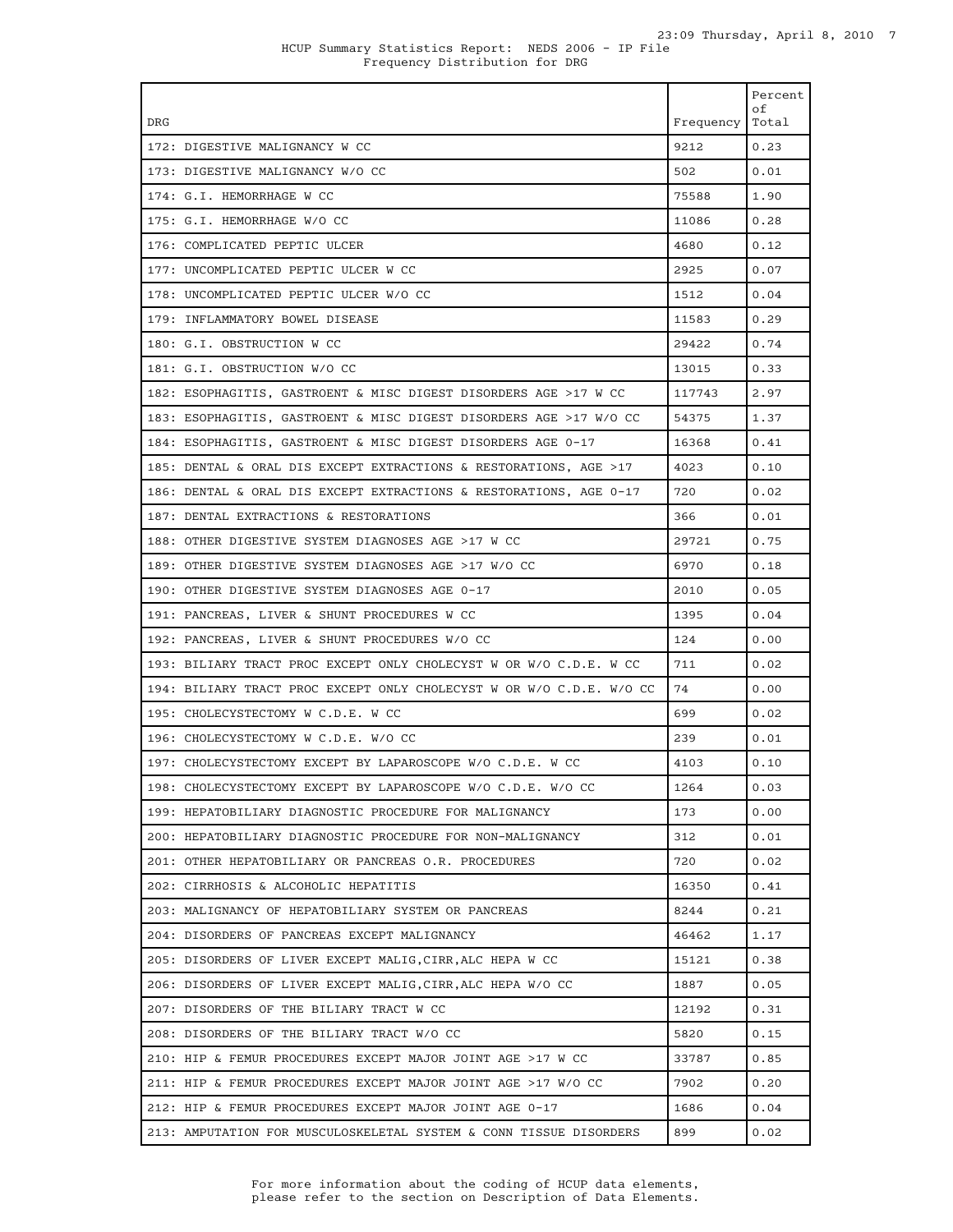| <b>DRG</b>                                                             | Frequency   Total | Percent<br>оf |
|------------------------------------------------------------------------|-------------------|---------------|
| 216: BIOPSIES OF MUSCULOSKELETAL SYSTEM & CONNECTIVE TISSUE            | 2654              | 0.07          |
| 217: WND DEBRID & SKN GRFT EXCEPT HAND, FOR MUSCSKELET & CONN TISS DIS | 4949              | 0.12          |
| 218: LOWER EXTREM & HUMER PROC EXCEPT HIP, FOOT, FEMUR AGE >17 W CC    | 10972             | 0.28          |
| 219: LOWER EXTREM & HUMER PROC EXCEPT HIP, FOOT, FEMUR AGE >17 W/O CC  | 13839             | 0.35          |
| 220: LOWER EXTREM & HUMER PROC EXCEPT HIP, FOOT, FEMUR AGE 0-17        | 3342              | 0.08          |
| 223: MAJOR SHOULDER/ELBOW PROC, OR OTHER UPPER EXTREMITY PROC W CC     | 2584              | 0.07          |
| 224: SHOULDER, ELBOW OR FOREARM PROC, EXC MAJOR JOINT PROC, W/O CC     | 4273              | 0.11          |
| 225: FOOT PROCEDURES                                                   | 1915              | 0.05          |
| 226: SOFT TISSUE PROCEDURES W CC                                       | 1880              | 0.05          |
| 227: SOFT TISSUE PROCEDURES W/O CC                                     | 1453              | 0.04          |
| 228: MAJOR THUMB OR JOINT PROC. OR OTH HAND OR WRIST PROC W CC         | 1282              | 0.03          |
| 229: HAND OR WRIST PROC, EXCEPT MAJOR JOINT PROC, W/O CC               | 1761              | 0.04          |
| 230: LOCAL EXCISION & REMOVAL OF INT FIX DEVICES OF HIP & FEMUR        | 213               | 0.01          |
| 232: ARTHROSCOPY                                                       | 45                | 0.00          |
| 233: OTHER MUSCULOSKELET SYS & CONN TISS O.R. PROC W CC                | 4235              | 0.11          |
| 234: OTHER MUSCULOSKELET SYS & CONN TISS O.R. PROC W/O CC              | 1172              | 0.03          |
| 235: FRACTURES OF FEMUR                                                | 2011              | 0.05          |
| 236: FRACTURES OF HIP & PELVIS                                         | 12806             | 0.32          |
| 237: SPRAINS, STRAINS, & DISLOCATIONS OF HIP, PELVIS & THIGH           | 774               | 0.02          |
| 238: OSTEOMYELITIS                                                     | 2731              | 0.07          |
| 239: PATHOLOGICAL FRACTURES & MUSCULOSKELETAL & CONN TISS MALIGNANCY   | 9275              | 0.23          |
| 240: CONNECTIVE TISSUE DISORDERS W CC                                  | 4642              | 0.12          |
| 241: CONNECTIVE TISSUE DISORDERS W/O CC                                | 1492              | 0.04          |
| 242: SEPTIC ARTHRITIS                                                  | 1029              | 0.03          |
| 243: MEDICAL BACK PROBLEMS                                             | 37042             | 0.93          |
| 244: BONE DISEASES & SPECIFIC ARTHROPATHIES W CC                       | 4558              | 0.11          |
| 245: BONE DISEASES & SPECIFIC ARTHROPATHIES W/O CC                     | 1353              | 0.03          |
| 246: NON-SPECIFIC ARTHROPATHIES                                        | 520               | 0.01          |
| 247: SIGNS & SYMPTOMS OF MUSCULOSKELETAL SYSTEM & CONN TISSUE          | 8162              | 0.21          |
| 248: TENDONITIS, MYOSITIS & BURSITIS                                   | 8016              | 0.20          |
| 249: AFTERCARE, MUSCULOSKELETAL SYSTEM & CONNECTIVE TISSUE             | 3690              | 0.09          |
| 250: FX, SPRN, STRN & DISL OF FOREARM, HAND, FOOT AGE >17 W CC         | 1781              | 0.04          |
| 251: FX, SPRN, STRN & DISL OF FOREARM, HAND, FOOT AGE >17 W/O CC       | 1416              | 0.04          |
| 252: FX, SPRN, STRN & DISL OF FOREARM, HAND, FOOT AGE 0-17             | 722               | 0.02          |
| 253: FX, SPRN, STRN & DISL OF UPARM, LOWLEG EX FOOT AGE >17 W CC       | 9103              | 0.23          |
| 254: FX, SPRN, STRN & DISL OF UPARM, LOWLEG EX FOOT AGE >17 W/O CC     | 4897              | 0.12          |
| 255: FX, SPRN, STRN & DISL OF UPARM, LOWLEG EX FOOT AGE 0-17           | 1093              | 0.03          |
| 256: OTHER MUSCULOSKELETAL SYSTEM & CONNECTIVE TISSUE DIAGNOSES        | 2910              | 0.07          |
| 257: TOTAL MASTECTOMY FOR MALIGNANCY W CC                              | 108               | 0.00          |
| 258: TOTAL MASTECTOMY FOR MALIGNANCY W/O CC                            | 35                | 0.00          |
| 259: SUBTOTAL MASTECTOMY FOR MALIGNANCY W CC                           | 118               | 0.00          |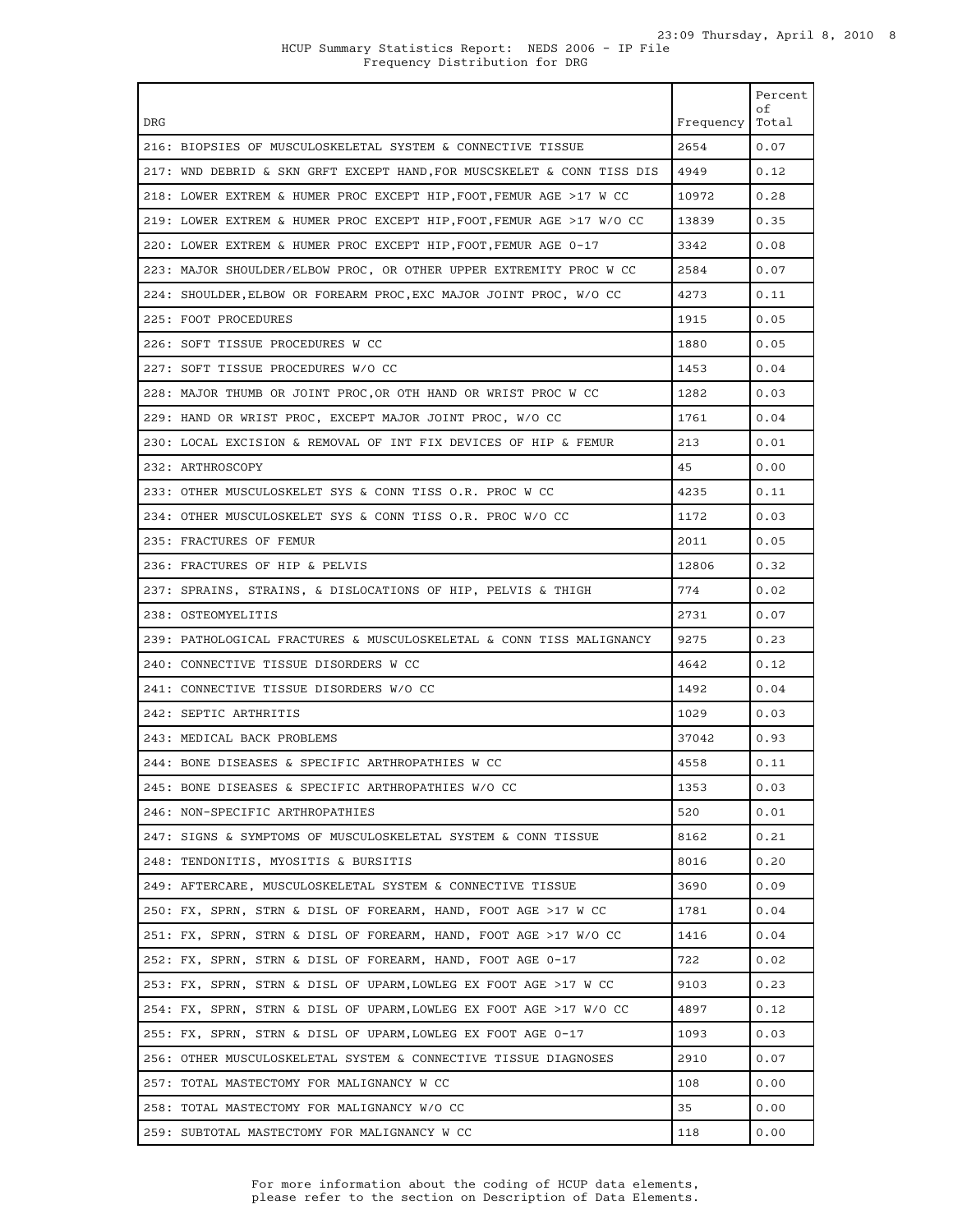|                                                                             |                   | Percent<br>of |
|-----------------------------------------------------------------------------|-------------------|---------------|
| DRG                                                                         | Frequency   Total |               |
| 260: SUBTOTAL MASTECTOMY FOR MALIGNANCY W/O CC                              | 20                | 0.00          |
| 261: BREAST PROC FOR NON-MALIGNANCY EXCEPT BIOPSY & LOCAL EXCISION          | 39                | 0.00          |
| 262: BREAST BIOPSY & LOCAL EXCISION FOR NON-MALIGNANCY                      | 213               | 0.01          |
| 263: SKIN GRAFT &/OR DEBRID FOR SKN ULCER OR CELLULITIS W CC                | 5206              | 0.13          |
| 264: SKIN GRAFT &/OR DEBRID FOR SKN ULCER OR CELLULITIS W/O CC              | 1855              | 0.05          |
| 265: SKIN GRAFT &/OR DEBRID EXCEPT FOR SKIN ULCER OR CELLULITIS W CC        | 561               | 0.01          |
| 266: SKIN GRAFT &/OR DEBRID EXCEPT FOR SKIN ULCER OR CELLULITIS W/O CC 2427 |                   | 0.01          |
| 267: PERIANAL & PILONIDAL PROCEDURES                                        | 140               | 0.00          |
| 268: SKIN, SUBCUTANEOUS TISSUE & BREAST PLASTIC PROCEDURES                  | 158               | 0.00          |
| 269: OTHER SKIN, SUBCUT TISS & BREAST PROC W CC                             | 3897              | 0.10          |
| 270: OTHER SKIN, SUBCUT TISS & BREAST PROC W/O CC                           | 2183              | 0.05          |
| 271: SKIN ULCERS                                                            | 4704              | 0.12          |
| 272: MAJOR SKIN DISORDERS W CC                                              | 1778              | 0.04          |
| 273: MAJOR SKIN DISORDERS W/O CC                                            | 654               | 0.02          |
| 274: MALIGNANT BREAST DISORDERS W CC                                        | 741               | 0.02          |
| 275: MALIGNANT BREAST DISORDERS W/O CC                                      | 48                | 0.00          |
| 276: NON-MALIGNANT BREAST DISORDERS                                         | 1233              | 0.03          |
| 277: CELLULITIS AGE >17 W CC                                                | 44732             | 1.13          |
| 278: CELLULITIS AGE >17 W/O CC                                              | 24945             | 0.63          |
| 279: CELLULITIS AGE 0-17                                                    | 7028              | 0.18          |
| 280: TRAUMA TO THE SKIN, SUBCUT TISS & BREAST AGE >17 W CC                  | 7962              | 0.20          |
| 281: TRAUMA TO THE SKIN, SUBCUT TISS & BREAST AGE >17 W/O CC                | 4427              | 0.11          |
| 282: TRAUMA TO THE SKIN, SUBCUT TISS & BREAST AGE 0-17                      | 1101              | 0.03          |
| 283: MINOR SKIN DISORDERS W CC                                              | 2809              | 0.07          |
| 284: MINOR SKIN DISORDERS W/O CC                                            | 1693              | 0.04          |
| 285: AMPUTAT OF LOWER LIMB FOR ENDOCRINE, NUTRIT, & METABOL DISORDERS       | 2060              | 0.05          |
| 286: ADRENAL & PITUITARY PROCEDURES                                         | 156               | 0.00          |
| 287: SKIN GRAFTS & WOUND DEBRID FOR ENDOC, NUTRIT & METAB DISORDERS         | 1331              | 0.03          |
| 288: O.R. PROCEDURES FOR OBESITY                                            | 165               | 0.00          |
| 289: PARATHYROID PROCEDURES                                                 | 103               | 0.00          |
| 290: THYROID PROCEDURES                                                     | 133               | 0.00          |
| 291: THYROGLOSSAL PROCEDURES                                                | $\leq -10$        | $*$ , $**$    |
| 292: OTHER ENDOCRINE, NUTRIT & METAB O.R. PROC W CC                         | 1619              | 0.04          |
| 293: OTHER ENDOCRINE, NUTRIT & METAB O.R. PROC W/O CC                       | 65                | 0.00          |
| 294: DIABETES AGE >35                                                       | 41505             | 1.05          |
| 295: DIABETES AGE 0-35                                                      | 16850             | 0.42          |
| 296: NUTRITIONAL & MISC METABOLIC DISORDERS AGE >17 W CC                    | 58382             | 1.47          |
| 297: NUTRITIONAL & MISC METABOLIC DISORDERS AGE >17 W/O CC                  | 12496             | 0.31          |
| 298: NUTRITIONAL & MISC METABOLIC DISORDERS AGE 0-17                        | 10616             | 0.27          |
| 299: INBORN ERRORS OF METABOLISM                                            | 929               | 0.02          |
| 300: ENDOCRINE DISORDERS W CC                                               | 7349              | 0.19          |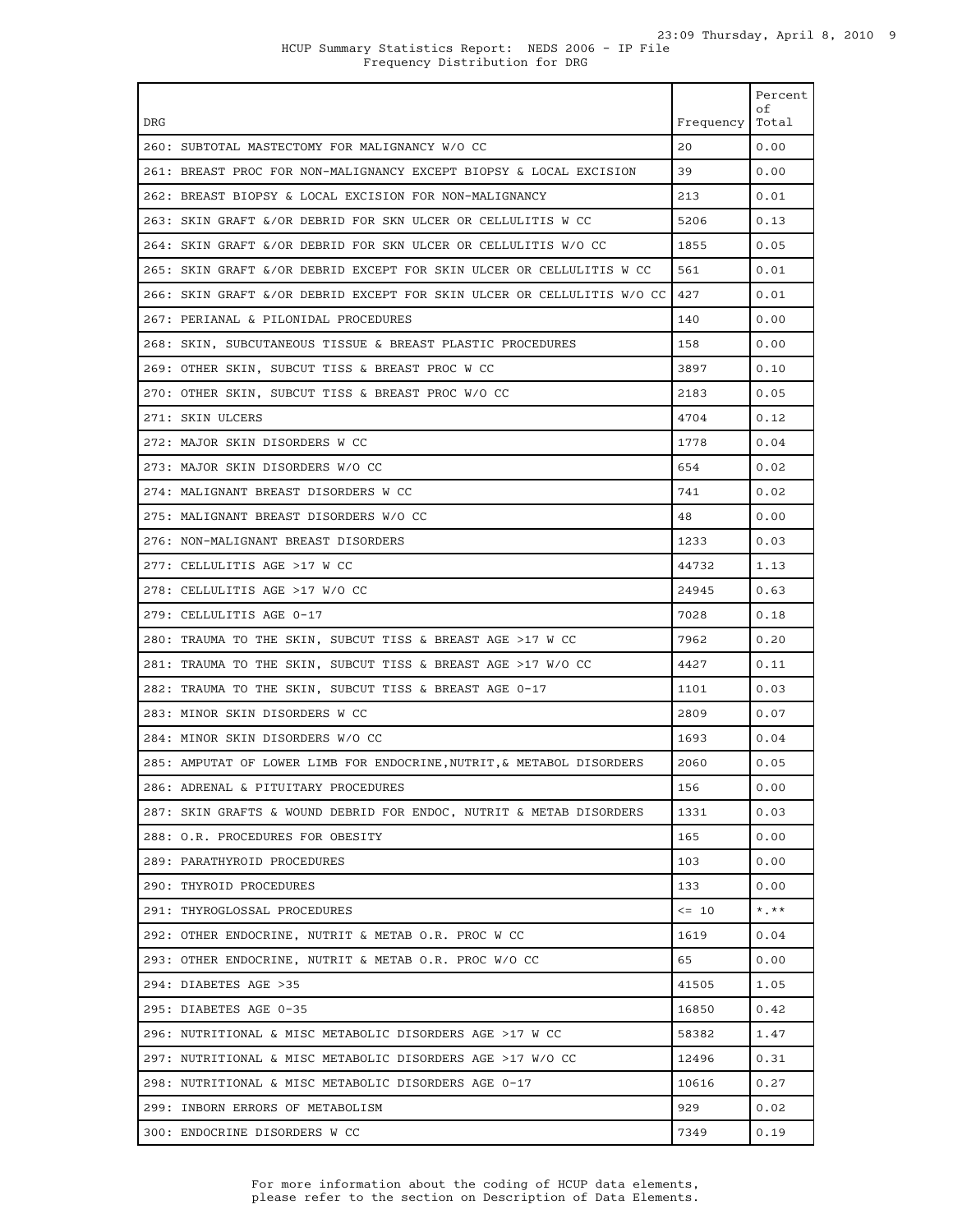HCUP Summary Statistics Report: NEDS 2006 - IP File Frequency Distribution for DRG

|                                                               |           | Percent<br>оf |
|---------------------------------------------------------------|-----------|---------------|
| <b>DRG</b>                                                    | Frequency | Total         |
| 301: ENDOCRINE DISORDERS W/O CC                               | 1807      | 0.05          |
| 302: KIDNEY TRANSPLANT                                        | 149       | 0.00          |
| 303: KIDNEY, URETER & MAJOR BLADDER PROCEDURES FOR NEOPLASM   | 669       | 0.02          |
| 304: KIDNEY, URETER & MAJOR BLADDER PROC FOR NON-NEOPL W CC   | 2216      | 0.06          |
| 305: KIDNEY, URETER & MAJOR BLADDER PROC FOR NON-NEOPL W/O CC | 186       | 0.00          |
| 306: PROSTATECTOMY W CC                                       | 608       | 0.02          |
| 307: PROSTATECTOMY W/O CC                                     | 33        | 0.00          |
| 308: MINOR BLADDER PROCEDURES W CC                            | 685       | 0.02          |
| 309: MINOR BLADDER PROCEDURES W/O CC                          | 65        | 0.00          |
| 310: TRANSURETHRAL PROCEDURES W CC                            | 7203      | 0.18          |
| 311: TRANSURETHRAL PROCEDURES W/O CC                          | 1754      | 0.04          |
| 312: URETHRAL PROCEDURES, AGE >17 W CC                        | 184       | 0.00          |
| 313: URETHRAL PROCEDURES, AGE >17 W/O CC                      | 39        | 0.00          |
| 314: URETHRAL PROCEDURES, AGE 0-17                            | $\leq$ 10 | $*$ , $**$    |
| 315: OTHER KIDNEY & URINARY TRACT PROCEDURES                  | 4688      | 0.12          |
| 316: RENAL FAILURE                                            | 73083     | 1.84          |
| 317: ADMIT FOR RENAL DIALYSIS                                 | 397       | 0.01          |
| 318: KIDNEY & URINARY TRACT NEOPLASMS W CC                    | 1526      | 0.04          |
| 319: KIDNEY & URINARY TRACT NEOPLASMS W/O CC                  | 85        | 0.00          |
| 320: KIDNEY & URINARY TRACT INFECTIONS AGE >17 W CC           | 68403     | 1.72          |
| 321: KIDNEY & URINARY TRACT INFECTIONS AGE >17 W/O CC         | 14202     | 0.36          |
| 322: KIDNEY & URINARY TRACT INFECTIONS AGE 0-17               | 5916      | 0.15          |
| 323: URINARY STONES W CC, &/OR ESW LITHOTRIPSY                | 13742     | 0.35          |
| 324: URINARY STONES W/O CC                                    | 4530      | 0.11          |
| 325: KIDNEY & URINARY TRACT SIGNS & SYMPTOMS AGE >17 W CC     | 2763      | 0.07          |
| 326: KIDNEY & URINARY TRACT SIGNS & SYMPTOMS AGE >17 W/O CC   | 786       | 0.02          |
| 327: KIDNEY & URINARY TRACT SIGNS & SYMPTOMS AGE 0-17         | 72        | 0.00          |
| 328: URETHRAL STRICTURE AGE >17 W CC                          | 152       | 0.00          |
| 329: URETHRAL STRICTURE AGE >17 W/O CC                        | 12        | 0.00          |
| 330: URETHRAL STRICTURE AGE 0-17                              | $\leq$ 10 | $*$ , $**$    |
| 331: OTHER KIDNEY & URINARY TRACT DIAGNOSES AGE >17 W CC      | 14774     | 0.37          |
| 332: OTHER KIDNEY & URINARY TRACT DIAGNOSES AGE >17 W/O CC    | 1245      | 0.03          |
| 333: OTHER KIDNEY & URINARY TRACT DIAGNOSES AGE 0-17          | 749       | 0.02          |
| 334: MAJOR MALE PELVIC PROCEDURES W CC                        | 53        | 0.00          |
| 335: MAJOR MALE PELVIC PROCEDURES W/O CC                      | 29        | 0.00          |
| 336: TRANSURETHRAL PROSTATECTOMY W CC                         | 988       | 0.02          |
| 337: TRANSURETHRAL PROSTATECTOMY W/O CC                       | 153       | 0.00          |
| 338: TESTES PROCEDURES, FOR MALIGNANCY                        | 130       | 0.00          |
| 339: TESTES PROCEDURES, NON-MALIGNANCY AGE >17                | 504       | 0.01          |
| 340: TESTES PROCEDURES, NON-MALIGNANCY AGE 0-17               | 238       | 0.01          |
| 341: PENIS PROCEDURES                                         | 367       | 0.01          |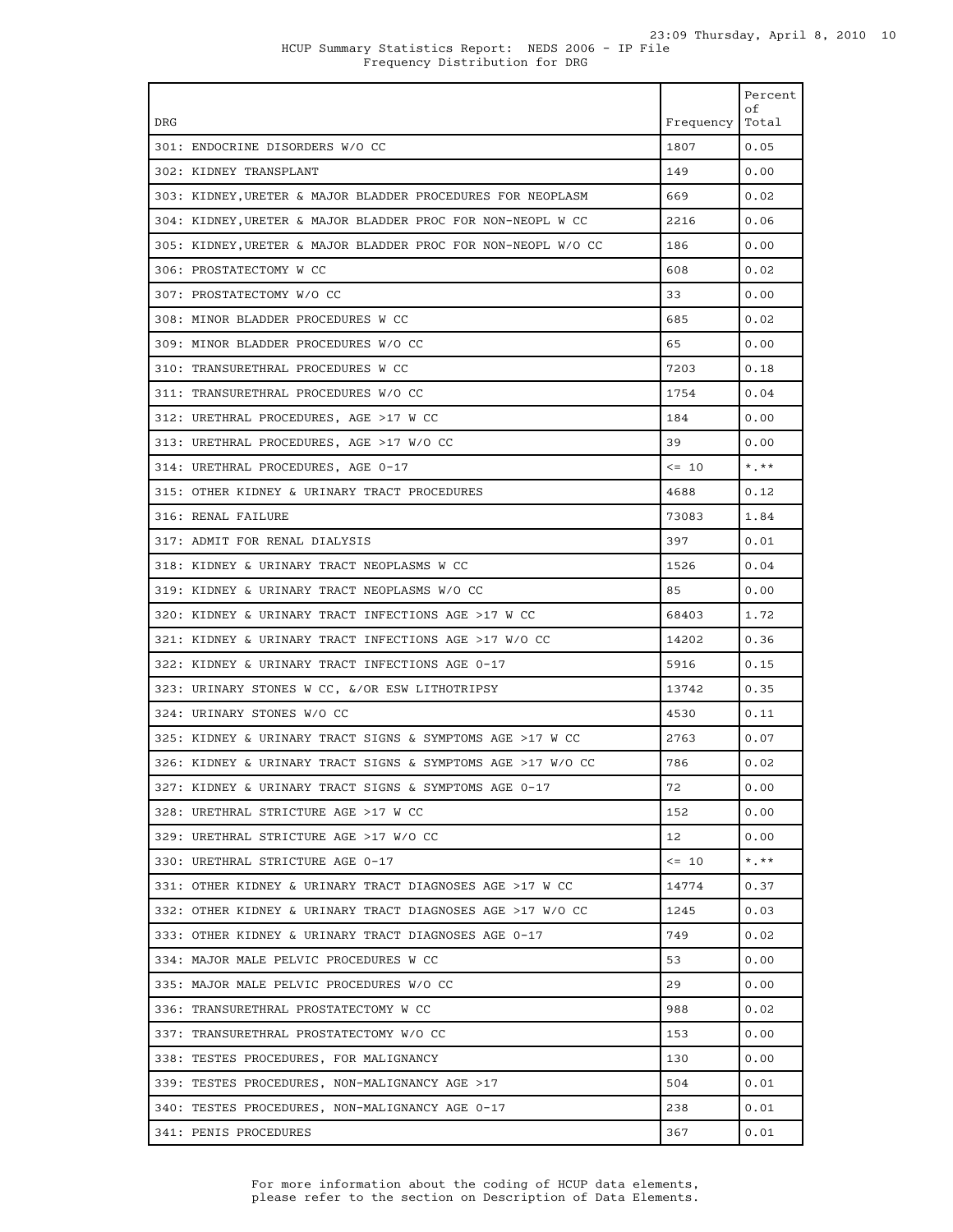Frequency Distribution for DRG

|                                                                     |           | Percent<br>оf |
|---------------------------------------------------------------------|-----------|---------------|
| <b>DRG</b>                                                          | Frequency | Total         |
| 342: CIRCUMCISION AGE >17                                           | 23        | 0.00          |
| 343: CIRCUMCISION AGE 0-17                                          | 17        | 0.00          |
| 344: OTHER MALE REPRODUCTIVE SYSTEM O.R. PROCEDURES FOR MALIGNANCY  | 91        | 0.00          |
| 345: OTHER MALE REPRODUCTIVE SYSTEM O.R. PROC EXCEPT FOR MALIGNANCY | 261       | 0.01          |
| 346: MALIGNANCY, MALE REPRODUCTIVE SYSTEM, W CC                     | 801       | 0.02          |
| 347: MALIGNANCY, MALE REPRODUCTIVE SYSTEM, W/O CC                   | 28        | 0.00          |
| 348: BENIGN PROSTATIC HYPERTROPHY W CC                              | 1133      | 0.03          |
| 349: BENIGN PROSTATIC HYPERTROPHY W/O CC                            | 120       | 0.00          |
| 350: INFLAMMATION OF THE MALE REPRODUCTIVE SYSTEM                   | 3821      | 0.10          |
| 352: OTHER MALE REPRODUCTIVE SYSTEM DIAGNOSES                       | 680       | 0.02          |
| 353: PELVIC EVISCERATION, RADICAL HYSTERECTOMY & RADICAL VULVECTOMY | 64        | 0.00          |
| 354: UTERINE, ADNEXA PROC FOR NON-OVARIAN/ADNEXAL MALIG W CC        | 168       | 0.00          |
| 355: UTERINE,ADNEXA PROC FOR NON-OVARIAN/ADNEXAL MALIG W/O CC       | 39        | 0.00          |
| 356: FEMALE REPRODUCTIVE SYSTEM RECONSTRUCTIVE PROCEDURES           | 46        | 0.00          |
| 357: UTERINE & ADNEXA PROC FOR OVARIAN OR ADNEXAL MALIGNANCY        | 380       | 0.01          |
| 358: UTERINE & ADNEXA PROC FOR NON-MALIGNANCY W CC                  | 2829      | 0.07          |
| 359: UTERINE & ADNEXA PROC FOR NON-MALIGNANCY W/O CC                | 2902      | 0.07          |
| 360: VAGINA, CERVIX & VULVA PROCEDURES                              | 1046      | 0.03          |
| 361: LAPAROSCOPY & INCISIONAL TUBAL INTERRUPTION                    | 324       | 0.01          |
| 362: ENDOSCOPIC TUBAL INTERRUPTION                                  | $\leq$ 10 | $*$ , $**$    |
| 363: D&C, CONIZATION & RADIO-IMPLANT, FOR MALIGNANCY                | 313       | 0.01          |
| 364: D&C. CONIZATION EXCEPT FOR MALIGNANCY                          | 1239      | 0.03          |
| 365: OTHER FEMALE REPRODUCTIVE SYSTEM O.R. PROCEDURES               | 541       | 0.01          |
| 366: MALIGNANCY, FEMALE REPRODUCTIVE SYSTEM W CC                    | 1444      | 0.04          |
| 367: MALIGNANCY, FEMALE REPRODUCTIVE SYSTEM W/O CC                  | 114       | 0.00          |
| 368: INFECTIONS, FEMALE REPRODUCTIVE SYSTEM                         | 4774      | 0.12          |
| 369: MENSTRUAL & OTHER FEMALE REPRODUCTIVE SYSTEM DISORDERS         | 5493      | 0.14          |
| 370: CESAREAN SECTION W CC                                          | 3948      | 0.10          |
| 371: CESAREAN SECTION W/O CC                                        | 6541      | 0.16          |
| 372: VAGINAL DELIVERY W COMPLICATING DIAGNOSES                      | 4601      | 0.12          |
| 373: VAGINAL DELIVERY W/O COMPLICATING DIAGNOSES                    | 24517     | 0.62          |
| 374: VAGINAL DELIVERY W STERILIZATION &/OR D&C                      | 1255      | 0.03          |
| 375: VAGINAL DELIVERY W O.R. PROC EXCEPT STERIL &/OR D&C            | 26        | 0.00          |
| 376: POSTPARTUM & POST ABORTION DIAGNOSES W/O O.R. PROCEDURE        | 6836      | 0.17          |
| 377: POSTPARTUM & POST ABORTION DIAGNOSES W O.R. PROCEDURE          | 1729      | 0.04          |
| 378: ECTOPIC PREGNANCY                                              | 4912      | 0.12          |
| 379: THREATENED ABORTION                                            | 1738      | 0.04          |
| 380: ABORTION W/O D&C                                               | 1646      | 0.04          |
| 381: ABORTION W D&C, ASPIRATION CURETTAGE OR HYSTEROTOMY            | 3586      | 0.09          |
| 382: FALSE LABOR                                                    | 118       | 0.00          |
| 383: OTHER ANTEPARTUM DIAGNOSES W MEDICAL COMPLICATIONS             | 16427     | 0.41          |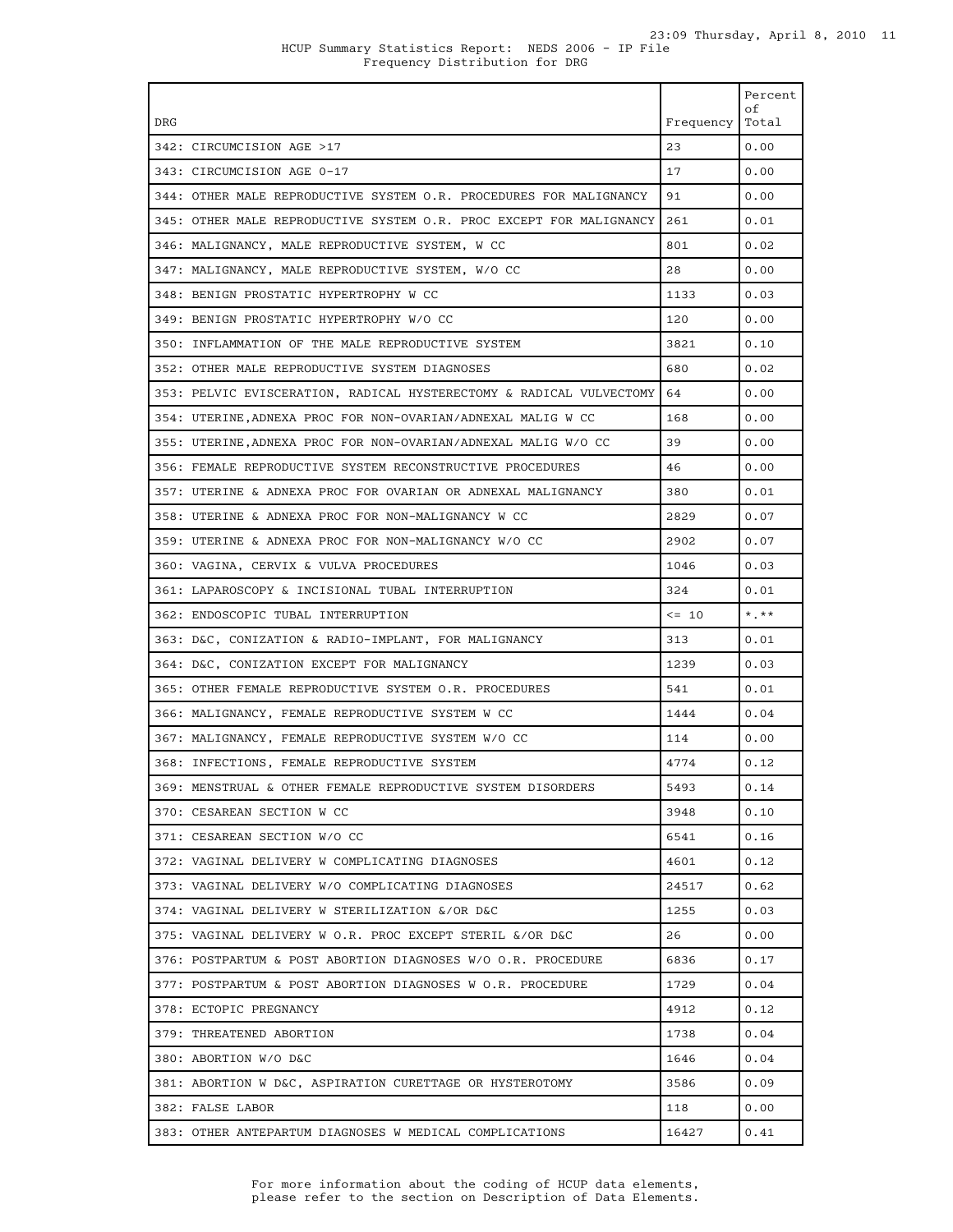| <b>DRG</b>                                                         | Frequency | Percent<br>оf<br>Total       |
|--------------------------------------------------------------------|-----------|------------------------------|
| 384: OTHER ANTEPARTUM DIAGNOSES W/O MEDICAL COMPLICATIONS          | 1104      | 0.03                         |
| 385: NEONATES, DIED OR TRANSFERRED TO ANOTHER ACUTE CARE FACILITY  | 343       | 0.01                         |
| 386: EXTREME IMMATURITY OR RESPIRATORY DISTRESS SYNDROME, NEONATE  | 272       | 0.01                         |
| 387: PREMATURITY W MAJOR PROBLEMS                                  | 188       | 0.00                         |
|                                                                    |           |                              |
| 388: PREMATURITY W/O MAJOR PROBLEMS                                | 215       | 0.01                         |
| 389: FULL TERM NEONATE W MAJOR PROBLEMS                            | 3288      | 0.08                         |
| 390: NEONATE W OTHER SIGNIFICANT PROBLEMS                          | 3419      | 0.09                         |
| 391: NORMAL NEWBORN                                                | 1551      | 0.04                         |
| 392: SPLENECTOMY AGE >17                                           | 681       | 0.02                         |
| 393: SPLENECTOMY AGE 0-17                                          | 63        | 0.00                         |
| 394: OTHER O.R. PROCEDURES OF THE BLOOD AND BLOOD FORMING ORGANS   | 697       | 0.02                         |
| 395: RED BLOOD CELL DISORDERS AGE >17                              | 38813     | 0.98                         |
| 396: RED BLOOD CELL DISORDERS AGE 0-17                             | 3966      | 0.10                         |
| 397: COAGULATION DISORDERS                                         | 5438      | 0.14                         |
| 398: RETICULOENDOTHELIAL & IMMUNITY DISORDERS W CC                 | 6769      | 0.17                         |
| 399: RETICULOENDOTHELIAL & IMMUNITY DISORDERS W/O CC               | 2142      | 0.05                         |
| 401: LYMPHOMA & NON-ACUTE LEUKEMIA W OTHER O.R. PROC W CC          | 1429      | 0.04                         |
| 402: LYMPHOMA & NON-ACUTE LEUKEMIA W OTHER O.R. PROC W/O CC        | 224       | 0.01                         |
| 403: LYMPHOMA & NON-ACUTE LEUKEMIA W CC                            | 6672      | 0.17                         |
| 404: LYMPHOMA & NON-ACUTE LEUKEMIA W/O CC                          | 673       | 0.02                         |
| 405: ACUTE LEUKEMIA W/O MAJOR O.R. PROCEDURE AGE 0-17              | 452       | 0.01                         |
| 406: MYELOPROLIF DISORD OR POORLY DIFF NEOPL W MAJ O.R.PROC W CC   | 241       | 0.01                         |
| 407: MYELOPROLIF DISORD OR POORLY DIFF NEOPL W MAJ O.R.PROC W/O CC | 15        | 0.00                         |
| 408: MYELOPROLIF DISORD OR POORLY DIFF NEOPL W OTHER O.R.PROC      | 261       | 0.01                         |
| 409: RADIOTHERAPY                                                  | 18        | 0.00                         |
| 410: CHEMOTHERAPY W/O ACUTE LEUKEMIA AS SECONDARY DIAGNOSIS        | 220       | 0.01                         |
| 411: HISTORY OF MALIGNANCY W/O ENDOSCOPY                           | $\leq 10$ | $^{\star}$ . $^{\star\star}$ |
| 412: HISTORY OF MALIGNANCY W ENDOSCOPY                             | $\leq$ 10 | $*$ . $**$                   |
| 413: OTHER MYELOPROLIF DIS OR POORLY DIFF NEOPL DIAG W CC          | 1494      | 0.04                         |
| 414: OTHER MYELOPROLIF DIS OR POORLY DIFF NEOPL DIAG W/O CC        | 174       | 0.00                         |
| 415: O.R. PROCEDURE FOR INFECTIOUS & PARASITIC DISEASES            | 12634     | 0.32                         |
| 416: SEPTICEMIA AGE >17                                            | 71388     | 1.80                         |
| 417: SEPTICEMIA AGE 0-17                                           | 1822      | 0.05                         |
| 418: POSTOPERATIVE & POST-TRAUMATIC INFECTIONS                     | 11292     | 0.28                         |
| 419: FEVER OF UNKNOWN ORIGIN AGE >17 W CC                          | 5899      | 0.15                         |
| 420: FEVER OF UNKNOWN ORIGIN AGE >17 W/O CC                        | 1374      | 0.03                         |
| 421: VIRAL ILLNESS AGE >17                                         | 5684      | 0.14                         |
| 422: VIRAL ILLNESS & FEVER OF UNKNOWN ORIGIN AGE 0-17              | 7481      | 0.19                         |
| 423: OTHER INFECTIOUS & PARASITIC DISEASES DIAGNOSES               | 3978      | 0.10                         |
| 424: O.R. PROCEDURE W PRINCIPAL DIAGNOSES OF MENTAL ILLNESS        | 468       | 0.01                         |
| 425: ACUTE ADJUSTMENT REACTION & PSYCHOSOCIAL DYSFUNCTION          | 6875      | 0.17                         |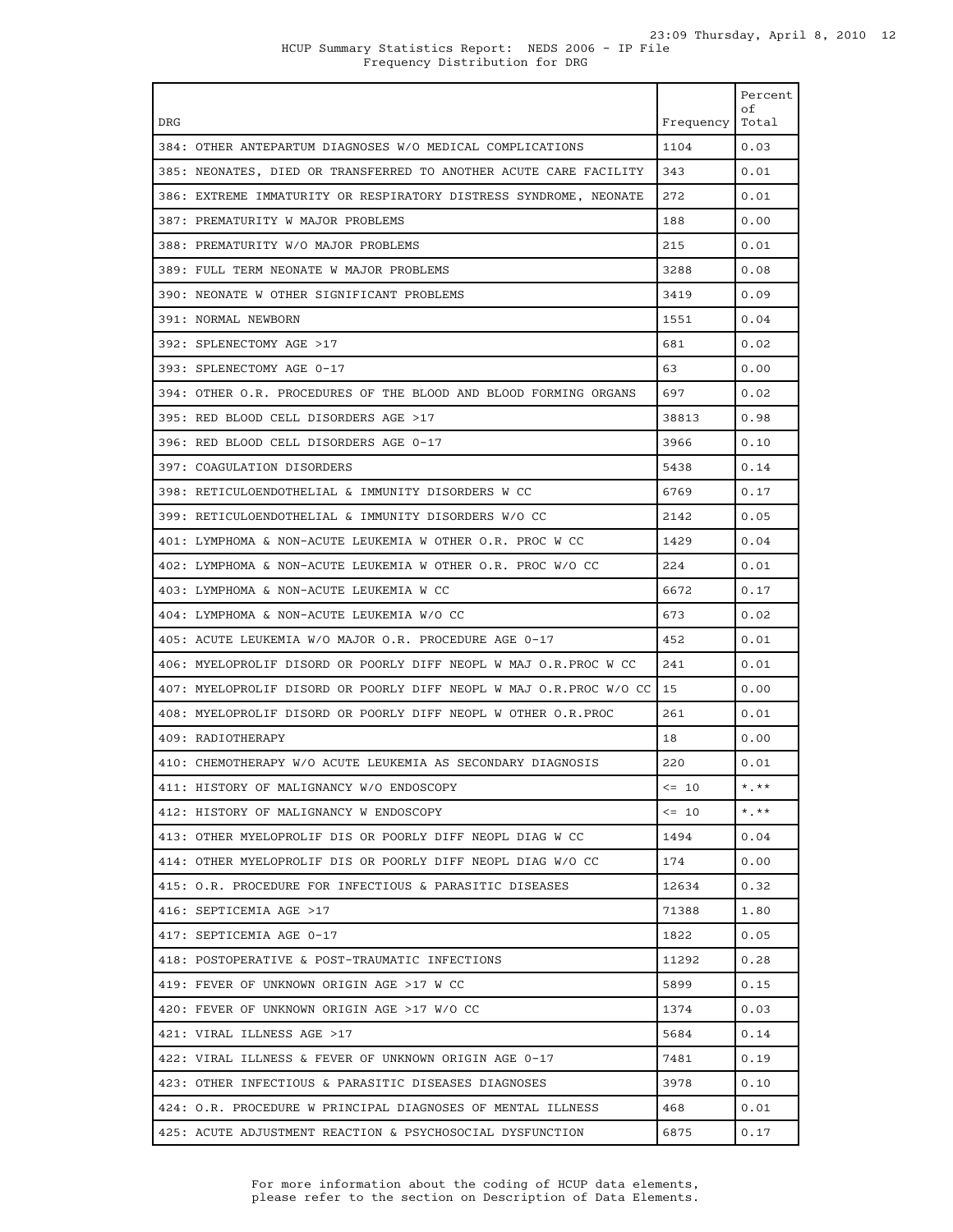| DRG                                                                | Frequency | Percent<br>οf<br>Total |
|--------------------------------------------------------------------|-----------|------------------------|
| 426: DEPRESSIVE NEUROSES                                           | 12911     | 0.33                   |
| 427: NEUROSES EXCEPT DEPRESSIVE                                    | 5277      | 0.13                   |
| 428: DISORDERS OF PERSONALITY & IMPULSE CONTROL                    | 1378      | 0.03                   |
| 429: ORGANIC DISTURBANCES & MENTAL RETARDATION                     | 7952      | 0.20                   |
| 430: PSYCHOSES                                                     | 124621    | 3.14                   |
| 431: CHILDHOOD MENTAL DISORDERS                                    | 2485      | 0.06                   |
| 432: OTHER MENTAL DISORDER DIAGNOSES                               | 257       | 0.01                   |
| 433: ALCOHOL/DRUG ABUSE OR DEPENDENCE, LEFT AMA                    | 3768      | 0.09                   |
| 439: SKIN GRAFTS FOR INJURIES                                      | 350       | 0.01                   |
| 440: WOUND DEBRIDEMENTS FOR INJURIES                               | 1564      | 0.04                   |
| 441: HAND PROCEDURES FOR INJURIES                                  | 1469      | 0.04                   |
| 442: OTHER O.R. PROCEDURES FOR INJURIES W CC                       | 5055      | 0.13                   |
| 443: OTHER O.R. PROCEDURES FOR INJURIES W/O CC                     | 2428      | 0.06                   |
| 444: TRAUMATIC INJURY AGE >17 W CC                                 | 2703      | 0.07                   |
| 445: TRAUMATIC INJURY AGE >17 W/O CC                               | 2124      | 0.05                   |
| 446: TRAUMATIC INJURY AGE 0-17                                     | 708       | 0.02                   |
| 447: ALLERGIC REACTIONS AGE >17                                    | 3679      | 0.09                   |
| 448: ALLERGIC REACTIONS AGE 0-17                                   | 328       | 0.01                   |
| 449: POISONING & TOXIC EFFECTS OF DRUGS AGE >17 W CC               | 36517     | 0.92                   |
| 450: POISONING & TOXIC EFFECTS OF DRUGS AGE >17 W/O CC             | 10367     | 0.26                   |
| 451: POISONING & TOXIC EFFECTS OF DRUGS AGE 0-17                   | 3691      | 0.09                   |
| 452: COMPLICATIONS OF TREATMENT W CC                               | 9789      | 0.25                   |
| 453: COMPLICATIONS OF TREATMENT W/O CC                             | 2922      | 0.07                   |
| 454: OTHER INJURY, POISONING & TOXIC EFFECT DIAG W CC              | 2813      | 0.07                   |
| 455: OTHER INJURY, POISONING & TOXIC EFFECT DIAG W/O CC            | 1464      | 0.04                   |
| 461: O.R. PROC W DIAGNOSES OF OTHER CONTACT W HEALTH SERVICES      | 268       | 0.01                   |
| 462: REHABILITATION                                                | 751       | 0.02                   |
| 463: SIGNS & SYMPTOMS W CC                                         | 10994     | 0.28                   |
| 464: SIGNS & SYMPTOMS W/O CC                                       | 3404      | 0.09                   |
| 465: AFTERCARE W HISTORY OF MALIGNANCY AS SECONDARY DIAGNOSIS      | 11        | 0.00                   |
| 466: AFTERCARE W/O HISTORY OF MALIGNANCY AS SECONDARY DIAGNOSIS    | 182       | 0.00                   |
| 467: OTHER FACTORS INFLUENCING HEALTH STATUS                       | 1024      | 0.03                   |
| 468: EXTENSIVE O.R. PROCEDURE UNRELATED TO PRINCIPAL DIAGNOSIS     | 14800     | 0.37                   |
| 469: PRINCIPAL DIAGNOSIS INVALID AS DISCHARGE DIAGNOSIS            | $\leq$ 10 | $*$ , $**$             |
| 470: UNGROUPABLE                                                   | 1148      | 0.03                   |
| 471: BILATERAL OR MULTIPLE MAJOR JOINT PROCS OF LOWER EXTREMITY    | 237       | 0.01                   |
| 473: ACUTE LEUKEMIA W/O MAJOR O.R. PROCEDURE AGE >17               | 2062      | 0.05                   |
| 475: RESPIRATORY SYSTEM DIAGNOSIS WITH VENTILATOR SUPPORT          | 33073     | 0.83                   |
| 476: PROSTATIC O.R. PROCEDURE UNRELATED TO PRINCIPAL DIAGNOSIS     | 523       | 0.01                   |
| 477: NON-EXTENSIVE O.R. PROCEDURE UNRELATED TO PRINCIPAL DIAGNOSIS | 7080      | 0.18                   |
| 479: OTHER VASCULAR PROCEDURES W/O CC                              | 1109      | 0.03                   |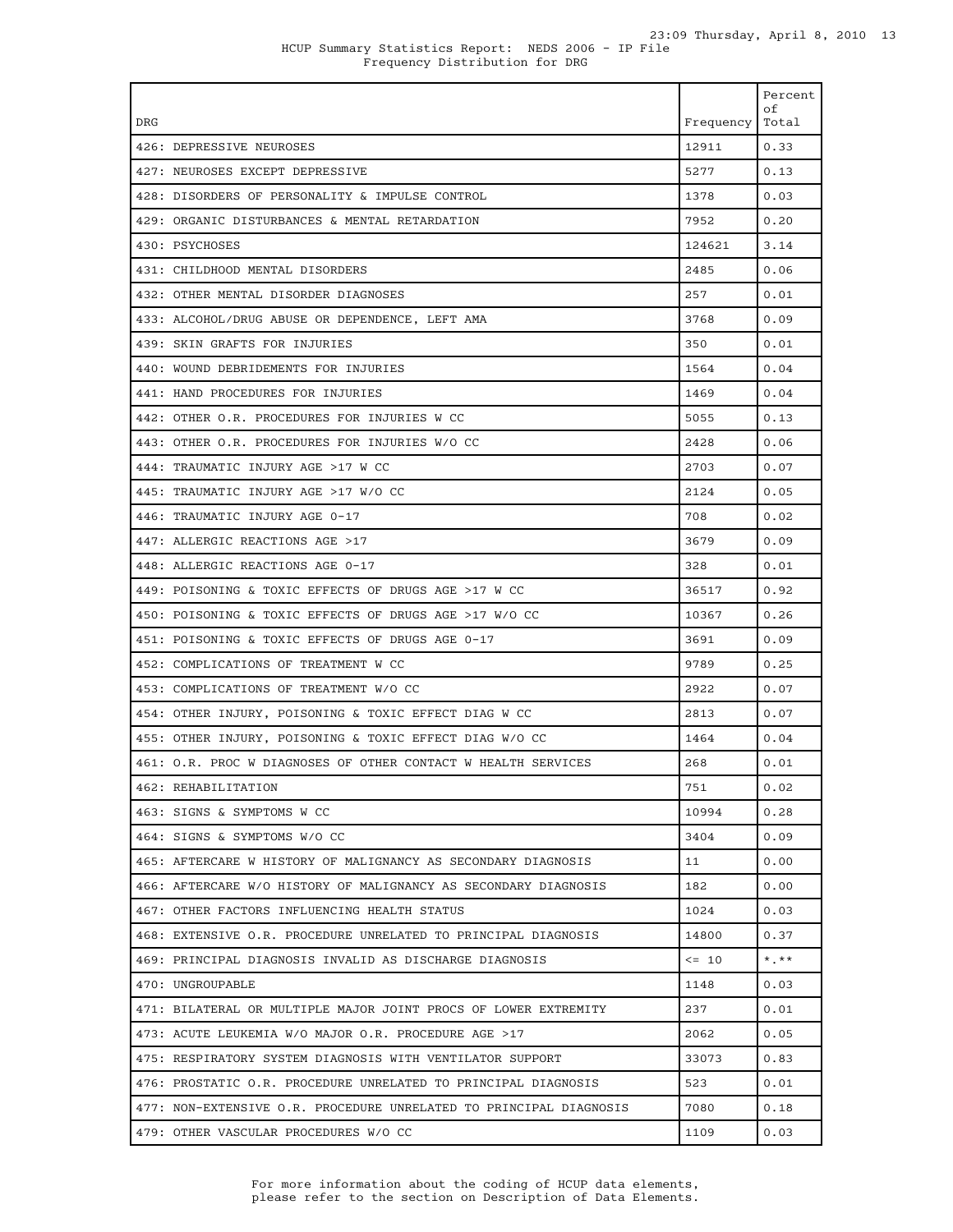| <b>DRG</b>                                                               | Frequency | Percent<br>οf<br>Total |
|--------------------------------------------------------------------------|-----------|------------------------|
| 480: LIVER TRANSPLANT AND/OR INTESTINAL TRANSPLANT                       | 237       | 0.01                   |
| 481: BONE MARROW TRANSPLANT                                              | 22        | 0.00                   |
| 482: TRACHEOSTOMY FOR FACE, MOUTH & NECK DIAGNOSES                       | 709       | 0.02                   |
| 484: CRANIOTOMY FOR MULTIPLE SIGNIFICANT TRAUMA                          | 726       | 0.02                   |
| 485: LIMB REATTACH,HIP AND FEMUR PROC FOR MULTIPLE SIGNIFICANT TRAUMA    | 2826      | 0.07                   |
| 486: OTHER O.R. PROCEDURES FOR MULTIPLE SIGNIFICANT TRAUMA               | 6112      | 0.15                   |
| 487: OTHER MULTIPLE SIGNIFICANT TRAUMA                                   | 5969      | 0.15                   |
| 488: HIV W EXTENSIVE O.R. PROCEDURE                                      | 584       | 0.01                   |
| 489: HIV W MAJOR RELATED CONDITION                                       | 12579     | 0.32                   |
| 490: HIV W OR W/O OTHER RELATED CONDITION                                | 3381      | 0.09                   |
| 491: MAJOR JOINT & LIMB REATTACHMENT PROCEDURES OF UPPER EXTREMITY       | 794       | 0.02                   |
| 492: CHEMO W ACUTE LEUKEMIA AS SDX OR W USE OF HIGH DOSE CHEMO AGENT     | 51        | 0.00                   |
| 493: LAPAROSCOPIC CHOLECYSTECTOMY W/O C.D.E. W CC                        | 24309     | 0.61                   |
| 494: LAPAROSCOPIC CHOLECYSTECTOMY W/O C.D.E. W/O CC                      | 20677     | 0.52                   |
| 495: LUNG TRANSPLANT                                                     | 17        | 0.00                   |
| 496: COMBINED ANTERIOR/POSTERIOR SPINAL FUSION                           | 320       | 0.01                   |
| 497: SPINAL FUSION EXCEPT CERVICAL W CC                                  | 994       | 0.03                   |
| 498: SPINAL FUSION EXCEPT CERVICAL W/O CC                                | 482       | 0.01                   |
| 499: BACK & NECK PROCEDURES EXCEPT SPINAL FUSION W CC                    | 1619      | 0.04                   |
| 500: BACK & NECK PROCEDURES EXCEPT SPINAL FUSION W/O CC                  | 1768      | 0.04                   |
| 501: KNEE PROCEDURES W PDX OF INFECTION W CC                             | 700       | 0.02                   |
| 502: KNEE PROCEDURES W PDX OF INFECTION W/O CC                           | 293       | 0.01                   |
| 503: KNEE PROCEDURES W/O PDX OF INFECTION                                | 1188      | 0.03                   |
| 504: EXTENSIVE BURNS OR FULL THICKNESS BURNS W MV 96+ HRS W SKIN GRAFT   | 84        | 0.00                   |
| 505: EXTENSIVE BURNS OR FULL THICKNESS BURNS W MV 96+ HRS W/O SKIN GRAFT | 41        | 0.00                   |
| 506: FULL THICKNESS BURN W SKIN GRAFT OR INHAL INJ W CC OR SIG TRAUMA    | 256       | 0.01                   |
| 507: FULL THICKNESS BURN W SKIN GRFT OR INHAL INJ W/O CC OR SIG TRAUMA   | 129       | 0.00                   |
| 508: FULL THICKNESS BURN W/O SKIN GRFT OR INHAL INJ W CC OR SIG TRAUMA   | 193       | 0.00                   |
| 509: FULL THICKNESS BURN W/O SKIN GRFT OR INH INJ W/O CC OR SIG TRAUMA   | 133       | 0.00                   |
| 510: NON-EXTENSIVE BURNS W CC OR SIGNIFICANT TRAUMA                      | 639       | 0.02                   |
| 511: NON-EXTENSIVE BURNS W/O CC OR SIGNIFICANT TRAUMA                    | 951       | 0.02                   |
| 512: SIMULTANEOUS PANCREAS/KIDNEY TRANSPLANT                             | 25        | 0.00                   |
| 513: PANCREAS TRANSPLANT                                                 | 13        | 0.00                   |
| 515: CARDIAC DEFIBRILLATOR IMPLANT W/O CARDIAC CATH                      | 3908      | 0.10                   |
| 518: PERCUTANEOUS CARDIOVASC PROC W/O CORONARY ARTERY STENT OR AMI       | 3094      | 0.08                   |
| 519: CERVICAL SPINAL FUSION W CC                                         | 921       | 0.02                   |
| 520: CERVICAL SPINAL FUSION W/O CC                                       | 749       | 0.02                   |
| 521: ALCOHOL/DRUG ABUSE OR DEPENDENCE W CC                               | 23188     | 0.58                   |
| 522: ALCOHOL/DRUG ABUSE OR DEPENDENCE W REHABILITATION THERAPY W/O CC    | 906       | 0.02                   |
| 523: ALCOHOL/DRUG ABUSE OR DEPENDENCE W/O REHABILITATION THERAPY W/O CC  | 18813     | 0.47                   |
| 524: TRANSIENT ISCHEMIA                                                  | 36595     | 0.92                   |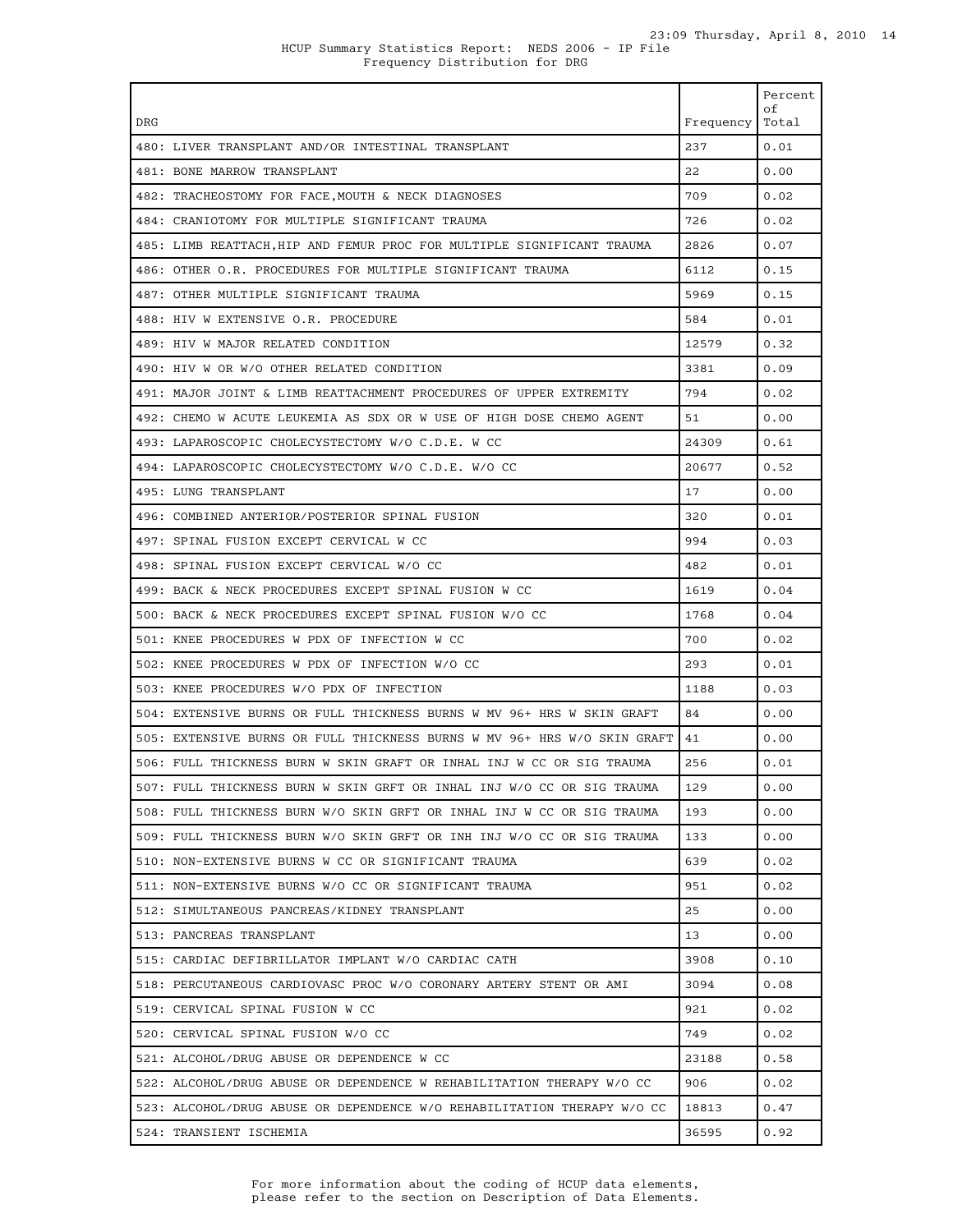|                                                                          |           | Percent<br>оf |
|--------------------------------------------------------------------------|-----------|---------------|
| DRG                                                                      | Frequency | Total         |
| 525: OTHER HEART ASSIST SYSTEM IMPLANT                                   | 32        | 0.00          |
| 528: INTRACRANIAL VASCULAR PROCEDURES W PDX HEMORRHAGE                   | 1007      | 0.03          |
| 529: VENTRICULAR SHUNT PROCEDURES W CC                                   | 919       | 0.02          |
| 530: VENTRICULAR SHUNT PROCEDURES W/O CC                                 | 184       | 0.00          |
| 531: SPINAL PROCEDURES W CC                                              | 1366      | 0.03          |
| 532: SPINAL PROCEDURES W/O CC                                            | 419       | 0.01          |
| 533: EXTRACRANIAL PROCEDURES W CC                                        | 2220      | 0.06          |
| 534: EXTRACRANIAL PROCEDURES W/O CC                                      | 821       | 0.02          |
| 535: CARDIAC DEFIB IMPLANT W CARDIAC CATH W AMI/HF/SHOCK                 | 1764      | 0.04          |
| 536: CARDIAC DEFIB IMPLANT W CARDIAC CATH W/O AMI/HF/SHOCK               | 1516      | 0.04          |
| 537: LOCAL EXCISION & REMOVAL OF INT FIX DEVICES EXCEPT HIP&FEMUR W CC   | 1213      | 0.03          |
| 538: LOCAL EXCISION & REMOVAL OF INT FIX DEVICES EXCEPT HIP&FEMUR W/O C  | 464       | 0.01          |
| 539: LYMPHOMA & LEUKEMIA W MAJOR O.R. PROCEDURE W CC                     | 676       | 0.02          |
| 540: LYMPHOMA & LEUKEMIA W MAJOR O.R. PROCEDURE W/O CC                   | 90        | 0.00          |
| 541: ECMO OR TRACH W MV 96+ HRS OR PDX EXC FACE, MOUTH&NECK W MAJ O.R.   | 7902      | 0.20          |
| 542: TRACH W MV 96+ HRS OR PDX EXC FACE, MOUTH & NECK W/O MAJ O.R.       | 7357      | 0.19          |
| 543: CRANIOTOMY W IMPLANT OF CHEMO AGENT OR ACUTE COMPLEX CNS PDX        | 2428      | 0.06          |
| 544: MAJOR JOINT REPLACEMENT OR REATTACHMENT OF LOWER EXTREMITY          | 20703     | 0.52          |
| 545: REVISION OF HIP OR KNEE REPLACEMENT                                 | 1465      | 0.04          |
| 546: SPINAL FUSION EXC CERV WITH CURVATURE OF THE SPINE OR MALIG         | 202       | 0.01          |
| 547: CORONARY BYPASS W CARDIAC CATH W MAJOR CV DX                        | 6199      | 0.16          |
| 548: CORONARY BYPASS W CARDIAC CATH W/O MAJOR CV DX                      | 3104      | 0.08          |
| 549: CORONARY BYPASS W/O CARDIAC CATH W MAJOR CV DX                      | 432       | 0.01          |
| 550: CORONARY BYPASS W/O CARDIAC CATH W/O MAJOR CV DX                    | 496       | 0.01          |
| 551: PERMANENT CARDIAC PACEMAKER IMPL W MAJ CV DX OR AICD LEAD OR GNRTR  | 8067      | 0.20          |
| 552: OTHER PERMANENT CARDIAC PACEMAKER IMPLANT W/O MAJOR CV DX           | 11345     | 0.29          |
| 553: OTHER VASCULAR PROCEDURES W CC W MAJOR CV DX                        | 6572      | 0.17          |
| 554: OTHER VASCULAR PROCEDURES W CC W/O MAJOR CV DX                      | 7001      | 0.18          |
| 555: PERCUTANEOUS CARDIOVASCULAR PROC W MAJOR CV DX                      | 9987      | 0.25          |
| 556: PERCUTANEOUS CARDIOVASC PROC W NON-DRUG-ELUTING STENT W/O MAJ CV DX | 1930      | 0.05          |
| 557: PERCUTANEOUS CARDIOVASCULAR PROC W DRUG-ELUTING STENT W MAJOR CV DX | 31539     | 0.79          |
| 558: PERCUTANEOUS CARDIOVASCULAR PROC W DRUG-ELUTING STENT W/O MAJ CV DX | 16869     | 0.42          |
| 559: ACUTE ISCHEMIC STROKE WITH USE OF THROMBOLYTIC AGENT                | 2053      | 0.05          |
| 560: BACTERIAL & TUBERCULOUS INFECTIONS OF NERVOUS SYSTEM                | 508       | 0.01          |
| 561: NON-BACTERIAL INFECTIONS OF NERVOUS SYSTEM EXCEPT VIRAL MENINGITIS  | 490       | 0.01          |
| 562: SEIZURE AGE >17 W CC                                                | 6074      | 0.15          |
| 563: SEIZURE AGE >17 W/O CC                                              | 2901      | 0.07          |
| 564: HEADACHES AGE >17                                                   | 3294      | 0.08          |
| 565: RESPIRATORY SYSTEM DIAGNOSIS WITH VENTILATOR SUPPORT 96+ HOURS      | 3488      | 0.09          |
| 566: RESPIRATORY SYSTEM DIAGNOSIS WITH VENTILATOR SUPPORT < 96 HOURS     | 7008      | 0.18          |
| 567: STOMACH, ESOPHAGEAL & DUODENAL PROC AGE >17 W CC W MAJOR GI DX      | 943       | 0.02          |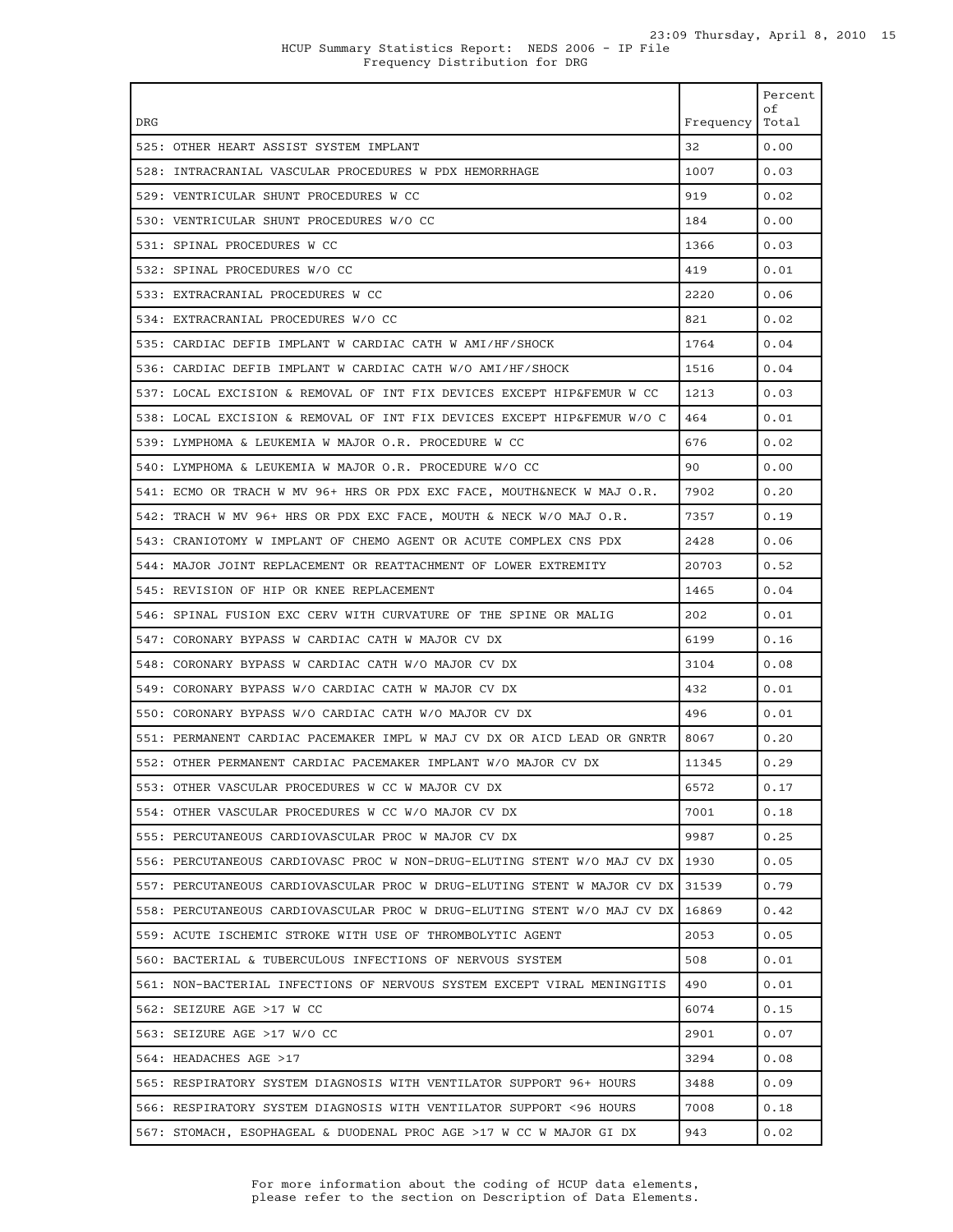### HCUP Summary Statistics Report: NEDS 2006 - IP File Frequency Distribution for DRG

| <b>DRG</b>                                                              | Frequency | Percent<br>$\circ$ f<br>Total |
|-------------------------------------------------------------------------|-----------|-------------------------------|
| 568: STOMACH, ESOPHAGEAL & DUODENAL PROC AGE >17 W CC W/O MAJOR GI DX   | 355       | 0.01                          |
| 569: MAJOR SMALL & LARGE BOWEL PROCEDURES W CC W MAJOR GI DX            | 5127      | 0.13                          |
| 570: MAJOR SMALL & LARGE BOWEL PROCEDURES W CC W/O MAJOR GI DX          | 1579      | 0.04                          |
| 571: MAJOR ESOPHAGEAL DISORDERS                                         | 1389      | 0.03                          |
| 572: MAJOR GASTROINTESTINAL DISORDERS AND PERITONEAL INFECTIONS         | 5663      | 0.14                          |
| 573: MAJOR BLADDER PROCEDURES                                           | 57        | 0.00                          |
| 574: MAJOR HEMATOLOGIC/IMMUNOLOGIC DIAG EXC SICKLE CELL CRISIS & COAGUL | 1930      | 0.05                          |
| 575: SEPTICEMIA W MV 96+ HOURS AGE >17                                  | 1573      | 0.04                          |
| 576: SEPTICEMIA W/O MV 96+ HOURS AGE >17                                | 23175     | 0.58                          |
| 577: CAROTID ARTERY STENT PROCEDURE                                     | 89        | 0.00                          |
| 578: INFECTIOUS & PARASITIC DISEASES W O.R. PROCEDURE                   | 3260      | 0.08                          |
| 579: POSTOPERATIVE OR POST-TRAUMATIC INFECTIONS W O.R. PROCEDURE        | 1168      | 0.03                          |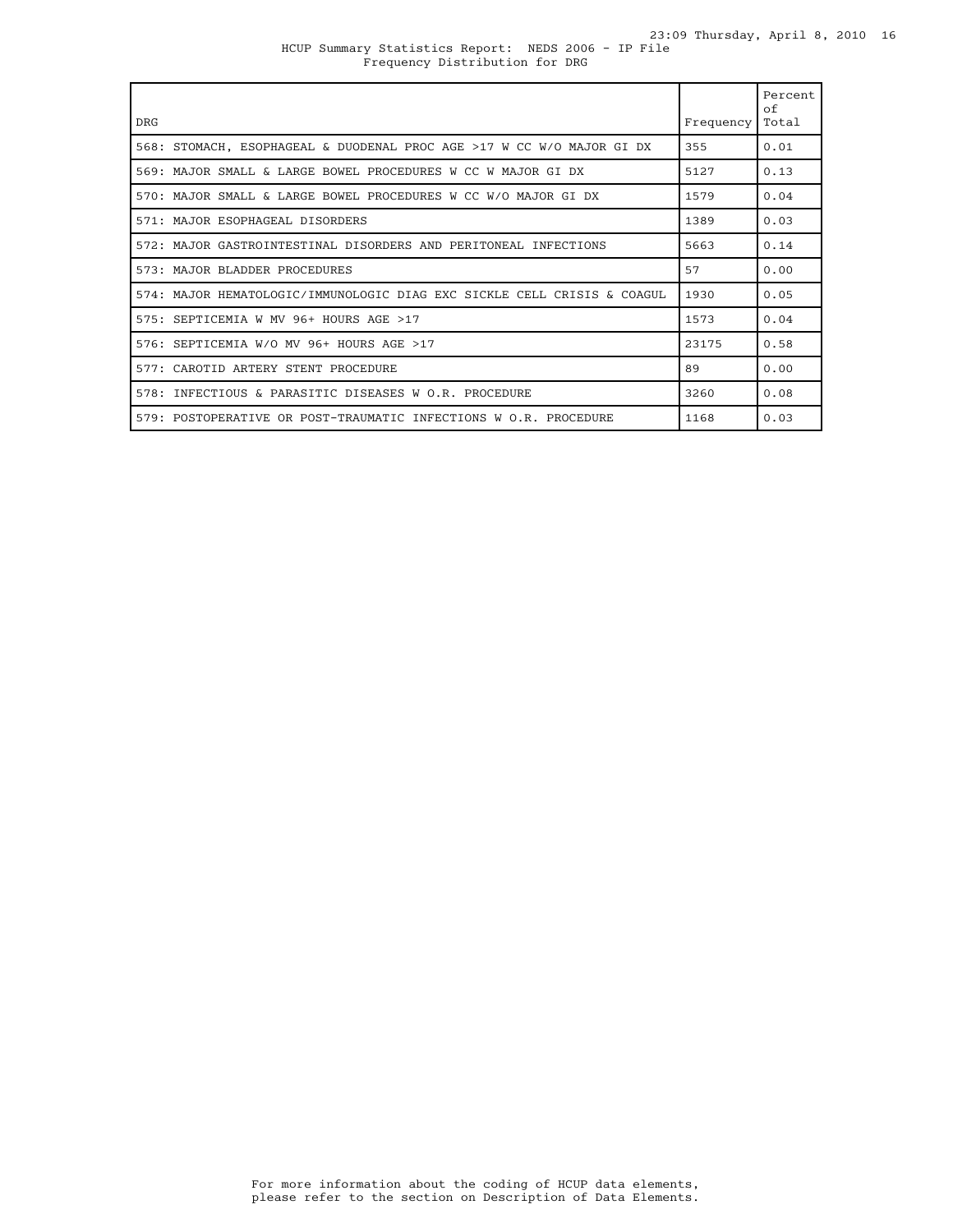## HCUP Summary Statistics Report: NEDS 2006 - IP File Frequency Distribution for DRGVER

| <b>DRGVER</b>                    | Frequency | Percent<br>οf<br>Total |
|----------------------------------|-----------|------------------------|
| 23: Effective 10/01/2005 2979107 |           | 75.03                  |
| 24: Effective 10/01/2006         | 991258    | 24.97                  |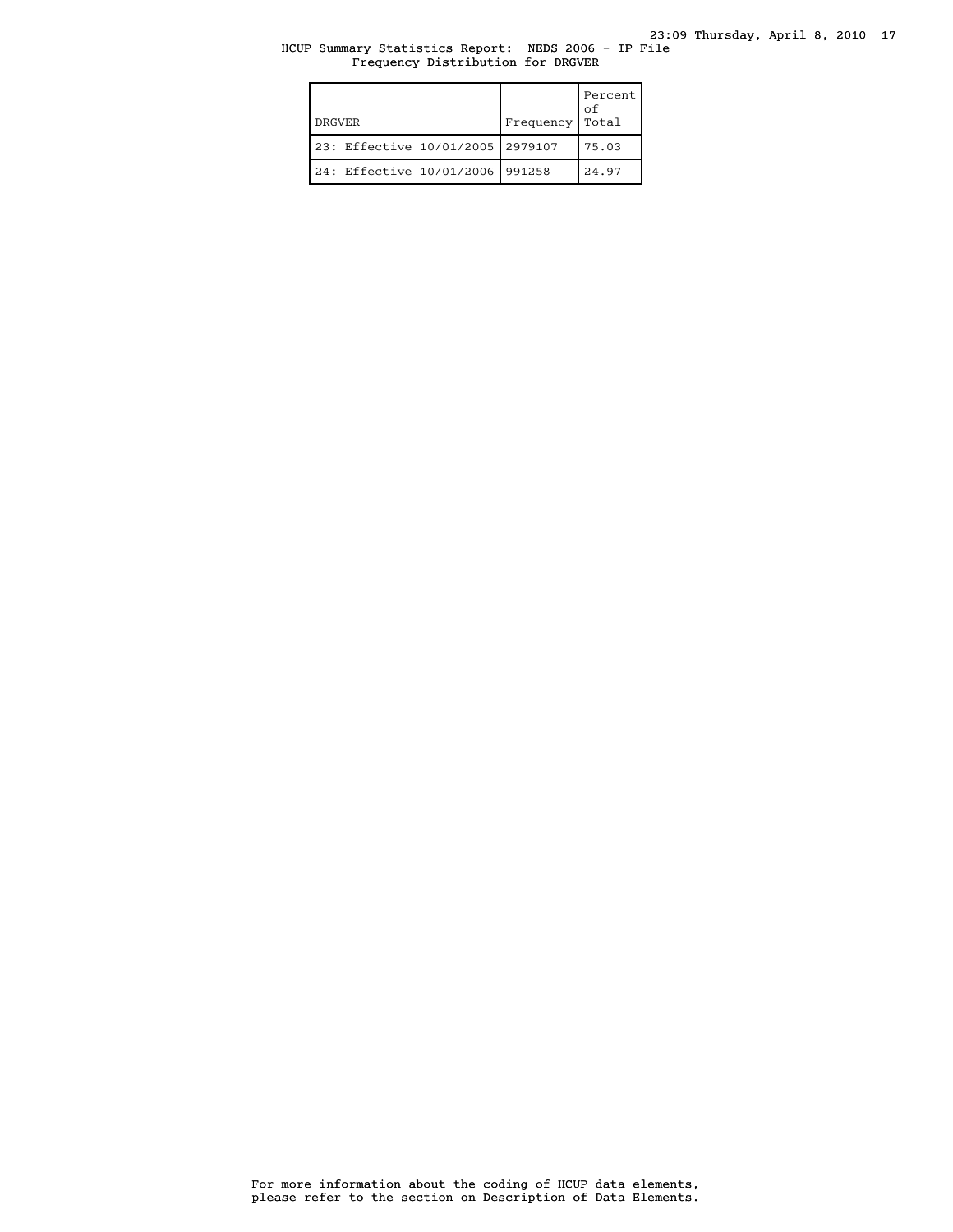## HCUP Summary Statistics Report: NEDS 2006 - IP File Frequency Distribution for HCUPFILE

| HCUPFILE   | Frequency | Percent<br>οf<br>Total |
|------------|-----------|------------------------|
| <b>STD</b> | 3970365   | 100.00                 |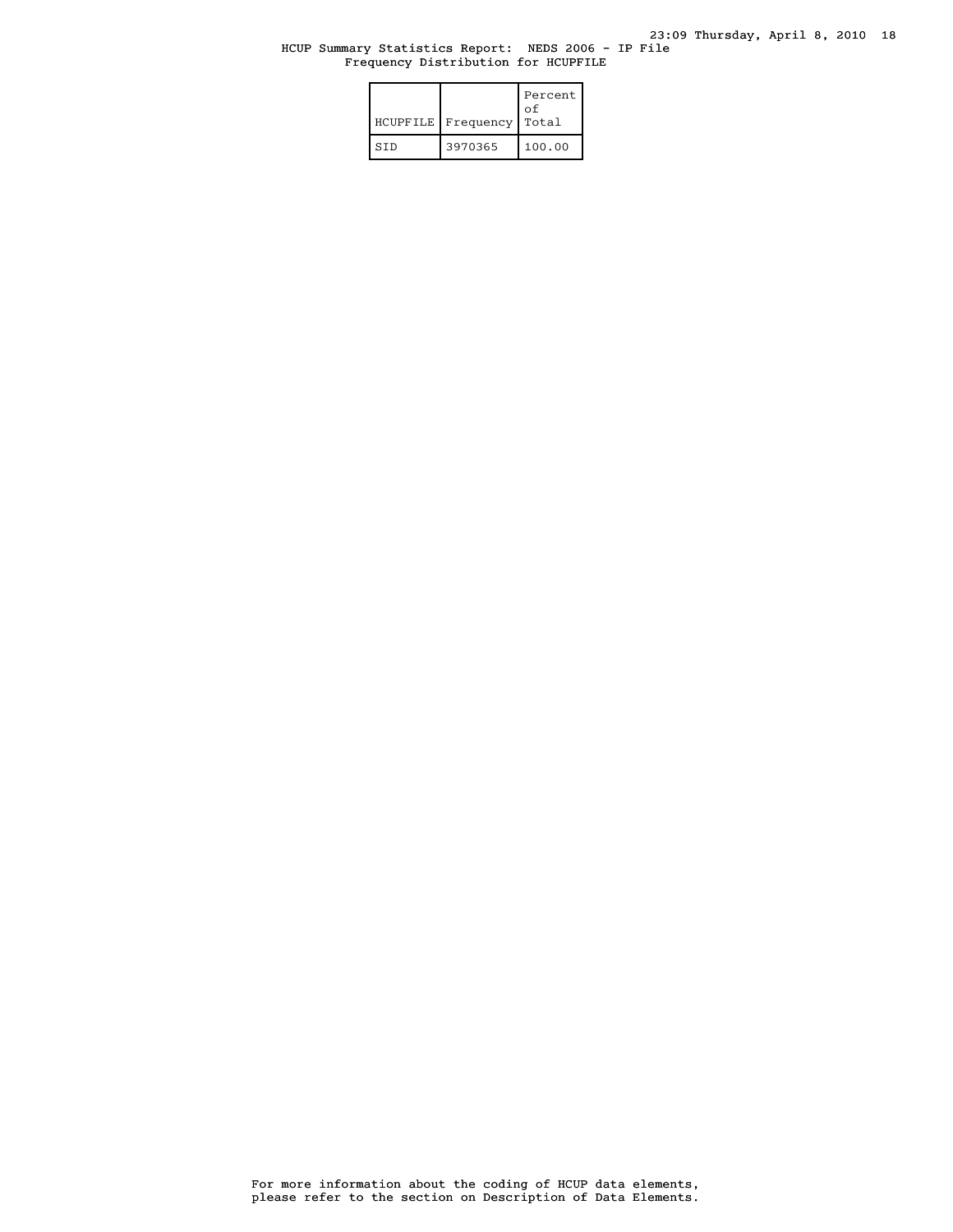### HCUP Summary Statistics Report: NEDS 2006 - IP File Frequency Distribution for LOS\_IP

| LOS IP                                        | Frequency        | Percent<br>оf<br>Total |
|-----------------------------------------------|------------------|------------------------|
| Inconsistent<br>.C:                           | 51               | 0.00                   |
| 0<br>days                                     | 103534           | 2.61                   |
| $\mathbf{1}$<br>day                           | 591792           | 14.91                  |
| 2<br>days                                     | 738536           | 18.60                  |
| 3<br>days                                     | 643495           | 16.21                  |
| 4<br>days                                     | 469101           | 11.82                  |
| 5<br>days                                     | 336208           | 8.47                   |
| 6<br>days                                     | 243663           | 6.14                   |
| 7<br>days                                     | 182390           | 4.59                   |
| 8<br>days                                     | 131703           | 3.32                   |
| 9<br>days                                     | 97913            | 2.47                   |
| 10<br>days                                    | 75569            | 1.90                   |
| 11<br>30<br>days                              | 324669           | 8.18                   |
| 31<br>60<br>days                              | 26824            | 0.68                   |
| 61<br>90<br>days<br>$\overline{\phantom{0}}$  | 3352             | 0.08                   |
| 120<br>91<br>$\overline{\phantom{0}}$<br>days | 892              | 0.02                   |
| 121<br>150<br>days<br>÷                       | 329              | 0.01                   |
| 151<br>180<br>days<br>-                       | 151              | 0.00                   |
| 181<br>210<br>days                            | 64               | 0.00                   |
| 211<br>240<br>days                            | 58               | 0.00                   |
| 241<br>270<br>days                            | 33               | 0.00                   |
| 271<br>300<br>days<br>$\overline{a}$          | 18               | 0.00                   |
| 301<br>330<br>days                            | 14               | 0.00                   |
| 331<br>365<br>days<br>-                       | $\leq$ $=$<br>10 | $*$ .**                |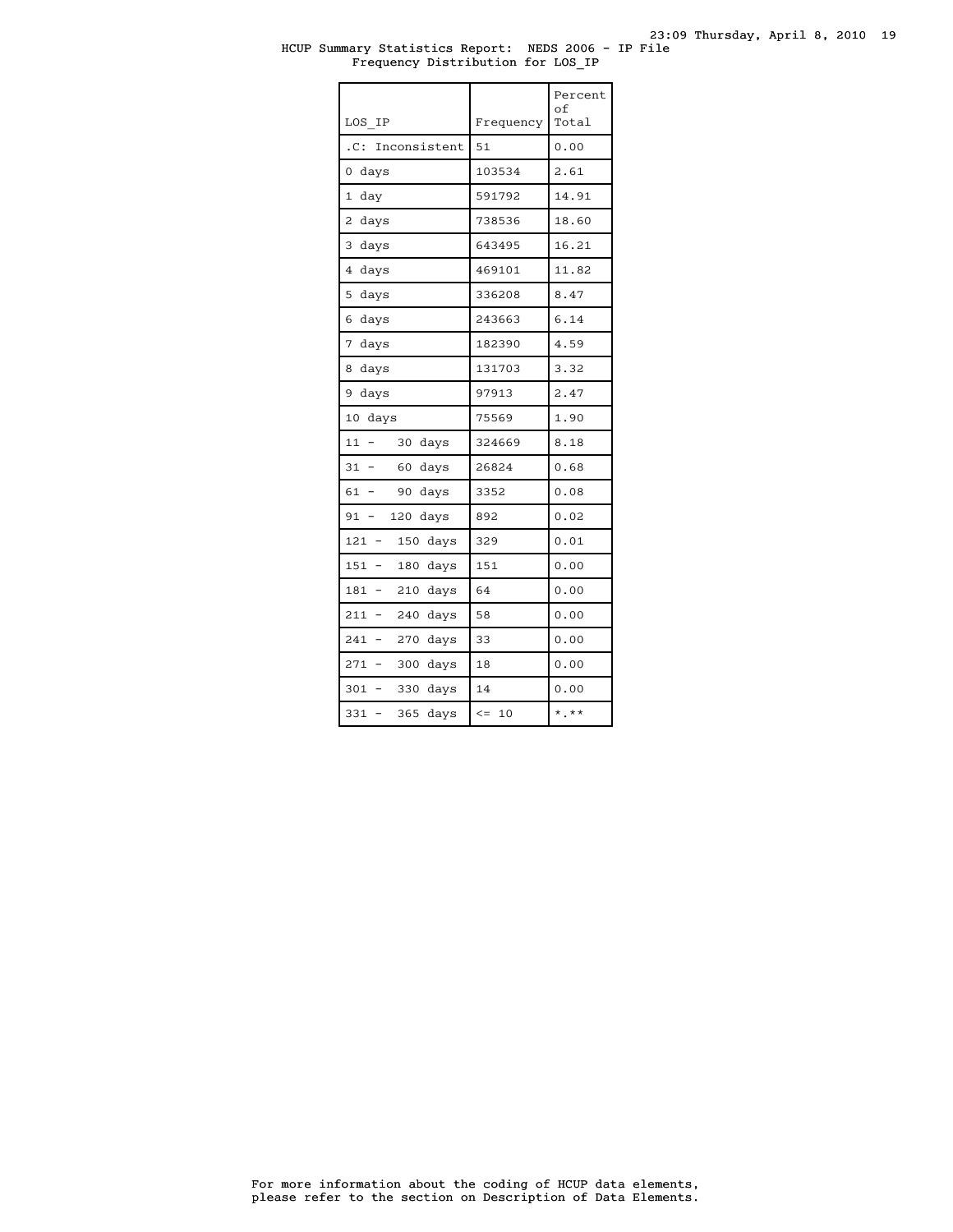## HCUP Summary Statistics Report: NEDS 2006 - IP File Frequency Distribution for MDC

| MDC                                                                            | Frequency | Percent<br>оf<br>Total |
|--------------------------------------------------------------------------------|-----------|------------------------|
| 0: PRINCIPAL DX CAN NOT BE ASSIGNED TO MDC                                     | 853       | 0.02                   |
| 1: DISEASES & DISORDERS OF THE NERVOUS SYSTEM                                  | 326251    | 8.22                   |
| 2: DISEASES & DISORDERS OF THE EYE                                             | 7309      | 0.18                   |
| 3: DISEASES & DISORDERS OF THE EAR, NOSE, MOUTH & THROAT                       | 53524     | 1.35                   |
| 4: DISEASES & DISORDERS OF THE RESPIRATORY SYSTEM                              | 602819    | 15.18                  |
| 5: DISEASES & DISORDERS OF THE CIRCULATORY SYSTEM                              | 847056    | 21.33                  |
| 6: DISEASES & DISORDERS OF THE DIGESTIVE SYSTEM                                | 514671    | 12.96                  |
| 7: DISEASES & DISORDERS OF THE HEPATOBILIARY SYSTEM & PANCREAS                 | 162147    | 4.08                   |
| 8: DISEASES & DISORDERS OF THE MUSCULOSKELETAL SYSTEM & CONN TISSUE            | 256701    | 6.47                   |
| 9: DISEASES & DISORDERS OF THE SKIN, SUBCUTANEOUS TISSUE & BREAST              | 120416    | 3.03                   |
| 10: ENDOCRINE, NUTRITIONAL & METABOLIC DISEASES & DISORDERS                    | 157228    | 3.96                   |
| 11: DISEASES & DISORDERS OF THE KIDNEY & URINARY TRACT                         | 223209    | 5.62                   |
| 12: DISEASES & DISORDERS OF THE MALE REPRODUCTIVE SYSTEM                       | 9573      | 0.24                   |
| 13: DISEASES & DISORDERS OF THE FEMALE REPRODUCTIVE SYSTEM                     | 21986     | 0.55                   |
| 14: PREGNANCY, CHILDBIRTH & THE PUERPERIUM                                     | 79043     | 1.99                   |
| 15: NEWBORNS & OTHER NEONATES WITH CONDTN ORIG IN PERINATAL PERIOD             | 9292      | 0.23                   |
| 16: DISEASES & DISORDERS OF BLOOD, BLOOD FORMING ORGANS, IMMUNOLOG DISOR 61556 |           | 1.55                   |
| 17: MYELOPROLIFERATIVE DISEASES & DISORDERS, POORLY DIFFERENTIATED NEOPL       | 14839     | 0.37                   |
| 18: INFECTIOUS & PARASITIC DISEASES, SYSTEMIC OR UNSPECIFIED SITES             | 152279    | 3.84                   |
| 19: MENTAL DISEASES & DISORDERS                                                | 162229    | 4.09                   |
| 20: ALCOHOL/DRUG USE & ALCOHOL/DRUG INDUCED ORGANIC MENTAL DISORDERS           | 47070     | 1.19                   |
| 21: INJURIES, POISONINGS & TOXIC EFFECTS OF DRUGS                              | 88870     | 2.24                   |
| 22: BURNS                                                                      | 2491      | 0.06                   |
| 23: FACTORS INFLUENCING HLTH STAT & OTHR CONTACTS WITH HLTH SERVCS             | 16651     | 0.42                   |
| 24: MULTIPLE SIGNIFICANT TRAUMA                                                | 15659     | 0.39                   |
| 25: HUMAN IMMUNODEFICIENCY VIRUS INFECTIONS                                    | 16643     | 0.42                   |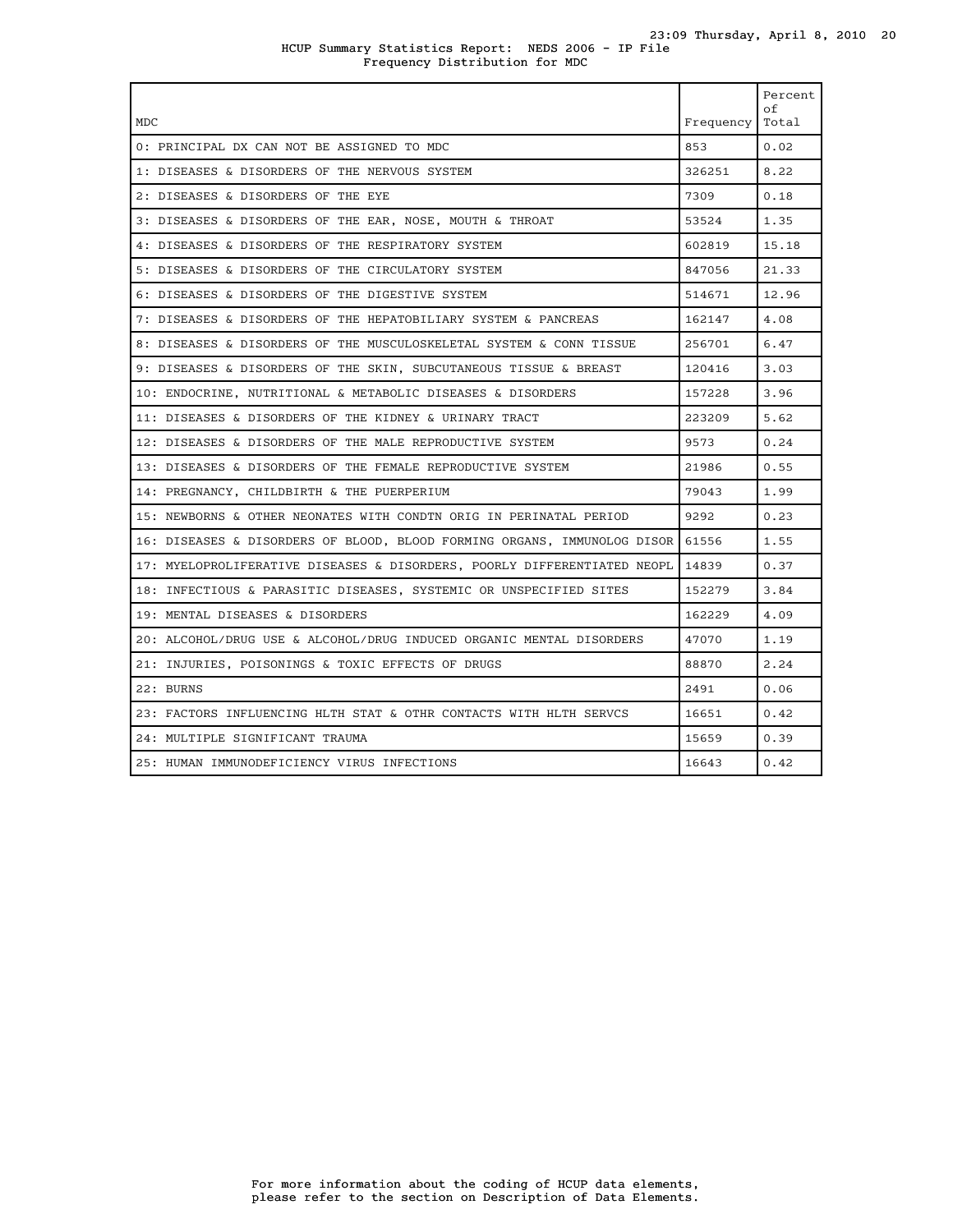## HCUP Summary Statistics Report: NEDS 2006 - IP File Frequency Distribution for NPR\_IP

| NPR IP                  | Frequency | Percent<br>of<br>Total |
|-------------------------|-----------|------------------------|
| $\Omega$                | 2045345   | 51.52                  |
| $\mathbf{1}$            | 814445    | 20.51                  |
| $\overline{\mathbf{c}}$ | 431046    | 10.86                  |
| 3                       | 265127    | 6.68                   |
| $\overline{4}$          | 133375    | 3.36                   |
| 5                       | 77546     | 1.95                   |
| 6                       | 85526     | 2.15                   |
| 7                       | 35435     | 0.89                   |
| 8                       | 36485     | 0.92                   |
| 9                       | 17459     | 0.44                   |
| 10                      | 8306      | 0.21                   |
| 11                      | 4945      | 0.12                   |
| 12                      | 3810      | 0.10                   |
| 13                      | 2883      | 0.07                   |
| 14                      | 2379      | 0.06                   |
| 1.5                     | 3130      | 0.08                   |
| 16 or greater           | 3123      | 0.08                   |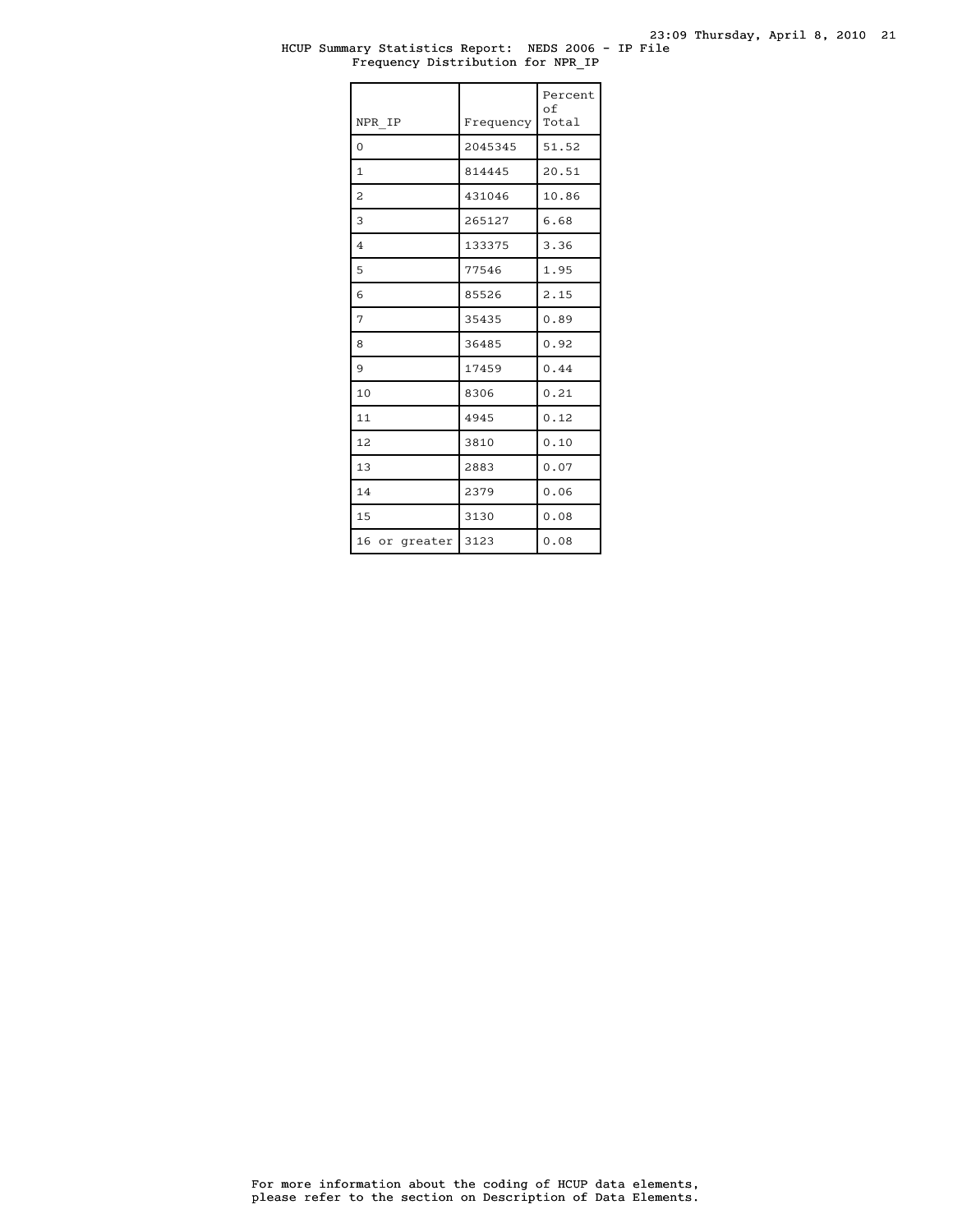## HCUP Summary Statistics Report: NEDS 2006 - IP File Frequency Distribution for PCLASS\_IP1

| PCLASS IP1                                                       | Frequency | Percent<br>of<br>Total |
|------------------------------------------------------------------|-----------|------------------------|
| .: Missing                                                       | 2045401   | 51.52                  |
| .A: Invalid                                                      | 1077      | 0.03                   |
| .C: Inconsistent                                                 | $\leq$ 10 | $*$ , $**$             |
| 0: Procedure class not assigned                                  | 546       | 0.01                   |
| 1: Minor Diagnostic - Non-operating room diagnostic procedures   | 516770    | 13.02                  |
| 2: Minor Therapeutic - Non-operating room therapeutic procedures | 790097    | 19.90                  |
| 3: Major Diagnostic - Operating room diagnostic procedures       | 24244     | 0.61                   |
| 4: Major Therapeutic - Operating room therapeutic procedures     | 592220    | 14.92                  |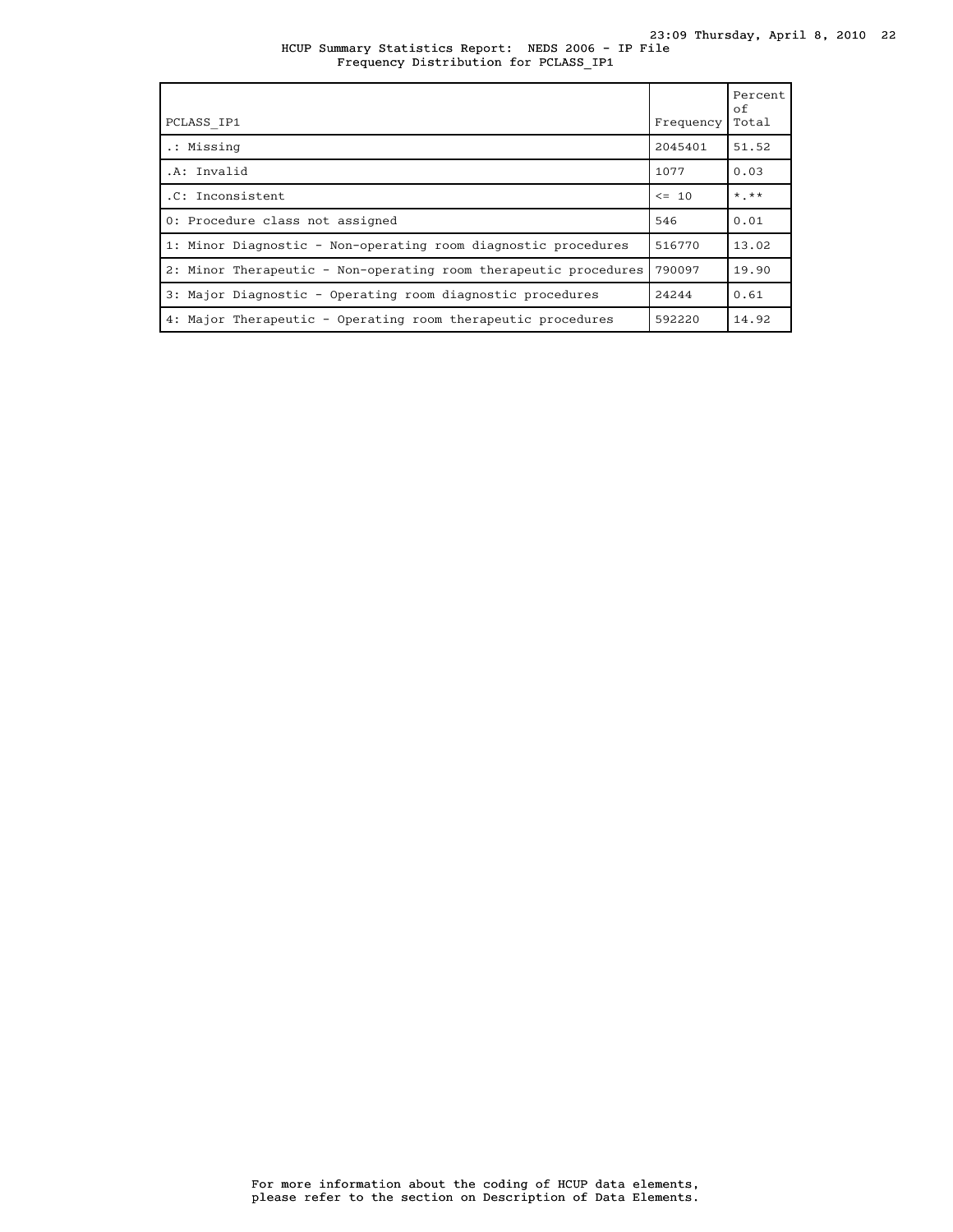| PRCCS IP1                                                                     | Frequency  | Percent<br>οf<br>Total  |
|-------------------------------------------------------------------------------|------------|-------------------------|
| .: Missing                                                                    | 2045401    | 51.52                   |
| A: Invalid procedure                                                          | 1077       | 0.03                    |
| C: Inconsistent                                                               | $\leq -10$ | $\star$ . $\star\star$  |
| 1: Incision and excision of CNS                                               | 9273       | 0.23                    |
| 2: Insertion; replacement; or removal of extracranial ventricular shunt       | 2243       | 0.06                    |
| 3: Laminectomy; excision intervertebral disc                                  | 4353       | 0.11                    |
| 4: Diagnostic spinal tap                                                      | 40008      | 1.01                    |
| 5: Insertion of catheter or spinal stimulator and injection into spinal canal | 5454       | 0.14                    |
| 6: Decompression peripheral nerve                                             | 226        | 0.01                    |
| 7: Other diagnostic nervous system procedures                                 | 1666       | 0.04                    |
| 8: Other non-OR or closed therapeutic nervous system procedures               | 1740       | 0.04                    |
| 9: Other OR therapeutic nervous system procedures                             | 5464       | 0.14                    |
| 10: Thyroidectomy; partial or complete                                        | 216        | 0.01                    |
| 11: Diagnostic endocrine procedures                                           | 533        | 0.01                    |
| 12: Other therapeutic endocrine procedures                                    | 592        | 0.01                    |
| 13: Corneal transplant                                                        | 16         | 0.00                    |
| 14: Glaucoma procedures                                                       | 16         | 0.00                    |
| 15: Lens and cataract procedures                                              | 51         | 0.00                    |
| 16: Repair of retinal tear; detachment                                        | 60         | 0.00                    |
| 17: Destruction of lesion of retina and choroid                               | $\leq -10$ | $*$ , $*$               |
| 18: Diagnostic procedures on eye                                              | 60         | 0.00                    |
| 19: Other therapeutic procedures on eyelids; conjunctiva; cornea              | 2825       | 0.07                    |
| 20: Other intraocular therapeutic procedures                                  | 261        | 0.01                    |
| 21: Other extraocular muscle and orbit therapeutic procedures                 | 591        | 0.01                    |
| 22: Tympanoplasty                                                             | $\leq -10$ | $\star$ $\star$ $\star$ |
| 23: Myringotomy                                                               | 322        | 0.01                    |
| 24: Mastoidectomy                                                             | 60         | 0.00                    |
| 25: Diagnostic procedures on ear                                              | 38         | 0.00                    |
| 26: Other therapeutic ear procedures                                          | 1015       | 0.03                    |
| 27: Control of epistaxis                                                      | 3582       | 0.09                    |
| 28: Plastic procedures on nose                                                | 662        | 0.02                    |
| 29: Dental procedures                                                         | 758        | 0.02                    |
| 30: Tonsillectomy and/or adenoidectomy                                        | 1048       | 0.03                    |
| 31: Diagnostic procedures on nose; mouth and pharynx                          | 997        | 0.03                    |
| 32: Other non-OR therapeutic procedures on nose; mouth and pharynx            | 1811       | 0.05                    |
| 33: Other OR therapeutic procedures on nose; mouth and pharynx                | 4134       | 0.10                    |
| 34: Tracheostomy; temporary and permanent                                     | 9228       | 0.23                    |
| 35: Tracheoscopy and laryngoscopy with biopsy                                 | 2382       | 0.06                    |
| 36: Lobectomy or pneumonectomy                                                | 1852       | 0.05                    |
| 37: Diagnostic bronchoscopy and biopsy of bronchus                            | 24041      | 0.61                    |
| 38: Other diagnostic procedures on lung and bronchus                          | 926        | 0.02                    |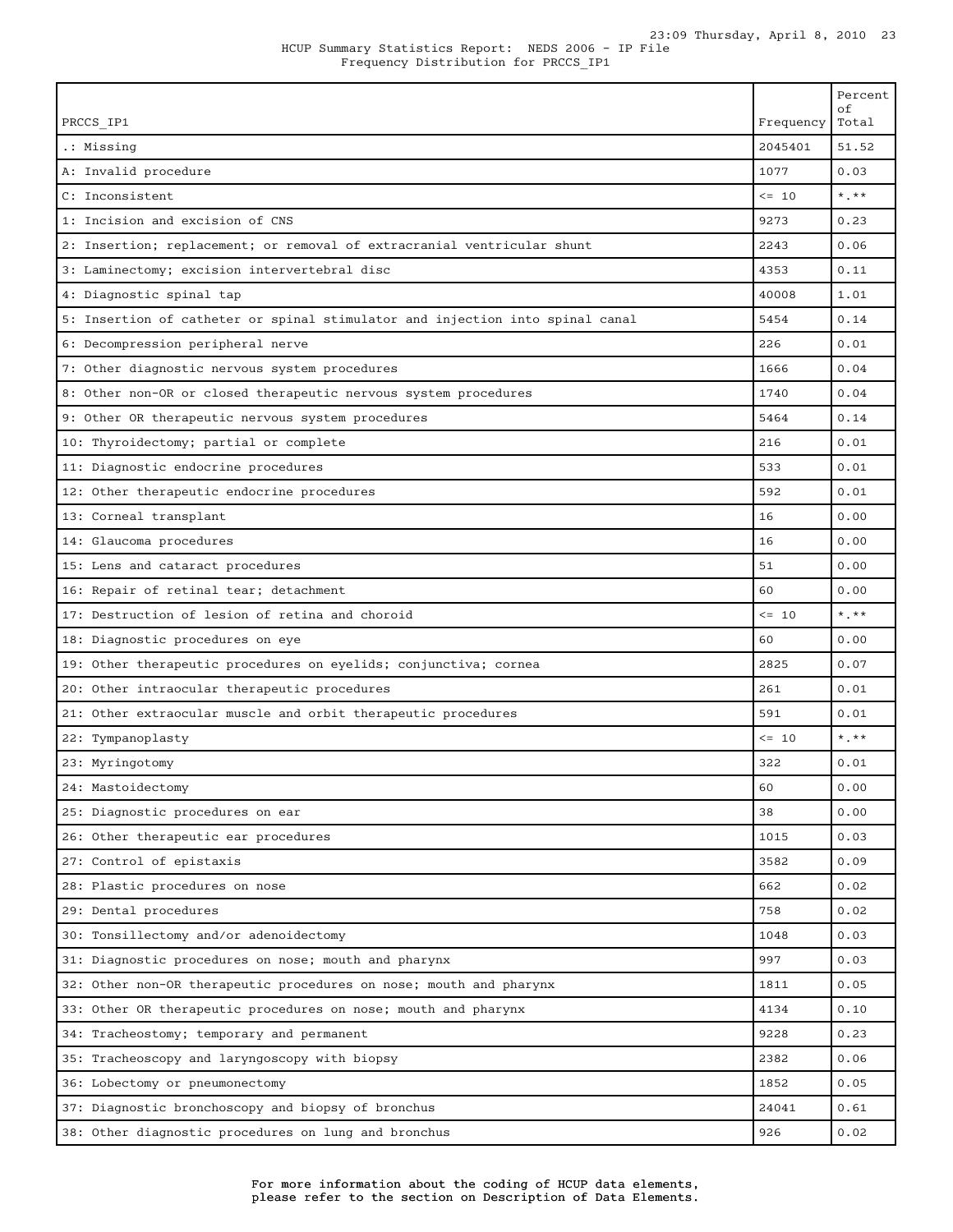|                                                                                                     |            | Percent<br>оf           |
|-----------------------------------------------------------------------------------------------------|------------|-------------------------|
| PRCCS IP1                                                                                           | Frequency  | Total                   |
| 39: Incision of pleura; thoracentesis; chest drainage                                               | 31133      | 0.78                    |
| 40: Other diagnostic procedures of respiratory tract and mediastinum                                | 2003       | 0.05                    |
| 41: Other non-OR therapeutic procedures on respiratory system                                       | 2167       | 0.05                    |
| 42: Other OR Rx procedures on respiratory system and mediastinum                                    | 4754       | 0.12                    |
| 43: Heart valve procedures                                                                          | 3052       | 0.08                    |
| 44: Coronary artery bypass graft (CABG)                                                             | 11588      | 0.29                    |
| 45: Percutaneous transluminal coronary angioplasty (PTCA)                                           | 60526      | 1.52                    |
| 46: Coronary thrombolysis                                                                           | $\leq -10$ | $\star$ $\star$ $\star$ |
| 47: Diagnostic cardiac catheterization; coronary arteriography                                      | 87976      | 2.22                    |
| 48: Insertion; revision; replacement; removal of cardiac pacemaker or<br>cardioverter/defibrillator | 31170      | 0.79                    |
| 49: Other OR heart procedures                                                                       | 8500       | 0.21                    |
| 50: Extracorporeal circulation auxiliary to open heart procedures                                   | 57         | 0.00                    |
| 51: Endarterectomy; vessel of head and neck                                                         | 2507       | 0.06                    |
| 52: Aortic resection; replacement or anastomosis                                                    | 2261       | 0.06                    |
| 53: Varicose vein stripping; lower limb                                                             | 32         | 0.00                    |
| 54: Other vascular catheterization; not heart                                                       | 83941      | 2.11                    |
| 55: Peripheral vascular bypass                                                                      | 1961       | 0.05                    |
| 56: Other vascular bypass and shunt; not heart                                                      | 597        | 0.02                    |
| 57: Creation; revision and removal of arteriovenous fistula or vessel-to-vessel cannula for<br>di a | 5067       | 0.13                    |
| 58: Hemodialysis                                                                                    | 54078      | 1.36                    |
| 59: Other OR procedures on vessels of head and neck                                                 | 1500       | 0.04                    |
| 60: Embolectomy and endarterectomy of lower limbs                                                   | 1421       | 0.04                    |
| 61: Other OR procedures on vessels other than head and neck                                         | 27787      | 0.70                    |
| 62: Other diagnostic cardiovascular procedures                                                      | 3012       | 0.08                    |
| 63: Other non-OR therapeutic cardiovascular procedures                                              | 11456      | 0.29                    |
| 64: Bone marrow transplant                                                                          | 20         | 0.00                    |
| 65: Bone marrow biopsy                                                                              | 5471       | 0.14                    |
| 66: Procedures on spleen                                                                            | 1779       | 0.04                    |
| 67: Other therapeutic procedures; hemic and lymphatic system                                        | 3270       | 0.08                    |
| 68: Injection or ligation of esophageal varices                                                     | 15         | 0.00                    |
| 69: Esophageal dilatation                                                                           | 2616       | 0.07                    |
| 70: Upper gastrointestinal endoscopy; biopsy                                                        | 120117     | 3.03                    |
| 71: Gastrostomy; temporary and permanent                                                            | 12752      | 0.32                    |
| 72: Colostomy; temporary and permanent                                                              | 820        | 0.02                    |
| 73: Ileostomy and other enterostomy                                                                 | 560        | 0.01                    |
| 74: Gastrectomy; partial and total                                                                  | 1159       | 0.03                    |
| 75: Small bowel resection                                                                           | 8138       | 0.20                    |
| 76: Colonoscopy and biopsy                                                                          | 43688      | 1.10                    |
| 77: Proctoscopy and anorectal biopsy                                                                | 2586       | 0.07                    |
| 78: Colorectal resection                                                                            | 19335      | 0.49                    |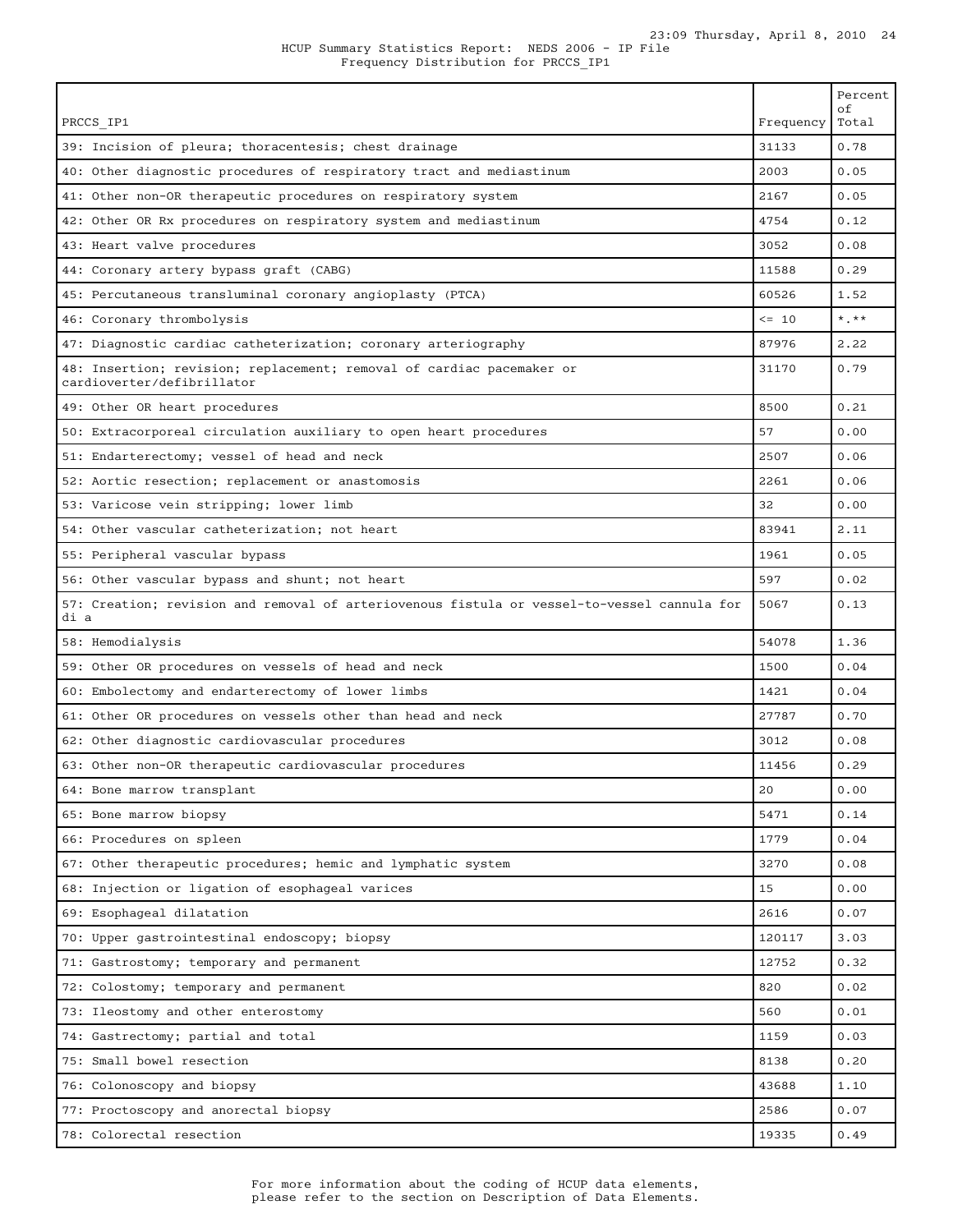| PRCCS IP1                                                             | Frequency | Percent<br>οf<br>Total |
|-----------------------------------------------------------------------|-----------|------------------------|
| 79: Local excision of large intestine lesion (not endoscopic)         | 56        | 0.00                   |
| 80: Appendectomy                                                      | 53198     | 1.34                   |
| 81: Hemorrhoid procedures                                             | 978       | 0.02                   |
| 82: Endoscopic retrograde cannulation of pancreas (ERCP)              | 2465      | 0.06                   |
| 83: Biopsy of liver                                                   | 3700      | 0.09                   |
| 84: Cholecystectomy and common duct exploration                       | 55116     | 1.39                   |
| 85: Inguinal and femoral hernia repair                                | 3783      | 0.10                   |
| 86: Other hernia repair                                               | 5763      | 0.15                   |
| 87: Laparoscopy (GI only)                                             | 1583      | 0.04                   |
| 88: Abdominal paracentesis                                            | 17188     | 0.43                   |
| 89: Exploratory laparotomy                                            | 2161      | 0.05                   |
| 90: Excision; lysis peritoneal adhesions                              | 10186     | 0.26                   |
| 91: Peritoneal dialysis                                               | 2561      | 0.06                   |
| 92: Other bowel diagnostic procedures                                 | 635       | 0.02                   |
| 93: Other non-OR upper GI therapeutic procedures                      | 17786     | 0.45                   |
| 94: Other OR upper GI therapeutic procedures                          | 6326      | 0.16                   |
| 95: Other non-OR lower GI therapeutic procedures                      | 13987     | 0.35                   |
| 96: Other OR lower GI therapeutic procedures                          | 10169     | 0.26                   |
| 97: Other gastrointestinal diagnostic procedures                      | 1945      | 0.05                   |
| 98: Other non-OR gastrointestinal therapeutic procedures              | 10831     | 0.27                   |
| 99: Other OR gastrointestinal therapeutic procedures                  | 7211      | 0.18                   |
| 100: Endoscopy and endoscopic biopsy of the urinary tract             | 4124      | 0.10                   |
| 101: Transurethral excision; drainage; or removal urinary obstruction | 10468     | 0.26                   |
| 102: Ureteral catheterization                                         | 8677      | 0.22                   |
| 103: Nephrotomy and nephrostomy                                       | 2980      | 0.08                   |
| 104: Nephrectomy; partial or complete                                 | 733       | 0.02                   |
| 105: Kidney transplant                                                | 178       | 0.00                   |
| 106: Genitourinary incontinence procedures                            | 30        | 0.00                   |
| 107: Extracorporeal lithotripsy; urinary                              | 1023      | 0.03                   |
| 108: Indwelling catheter                                              | 10054     | 0.25                   |
| 109: Procedures on the urethra                                        | 1356      | 0.03                   |
| 110: Other diagnostic procedures of urinary tract                     | 1887      | 0.05                   |
| 111: Other non-OR therapeutic procedures of urinary tract             | 3192      | 0.08                   |
| 112: Other OR therapeutic procedures of urinary tract                 | 1686      | 0.04                   |
| 113: Transurethral resection of prostate (TURP)                       | 2281      | 0.06                   |
| 114: Open prostatectomy                                               | 107       | 0.00                   |
| 115: Circumcision                                                     | 455       | 0.01                   |
| 116: Diagnostic procedures; male genital                              | 242       | 0.01                   |
| 117: Other non-OR therapeutic procedures; male genital                | 1187      | 0.03                   |
| 118: Other OR therapeutic procedures; male genital                    | 1834      | 0.05                   |
| 119: Oophorectomy; unilateral and bilateral                           | 2088      | 0.05                   |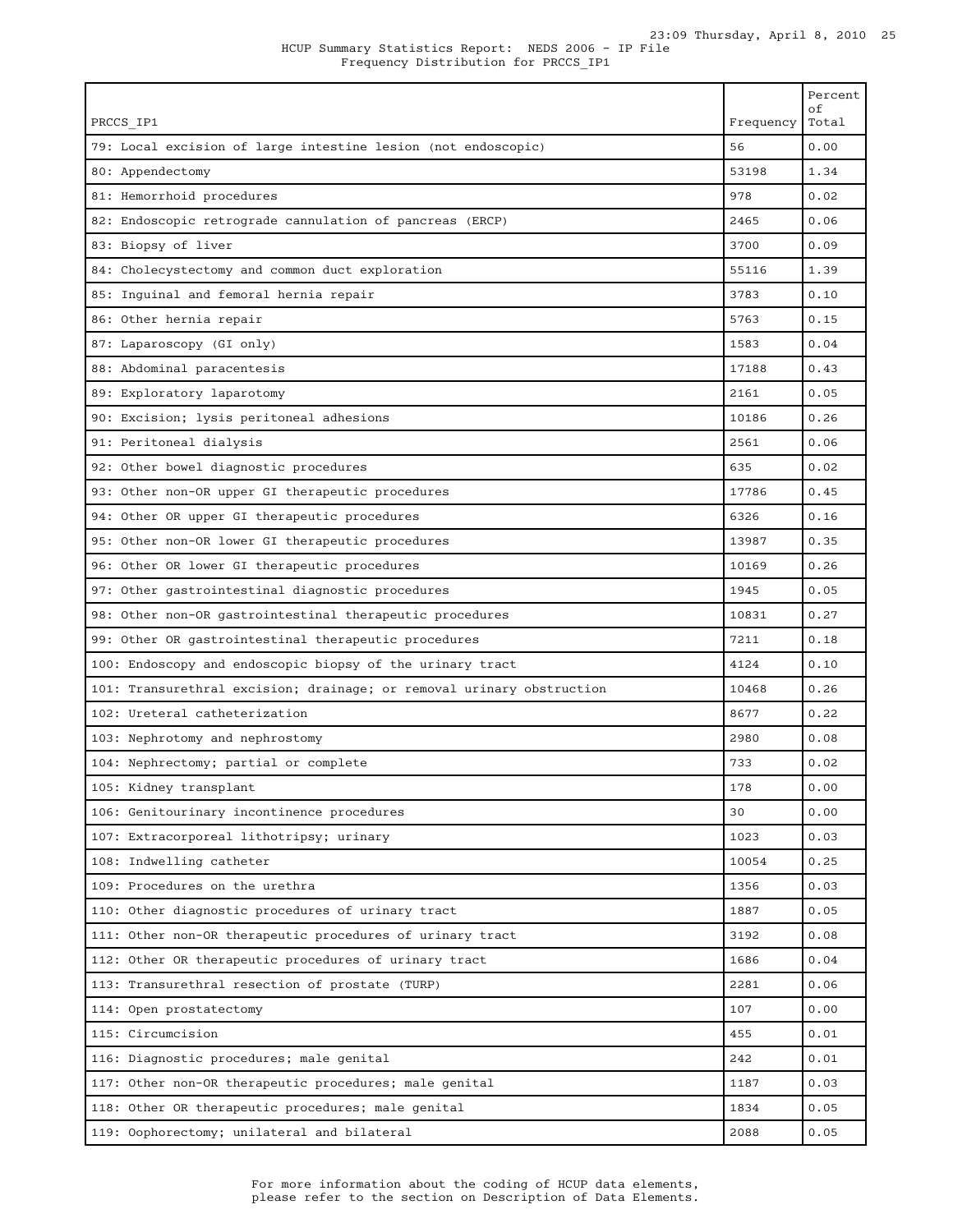| PRCCS IP1                                                                            | Frequency | Percent<br>οf<br>Total |
|--------------------------------------------------------------------------------------|-----------|------------------------|
| 120: Other operations on ovary                                                       | 1686      | 0.04                   |
| 121: Ligation or occlusion of fallopian tubes                                        | 773       | 0.02                   |
| 122: Removal of ectopic pregnancy                                                    | 3161      | 0.08                   |
| 123: Other operations on fallopian tubes                                             | 776       | 0.02                   |
| 124: Hysterectomy; abdominal and vaginal                                             | 2343      | 0.06                   |
| 125: Other excision of cervix and uterus                                             | 651       | 0.02                   |
| 126: Abortion (termination of pregnancy)                                             | 111       | 0.00                   |
| 127: Dilatation and curettage (D&C); aspiration after delivery or abortion           | 4201      | 0.11                   |
| 128: Diagnostic dilatation and curettage (D&C)                                       | 1564      | 0.04                   |
| 129: Repair of cystocele and rectocele; obliteration of vaginal vault                | 33        | 0.00                   |
| 130: Other diagnostic procedures; female organs                                      | 1036      | 0.03                   |
| 131: Other non-OR therapeutic procedures; female organs                              | 545       | 0.01                   |
| 132: Other OR therapeutic procedures; female organs                                  | 2187      | 0.06                   |
| 133: Episiotomy                                                                      | 1760      | 0.04                   |
| 134: Cesarean section                                                                | 10487     | 0.26                   |
| 135: Forceps; vacuum; and breech delivery                                            | 1979      | 0.05                   |
| 136: Artificial rupture of membranes to assist delivery                              | 642       | 0.02                   |
| 137: Other procedures to assist delivery                                             | 18453     | 0.46                   |
| 138: Diagnostic amniocentesis                                                        | 49        | 0.00                   |
| 139: Fetal monitoring                                                                | 1290      | 0.03                   |
| 140: Repair of current obstetric laceration                                          | 6129      | 0.15                   |
| 141: Other therapeutic obstetrical procedures                                        | 287       | 0.01                   |
| 142: Partial excision bone                                                           | 2630      | 0.07                   |
| 143: Bunionectomy or repair of toe deformities                                       | 25        | 0.00                   |
| 144: Treatment; facial fracture or dislocation                                       | 3786      | 0.10                   |
| 145: Treatment; fracture or dislocation of radius and ulna                           | 9087      | 0.23                   |
| 146: Treatment; fracture or dislocation of hip and femur                             | 49062     | 1.24                   |
| 147: Treatment; fracture or dislocation of lower extremity (other than hip or femur) | 26934     | 0.68                   |
| 148: Other fracture and dislocation procedure                                        | 11592     | 0.29                   |
| 149: Arthroscopy                                                                     | 90        | 0.00                   |
| 150: Division of joint capsule; ligament or cartilage                                | 48        | 0.00                   |
| 151: Excision of semilunar cartilage of knee                                         | 254       | 0.01                   |
| 152: Arthroplasty knee                                                               | 1315      | 0.03                   |
| 153: Hip replacement; total and partial                                              | 22237     | 0.56                   |
| 154: Arthroplasty other than hip or knee                                             | 1087      | 0.03                   |
| 155: Arthrocentesis                                                                  | 6366      | 0.16                   |
| 156: Injections and aspirations of muscles; tendons; bursa; joints and soft tissue   | 976       | 0.02                   |
| 157: Amputation of lower extremity                                                   | 10137     | 0.26                   |
| 158: Spinal fusion                                                                   | 4530      | 0.11                   |
| 159: Other diagnostic procedures on musculoskeletal system                           | 5037      | 0.13                   |
| 160: Other therapeutic procedures on muscles and tendons                             | 9996      | 0.25                   |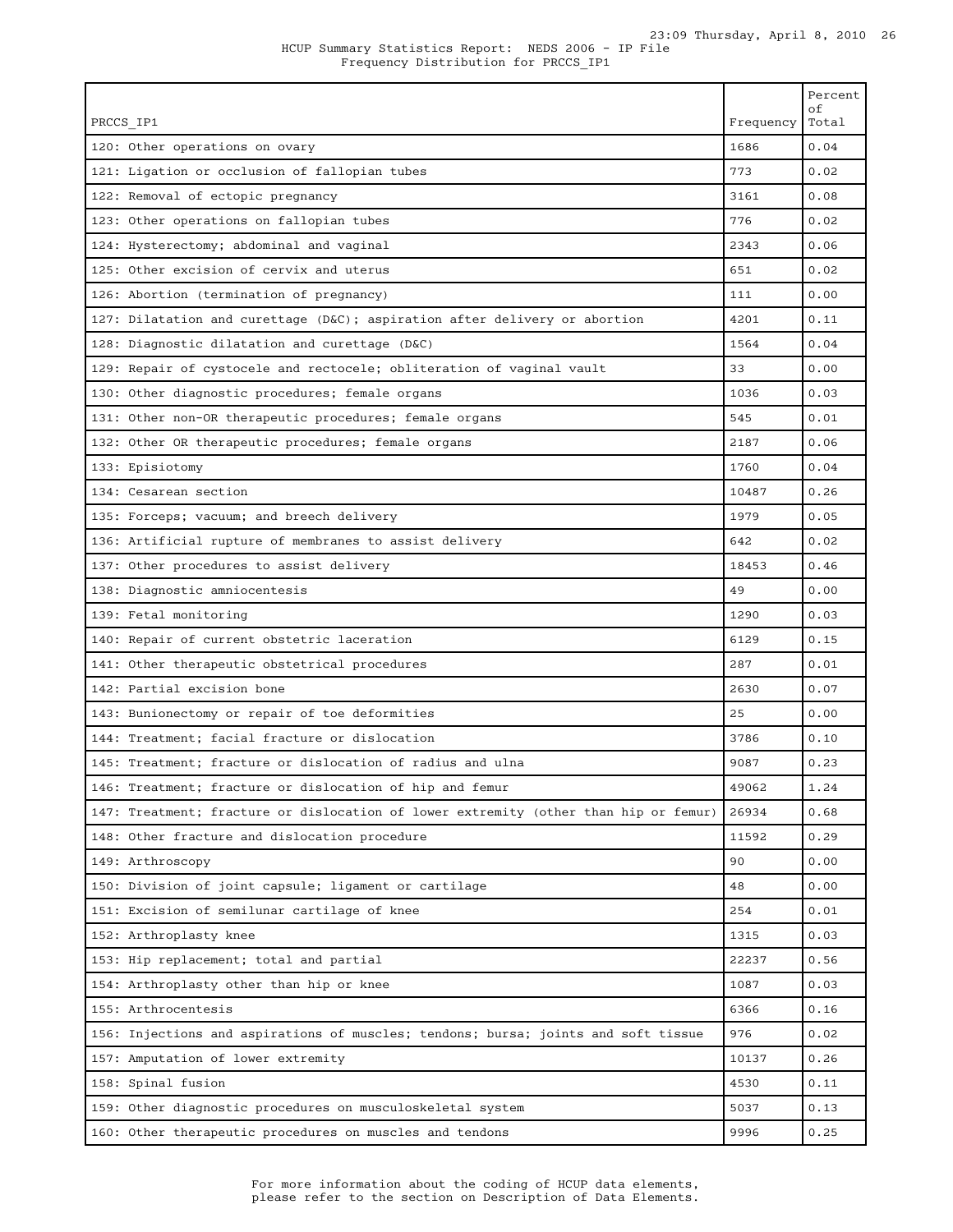|                                                                    |           | Percent<br>οf |
|--------------------------------------------------------------------|-----------|---------------|
| PRCCS IP1                                                          | Frequency | Total         |
| 161: Other OR therapeutic procedures on bone                       | 5492      | 0.14          |
| 162: Other OR therapeutic procedures on joints                     | 4894      | 0.12          |
| 163: Other non-OR therapeutic procedures on musculoskeletal system | 2657      | 0.07          |
| 164: Other OR therapeutic procedures on musculoskeletal system     | 1547      | 0.04          |
| 165: Breast biopsy and other diagnostic procedures on breast       | 631       | 0.02          |
| 166: Lumpectomy; quadrantectomy of breast                          | 411       | 0.01          |
| 167: Mastectomy                                                    | 213       | 0.01          |
| 168: Incision and drainage; skin and subcutaneous tissue           | 22899     | 0.58          |
| 169: Debridement of wound; infection or burn                       | 26161     | 0.66          |
| 170: Excision of skin lesion                                       | 1320      | 0.03          |
| 171: Suture of skin and subcutaneous tissue                        | 17516     | 0.44          |
| 172: Skin graft                                                    | 2614      | 0.07          |
| 173: Other diagnostic procedures on skin and subcutaneous tissue   | 1884      | 0.05          |
| 174: Other non-OR therapeutic procedures on skin and breast        | 14968     | 0.38          |
| 175: Other OR therapeutic procedures on skin and breast            | 788       | 0.02          |
| 176: Other organ transplantation                                   | 358       | 0.01          |
| 177: Computerized axial tomography (CT) scan head                  | 23766     | 0.60          |
| 178: CT scan chest                                                 | 9239      | 0.23          |
| 179: CT scan abdomen                                               | 13133     | 0.33          |
| 180: Other CT scan                                                 | 2388      | 0.06          |
| 181: Myelogram                                                     | 503       | 0.01          |
| 182: Mammography                                                   | 35        | 0.00          |
| 183: Routine chest X-ray                                           | 193       | 0.00          |
| 184: Intraoperative cholangiogram                                  | 54        | 0.00          |
| 185: Upper gastrointestinal X-ray                                  | 299       | 0.01          |
| 186: Lower gastrointestinal X-ray                                  | 43        | 0.00          |
| 187: Intravenous pyelogram                                         | 551       | 0.01          |
| 188: Cerebral arteriogram                                          | 5531      | 0.14          |
| 189: Contrast aortogram                                            | 1236      | 0.03          |
| 190: Contrast arteriogram of femoral and lower extremity arteries  | 863       | 0.02          |
| 191: Arterio- or venogram (not heart and head)                     | 4972      | 0.13          |
| 192: Diagnostic ultrasound of head and neck                        | 1568      | 0.04          |
| 193: Diagnostic ultrasound of heart (echocardiogram)               | 38756     | 0.98          |
| 194: Diagnostic ultrasound of gastrointestinal tract               | 278       | 0.01          |
| 195: Diagnostic ultrasound of urinary tract                        | 998       | 0.03          |
| 196: Diagnostic ultrasound of abdomen or retroperitoneum           | 2217      | 0.06          |
| 197: Other diagnostic ultrasound                                   | 3089      | 0.08          |
| 198: Magnetic resonance imaging                                    | 21349     | 0.54          |
| 199: Electroencephalogram (EEG)                                    | 2490      | 0.06          |
| 200: Nonoperative urinary system measurements                      | 36        | 0.00          |
| 201: Cardiac stress tests                                          | 10133     | 0.26          |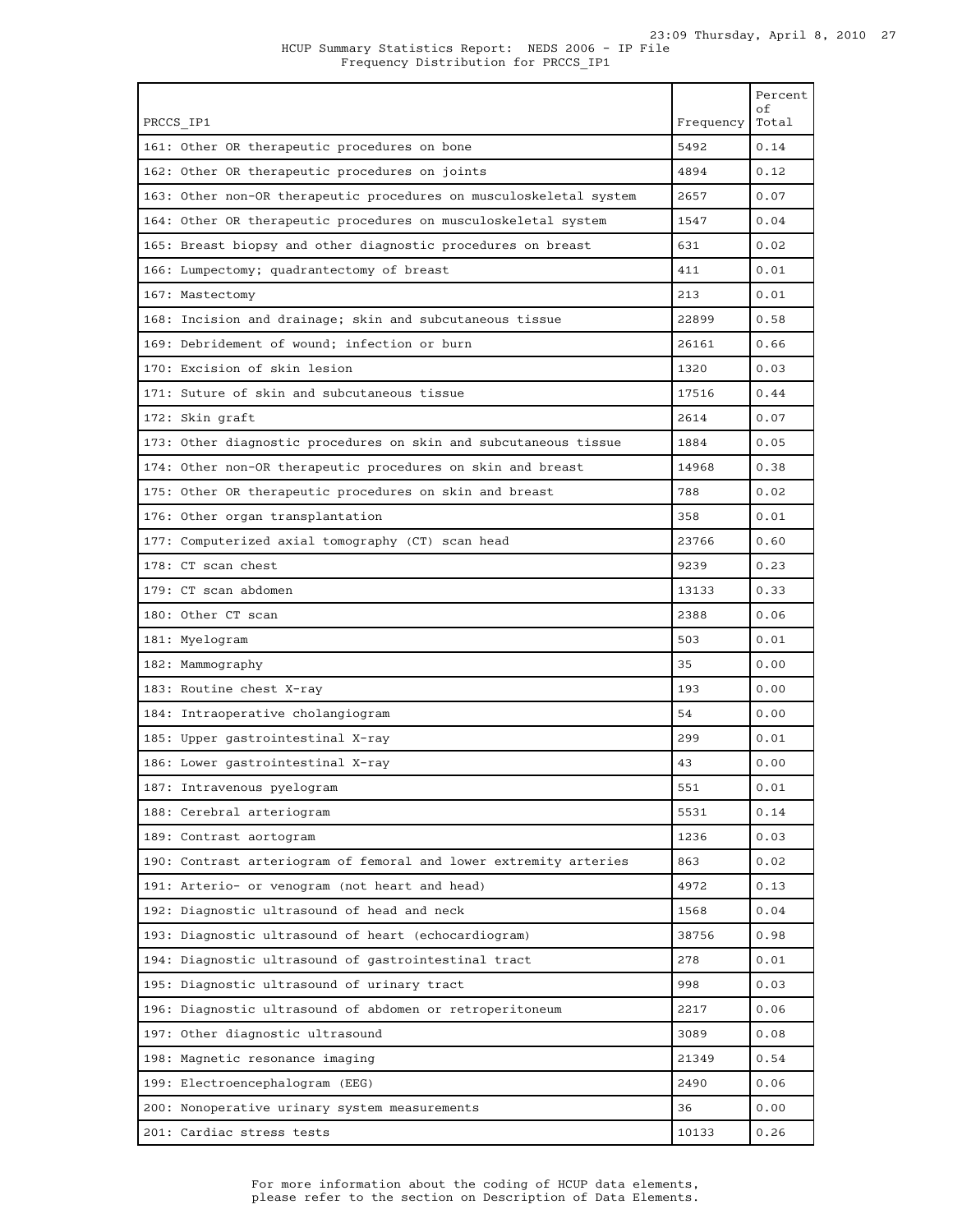| PRCCS IP1                                                              | Frequency  | Percent<br>оf<br>Total |
|------------------------------------------------------------------------|------------|------------------------|
| 202: Electrocardiogram                                                 | 1617       | 0.04                   |
| 203: Electrographic cardiac monitoring                                 | 3990       | 0.10                   |
| 204: Swan-Ganz catheterization for monitoring                          | 433        | 0.01                   |
| 205: Arterial blood gases                                              | 4309       | 0.11                   |
| 206: Microscopic examination (bacterial smear; culture; toxicology)    | 67         | 0.00                   |
| 207: Radioisotope bone scan                                            | 539        | 0.01                   |
| 208: Radioisotope pulmonary scan                                       | 1477       | 0.04                   |
| 209: Radioisotope scan and function studies                            | 2654       | 0.07                   |
| 210: Other radioisotope scan                                           | 269        | 0.01                   |
| 211: Therapeutic radiology for cancer treatment                        | 3636       | 0.09                   |
| 212: Diagnostic physical therapy                                       | 497        | 0.01                   |
| 213: Physical therapy exercises; manipulation; and other procedures    | 2223       | 0.06                   |
| 214: Traction; splints; and other wound care                           | 6205       | 0.16                   |
| 215: Other physical therapy and rehabilitation                         | 821        | 0.02                   |
| 216: Respiratory intubation and mechanical ventilation                 | 106365     | 2.68                   |
| 217: Other respiratory therapy                                         | 10715      | 0.27                   |
| 218: Psychological and psychiatric evaluation and therapy              | 8489       | 0.21                   |
| 219: Alcohol and drug rehabilitation/detoxification                    | 31874      | 0.80                   |
| 220: Ophthalmologic and otologic diagnosis and treatment               | 178        | 0.00                   |
| 221: Nasogastric tube                                                  | 6128       | 0.15                   |
| 222: Blood transfusion                                                 | 97007      | 2.44                   |
| 223: Enteral and parenteral nutrition                                  | 11796      | 0.30                   |
| 224: Cancer chemotherapy                                               | 2678       | 0.07                   |
| 225: Conversion of cardiac rhythm                                      | 10377      | 0.26                   |
| 226: Other diagnostic radiology and related techniques                 | 4384       | 0.11                   |
| 227: Other diagnostic procedures (interview; evaluation; consultation) | 10527      | 0.27                   |
| 228: Prophylactic vaccinations and inoculations                        | 10047      | 0.25                   |
| 229: Nonoperative removal of foreign body                              | 900        | 0.02                   |
| 230: Extracorporeal shock wave other than urinary                      | $\leq -10$ | $*$ , $*$              |
| 231: Other therapeutic procedures                                      | 38660      | 0.97                   |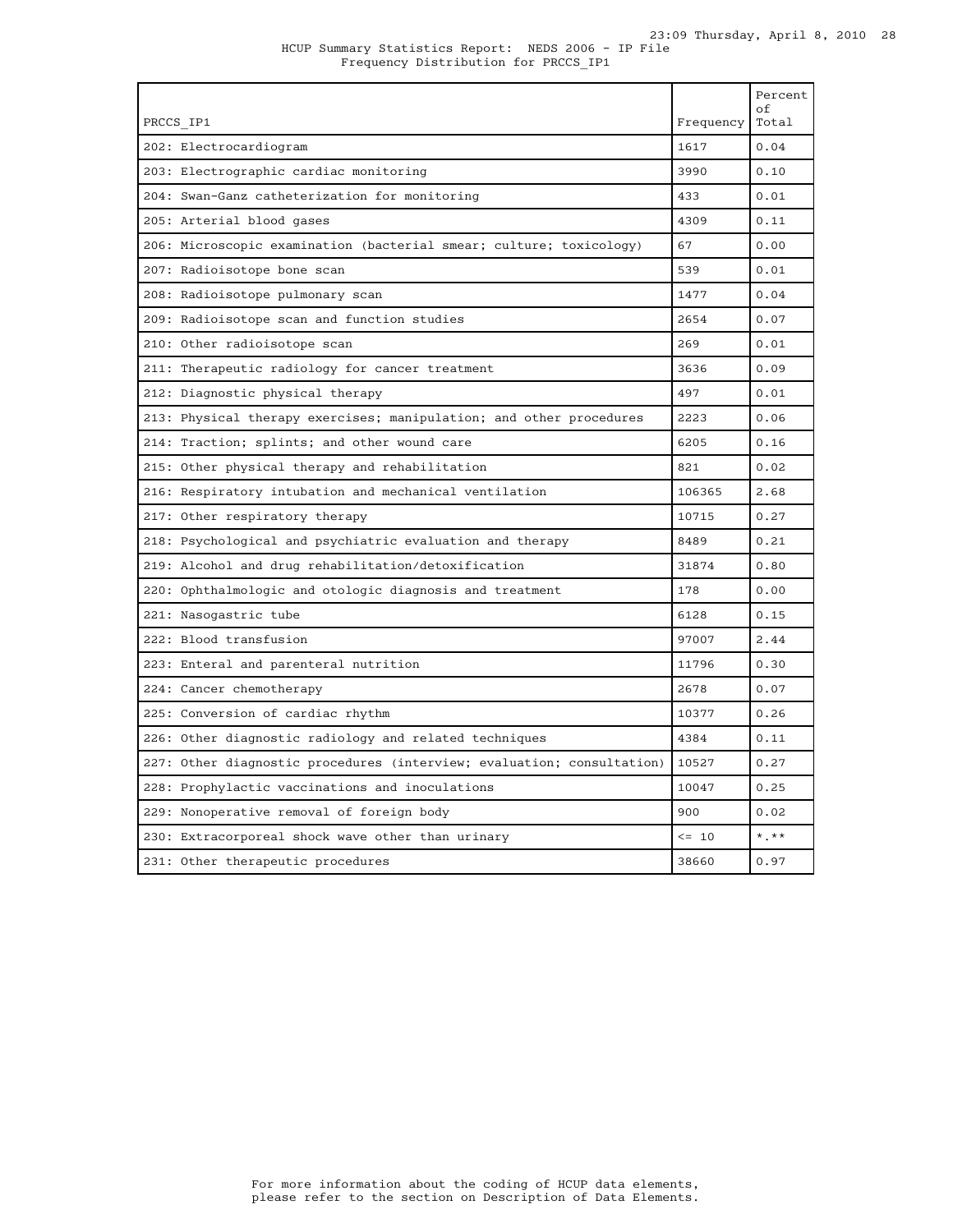# HCUP Summary Statistics Report: NEDS 2006 - IP File Frequency Distribution for PR\_IP1

| PR IP1                 | Frequency | Percent<br>οf<br>Total |
|------------------------|-----------|------------------------|
| Blank                  | 2045401   | 51.52                  |
| Valid PR               | 1923877   | 48.46                  |
| Inconsistent PR (incn) | $\leq$ 10 | $*$ $**$               |
| Invalid PR (invl)      | 1077      | 0.03                   |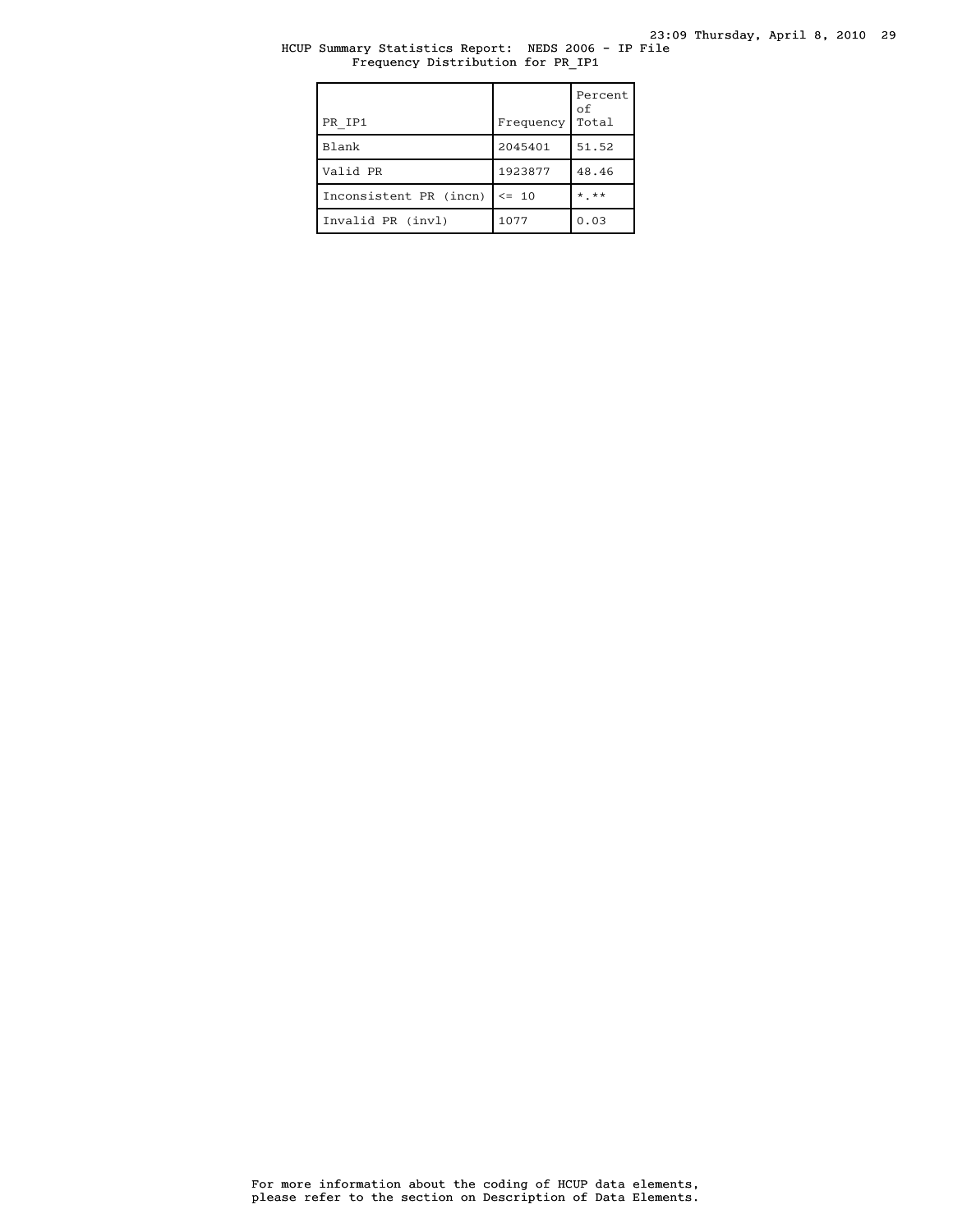## HCUP Summary Statistics Report: NEDS 2006 - IP File Frequency Distribution for TOTCHG\_IP

| TOTCHG IP               | Frequency  | Percent<br>оf<br>Total |
|-------------------------|------------|------------------------|
| Missing                 | 24878      | 0.63                   |
| .A: Invalid             | $\leq -10$ | $*$ **                 |
| .C: Inconsistent        | 1184       | 0.03                   |
| $$25-$<br>\$1,000       | 2711       | 0.07                   |
| \$5,000<br>$$1,001-$    | 340331     | 8.57                   |
| $$5,001-$<br>\$10,000   | 828464     | 20.87                  |
| $$10,001-$<br>\$50,000  | 2271789    | 57.22                  |
| \$50,001-<br>\$100,000  | 339387     | 8.55                   |
| \$100,001-<br>\$200,000 | 117806     | 2.97                   |
| \$300,000<br>\$200,001- | 25350      | 0.64                   |
| \$400,000<br>\$300,001- | 9161       | 0.23                   |
| \$400,001-<br>\$500,000 | 4245       | 0.11                   |
| \$500,001-\$1,000,000   | 5056       | 0.13                   |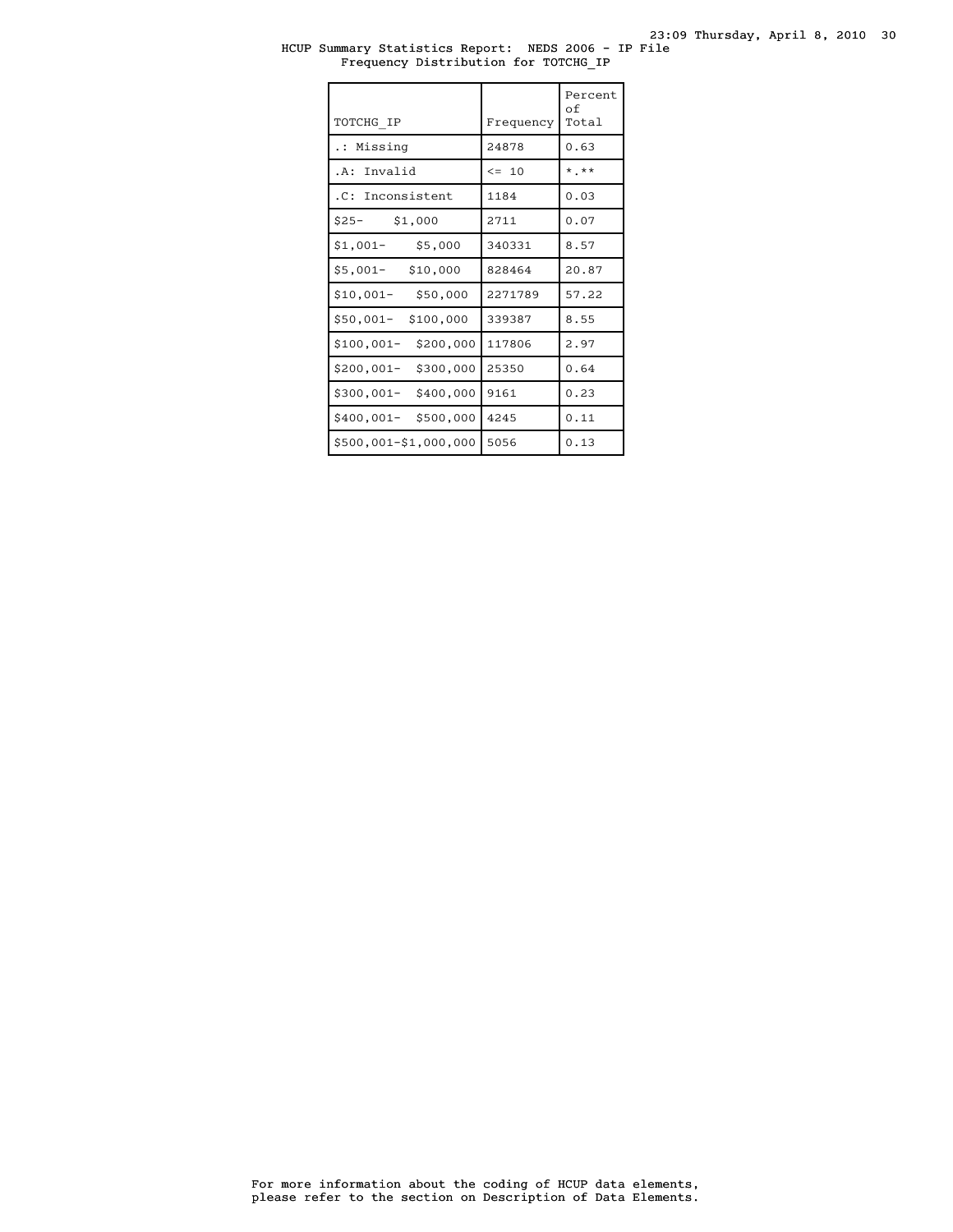Variable: DISCWT (Weight to ED Visits in AHA universe)

| Moments         |            |                  |            |  |
|-----------------|------------|------------------|------------|--|
| N               | 3970365    | Sum Weights      | 3970365    |  |
| Mean            | 4.67040861 | Sum Observations | 18543226.9 |  |
| Std Deviation   | 1.26199817 | Variance         | 1.59263938 |  |
| Skewness        | 4.17018772 | Kurtosis         | 54.5049137 |  |
| Uncorrected SS  | 92927804.5 | Corrected SS     | 6323358.07 |  |
| Coeff Variation | 27.0211512 | Std Error Mean   | 0.00063335 |  |

| Basic Statistical Measures |          |                          |          |
|----------------------------|----------|--------------------------|----------|
| Location<br>Variability    |          |                          |          |
| Mean                       | 4.670409 | Std Deviation<br>1.26200 |          |
| Median                     | 4.551450 | Variance                 | 1.59264  |
| Mode                       | 2.959860 | Range                    | 25.17007 |
|                            |          | Interquartile Range      | 0.90145  |

| Tests for Location: Mu0=0       |   |  |                                |          |
|---------------------------------|---|--|--------------------------------|----------|
| Statistic<br>Test<br>Value<br>D |   |  |                                |          |
| Student's t t                   |   |  | $7374.14$ Pr >  t              | < 0.0001 |
| Sign                            | M |  | 1985183   Pr >= $ M $   <.0001 |          |
| Signed Rank   S                 |   |  | 3.941E12   Pr >= $ S $         | < .0001  |

| Quantiles (Definition 5) |          |  |
|--------------------------|----------|--|
| Quantile                 | Estimate |  |
| 100% Max                 | 27.19417 |  |
| 99%                      | 9.98735  |  |
| 95%                      | 6.40568  |  |
| 90%                      | 5.97988  |  |
| 75% 03                   | 5.14553  |  |
| 50% Median               | 4.55145  |  |
| 25% Q1                   | 4.24408  |  |
| 10%                      | 3.27360  |  |
| 5%                       | 2.95986  |  |
| 1%                       | 2.52237  |  |
| 0% Min                   | 2.02411  |  |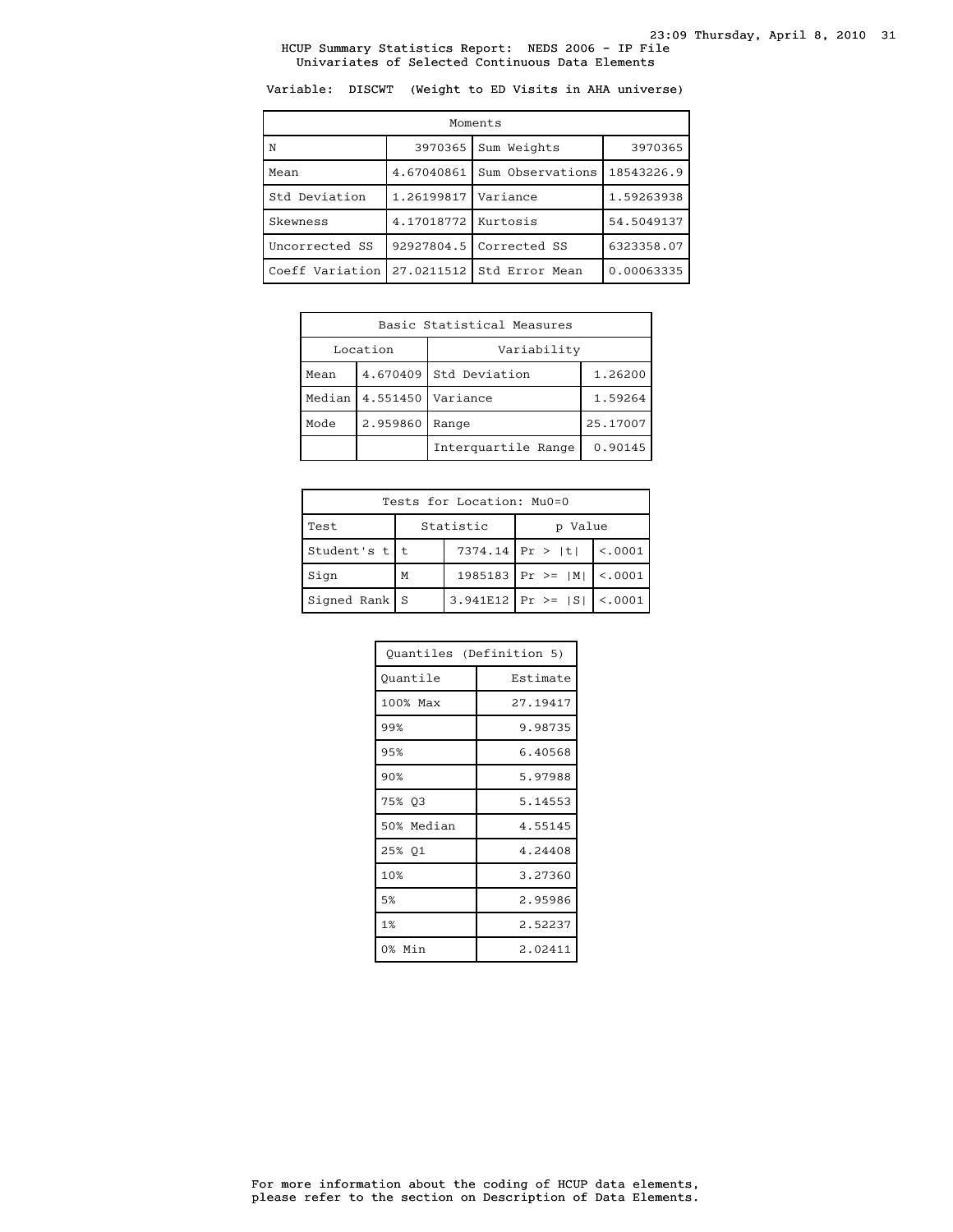Variable: LOS\_IP (Length of stay (cleaned) from IP)

| Moments         |            |                  |            |  |
|-----------------|------------|------------------|------------|--|
| N               | 3970314    | Sum Weights      | 3970314    |  |
| Mean            | 4.93410345 | Sum Observations | 19589940   |  |
| Std Deviation   | 6.13109446 | Variance         | 37.5903193 |  |
| Skewness        | 8.48724939 | Kurtosis         | 188.994791 |  |
| Uncorrected SS  | 245904124  | Corrected SS     | 149245333  |  |
| Coeff Variation | 124.259544 | Std Error Mean   | 0.00307699 |  |

| Basic Statistical Measures |          |                                   |           |
|----------------------------|----------|-----------------------------------|-----------|
| Location<br>Variability    |          |                                   |           |
| Mean                       |          | 4.934103 Std Deviation<br>6.13109 |           |
| Median                     | 3.000000 | Variance                          | 37.59032  |
| Mode                       | 2.000000 | Range                             | 355.00000 |
|                            |          | Interguartile Range               | 4.00000   |

| Tests for Location: Mu0=0 |   |                    |                                |          |  |
|---------------------------|---|--------------------|--------------------------------|----------|--|
| Test                      |   | Statistic          |                                | Value    |  |
| Student's $t$   t         |   | $1603.551$ Pr >  t |                                | < 0.0001 |  |
| Sign                      | M |                    | 1933390   Pr >= $ M $   <.0001 |          |  |
| $Signal Rank$   S         |   |                    | $3.738E12$ Pr >= $ S $ <.0001  |          |  |

| Quantiles (Definition 5) |              |  |  |
|--------------------------|--------------|--|--|
| Quantile                 | Estimate     |  |  |
| 100% Max                 | 355          |  |  |
| 99%                      | 28           |  |  |
| 95%                      | 14           |  |  |
| 90%                      | 10           |  |  |
| 75% Q3                   | 6            |  |  |
| 50% Median               | 3            |  |  |
| 25% 01                   | 2            |  |  |
| 10%                      | 1            |  |  |
| 5%                       | $\mathbf{1}$ |  |  |
| 1%                       | 0            |  |  |
| 0% Min                   |              |  |  |

| Missing Values |  |            |                         |                |
|----------------|--|------------|-------------------------|----------------|
|                |  | Percent Of |                         |                |
| Missing        |  |            | Value   Count   All Obs | Missing<br>0bs |
|                |  | 51         | 0.00                    | 100.00         |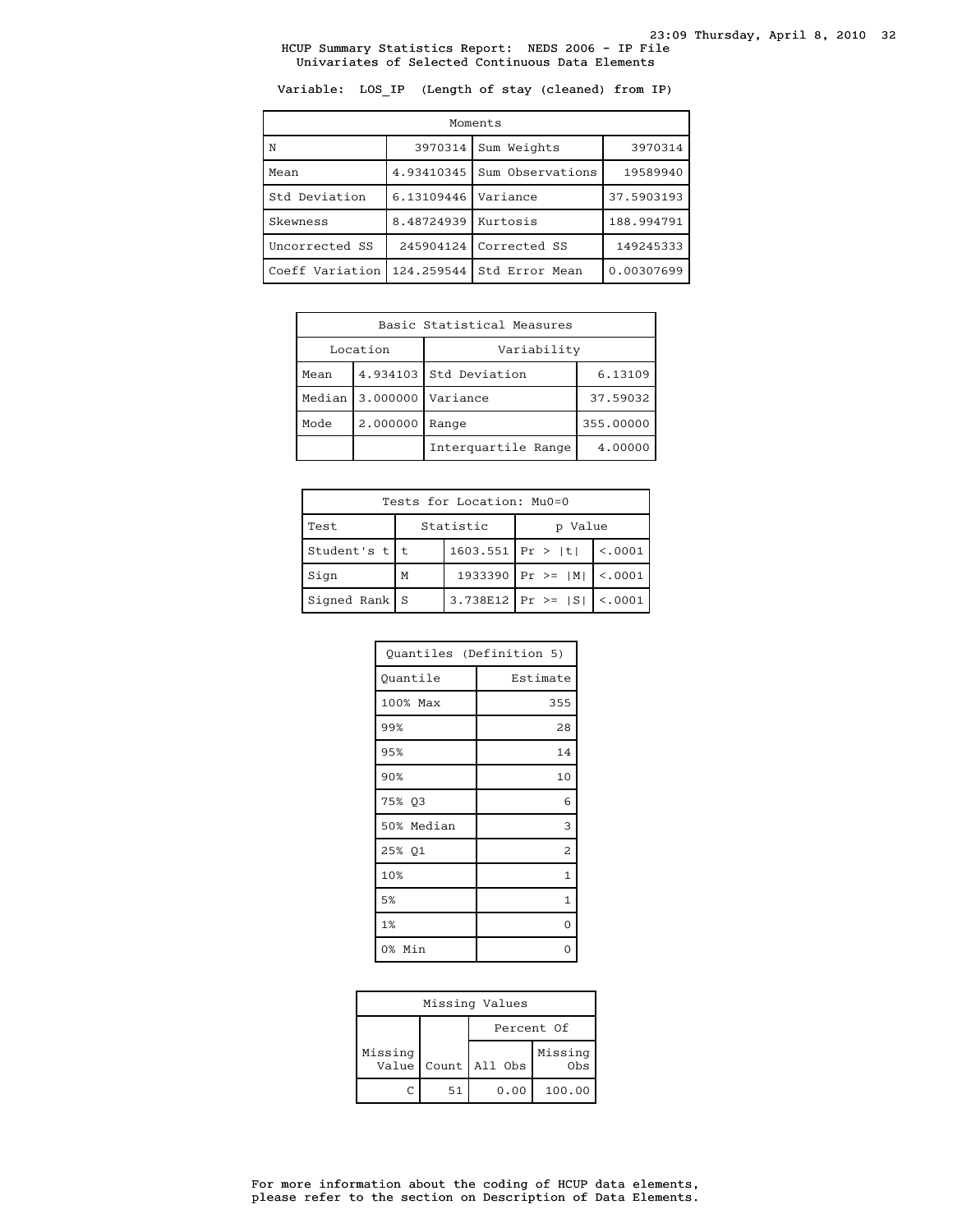# Variable: TOTCHG\_IP (Total charge for ED and inpatient services)

| Moments         |            |                        |            |  |  |
|-----------------|------------|------------------------|------------|--|--|
| N               | 3944300    | Sum Weights<br>3944300 |            |  |  |
| Mean            | 28351.2091 | Sum Observations       | 1.11826E11 |  |  |
| Std Deviation   | 44558.7095 | Variance               | 1985478591 |  |  |
| Skewness        | 7.11503305 | Kurtosis               | 82.8893272 |  |  |
| Uncorrected SS  | 1.10017E16 | Corrected SS           | 7.83132E15 |  |  |
| Coeff Variation | 157.166875 | Std Error Mean         | 22.4361138 |  |  |

| Basic Statistical Measures |          |                                 |            |  |
|----------------------------|----------|---------------------------------|------------|--|
|                            | Location | Variability                     |            |  |
| Mean                       |          | 28351.21 Std Deviation<br>44559 |            |  |
| Median                     |          | 16017.00   Variance             | 1985478591 |  |
| Mode                       | 8428.00  | Range                           | 999929     |  |
| Interguartile Range        |          |                                 | 21735      |  |

| Tests for Location: Mu0=0 |                      |                    |                                 |          |  |
|---------------------------|----------------------|--------------------|---------------------------------|----------|--|
| Test                      | Statistic<br>p Value |                    |                                 |          |  |
| Student's $t$   t         |                      | $1263.642$ Pr >  t |                                 | < 0.0001 |  |
| Sign                      | M                    |                    | 1972150   Pr >= $ M $   <.0001  |          |  |
| $Signal Rank$ S           |                      |                    | 3.889E12   Pr >= $ S $   <.0001 |          |  |

| Quantiles (Definition 5) |          |
|--------------------------|----------|
| Ouantile                 | Estimate |
| 100% Max                 | 999955.0 |
| 99%                      | 210364.5 |
| 95%                      | 89260.5  |
| 90%                      | 58504.0  |
| 75% 03                   | 30593.0  |
| 50% Median               | 16017.0  |
| 25% 01                   | 8858.0   |
| 10%                      | 5335.0   |
| 5%                       | 3958.0   |
| 1%                       | 2272.0   |
| 0% Min                   | 26.0     |